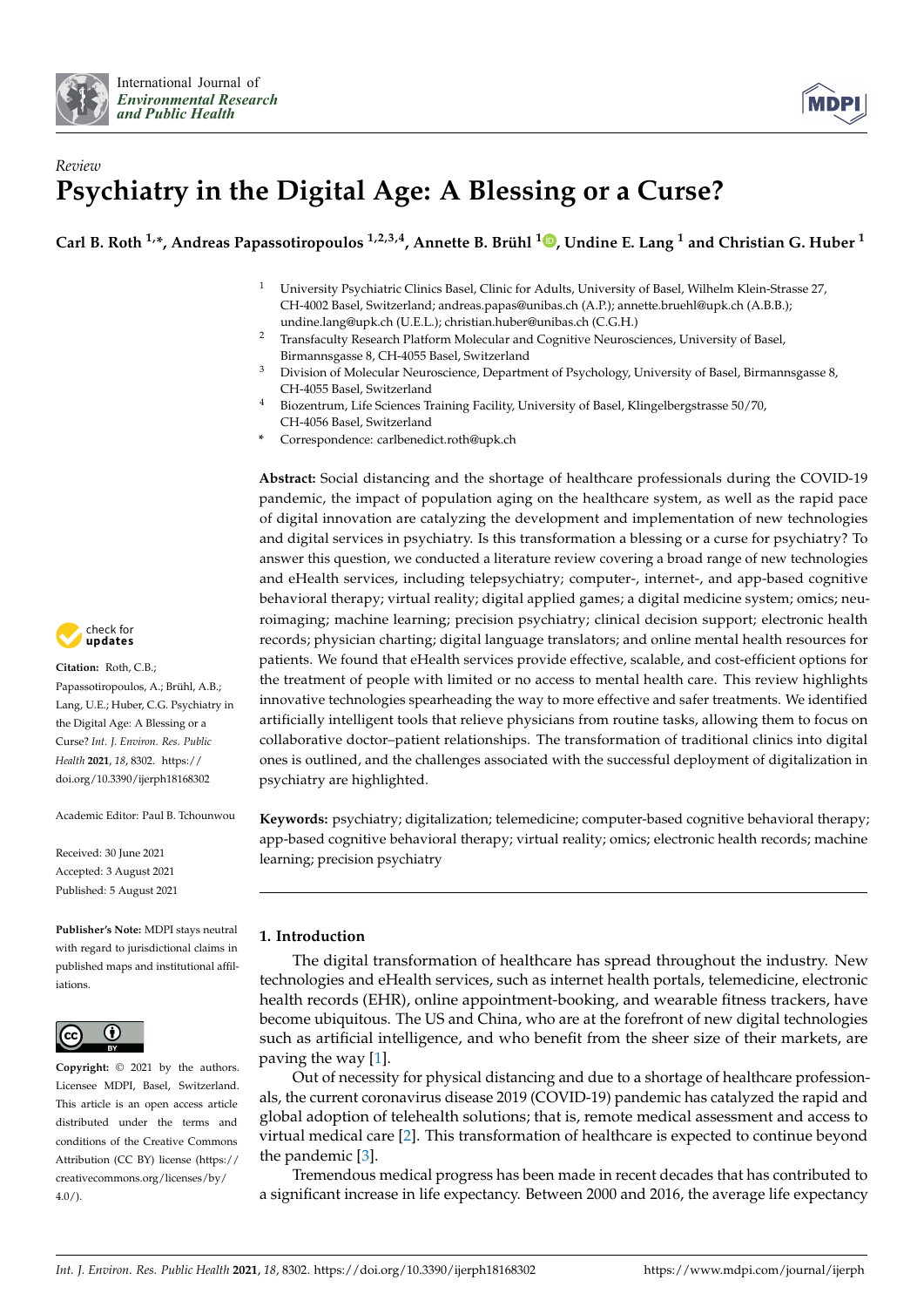at birth increased globally from 66.5 to 72.0 years [\[4\]](#page-20-3). As we age, we become more vulnerable to diseases, as demonstrated by the Global Burden of Disease [\[5\]](#page-20-4). This is mirrored by the positive association between population aging and healthcare spending [\[6\]](#page-20-5).

Dementia is a major driver of healthcare costs in older people. According to Alzheimer's Disease International, around 47 million people worldwide were living with dementia in 2015, and this number is expected to almost double every 20 years, reaching 75 million by 2030 [\[7\]](#page-20-6). The total estimated worldwide cost of dementia is expected to rise from USD 818 billion in 2015 to USD 2 trillion by 2030 [\[7\]](#page-20-6).

In the Global Burden of Disease 2013, mental illnesses accounted for 32% of years lived with disability (YLDs) worldwide and ranked first in terms of YLDs [\[8\]](#page-20-7). Furthermore, mental health disorders lead to a significantly higher utilization of healthcare resources and costs in patients with chronic diseases [\[9\]](#page-20-8).

These demographic trends put enormous strain on the healthcare system, including psychiatry. Meanwhile, the medical world is facing a dramatic shortage of healthcare workers. The World Health Organization (WHO) estimated this shortage to be 17.4 million in 2013, including 2.6 million doctors [\[10\]](#page-20-9). This shortage also applies to psychiatry. The median number of mental health workers globally is approximately 9 per 100,000 people (from below one in low-income countries to 72 in high-income countries) [\[11\]](#page-20-10). Globally, psychiatrists remain a scarce resource, with a median number of approximately 1 per 100,000 (from 0.1 in low-income countries to 13 in high-income countries) [\[11\]](#page-20-10). According to the WHO, universal health coverage cannot be achieved without the support of eHealth since digitalization allows the delivery of scalable solutions to many people, even in remote locations [\[12\]](#page-20-11).

The rapid development of new digital technologies in healthcare, the current COVID-19 pandemic, and considerable strain on healthcare systems worldwide are driving the digitalization of healthcare.

How does digitalization influence diagnostics, pharmacotherapy, psychotherapy, the doctor–patient relationship, and administrative tasks in psychiatry? Is digitalization a blessing or a curse for psychiatry? This review provides a comprehensive update on the digital transformation in psychiatry and its innovative influence on clinical practice.

#### **2. Materials and Methods**

A broad literature search was performed between 22 February and 31 July 2021, using PubMed, without any date restriction and with preference given to more recent articles. Search terms relevant to psychiatry, digitalization, and eHealth were included. Articles written in languages other than English were excluded. All types of articles (e.g., studies, meta-analyses, reviews, reports, editorials, and books) were considered. The bibliographies of the included publications were reviewed to provide further information. In addition, we searched the internet for information on market trends.

Given the broad scope of technologies and services covered in this review, we did not conduct a systematic review of the literature. Thus, this narrative expert review does not include all studies and publications on digitalization in psychiatry.

## **3. Results and Discussion**

Below we discuss the numerous technologies and eHealth services that might be relevant for the future of psychiatry: telepsychiatry (by phone or videoconferencing, including holographic video conference systems), cognitive behavioral therapy (CBT) delivered via computer (C-CBT, typically through CD-ROM), CBT provided via the internet on a computer or mobile device (I-CBT), app-based CBT (applications downloaded from an app store onto a smartphone or tablet), virtual reality (including AVATAR therapy), digital applied games, a digital medicine system, omics, neuroimaging, machine learning, precision psychiatry, clinical decision support, EHR, physician charting (including voice dictation and digital artificially intelligent assistants), digital real-time language translators,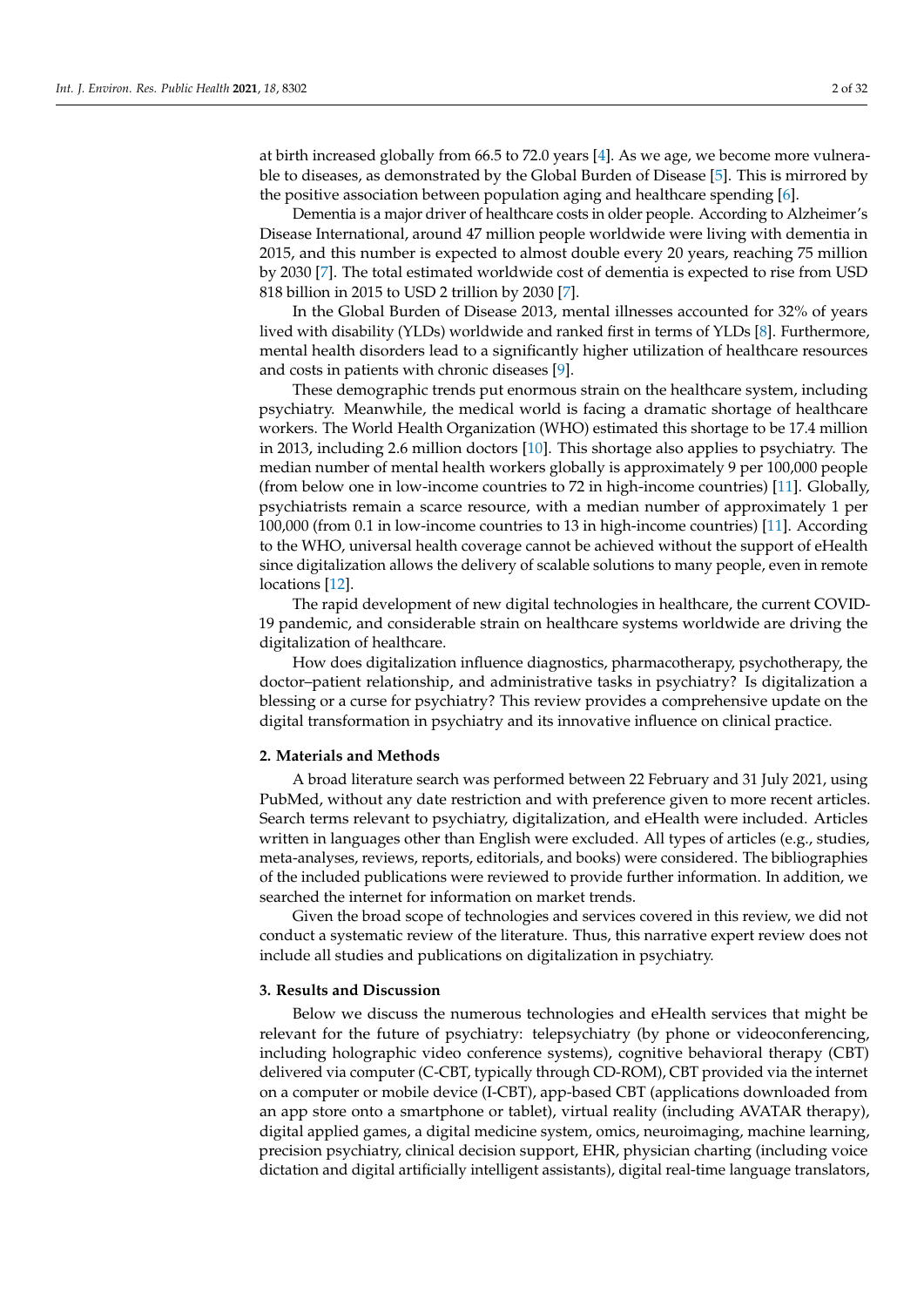and online mental health resources for patients (online mental health information and online physician rating).

## *3.1. Mental Health Care*

#### 3.1.1. Telepsychiatry

Telepsychiatry by phone or videoconferencing can help overcome barriers to treatment, such as living in a remote or underserved area, lack of transportation, occupational or social constraints, psychological impairment, physical disability, concerns due to the potential stigma of walking into the office of a psychologist or psychiatrist, and financial difficulties [\[13–](#page-20-12)[15\]](#page-20-13).

There is clear evidence for the effectiveness of telepsychiatry in treating various psychiatric conditions, mainly depressive and anxiety disorders, using cognitive and behavioral therapy, as well as for enhancing medication adherence [\[16\]](#page-20-14). Furthermore, telepsychiatry has been shown to allow volume-sensitive cost-saving [\[16\]](#page-20-14).

Several studies have reported that clinical effectiveness, treatment adherence, and patient satisfaction were comparable between telepsychiatry and face-to-face therapy [\[14,](#page-20-15)[17–](#page-20-16)[21\]](#page-20-17). Thus, telepsychiatry represents a viable option for providing treatment to people with limited or no access to mental healthcare resources [\[22\]](#page-20-18).

In the Accenture 2020 Digital Health Consumer Survey conducted before the COVID-19 pandemic, 19% of US consumers had already received treatment through telemedicine from traditional healthcare providers, while 54% were willing to receive virtual medical care [\[23\]](#page-20-19). Thus, the use of telemedicine among US consumers was quite uncommon before the COVID-19 pandemic, despite rapid uptake since the beginning of the millennium [\[24\]](#page-20-20). Telemedicine has been boosted by the pandemic, since virtual healthcare allows the avoidance of face-to-face clinic visits, hence reducing the risk of exposure to the COVID-19 virus [\[23](#page-20-19)[,25](#page-20-21)[,26\]](#page-20-22).

The psychological burden of the pandemic has also driven the use of telepsychiatry in various groups of people, such as those in isolation, caring families and friends, those facing the death of loved ones, people in quarantine, those confined in constrained spaces, those suffering from social isolation, and people with financial difficulties or job losses [\[27\]](#page-20-23). People with psychiatric disorders represent a high-risk population because they are more vulnerable to stress than the general population [\[28\]](#page-20-24).

In the USA, mental health care delivered via telepsychiatry increased from less than 1% of visits (in-person and telepsychiatry) before the pandemic to 56% in December 2020 [\[29–](#page-21-0)[31\]](#page-21-1). During the transition from face-to-face therapy to telepsychiatry, the volume of outpatient encounters initially decreased before rebounding to pre-pandemic levels [\[32\]](#page-21-2). However, the digital divide led to disparities in access to telepsychiatry (particularly video visits)—for instance, owing to a lack of broadband internet availability, inability to afford suitable devices, lack of digital literacy, cognitive deficits, or mistrust of technology [\[32](#page-21-2)[–34\]](#page-21-3).

In a systematic review of the literature on telemedicine, Ekeland et al. reported limited evidence for the effectiveness of telemedicine in patients with chronic conditions [\[35\]](#page-21-4). They recommended that larger and more rigorous controlled studies be conducted, including the standardization of methodological aspects [\[36\]](#page-21-5). The Model for Assessment of Telemedicine (MAST) represents such a framework [\[37\]](#page-21-6). Its development followed an initiative by the European Commission, which supports the design of guidelines for consistent assessment of the outcomes of telemedicine [\[37–](#page-21-6)[39\]](#page-21-7).

A new, innovative technology is about to change telepsychiatry. In May 2021, Google presented a holographic video communication system that allows users to see a 3D hologram of the person they are talking to  $[40]$ . Google describes the new technology in the following way: "Imagine looking through a sort of magic window, and through that window, you see another person, life-size, and in three dimensions. You can talk naturally, gesture, and make eye contact" [\[40\]](#page-21-8). Interestingly, Google indicated that they tested the new technology with healthcare companies [\[40\]](#page-21-8). Its impact on telepsychiatry could be tremendous.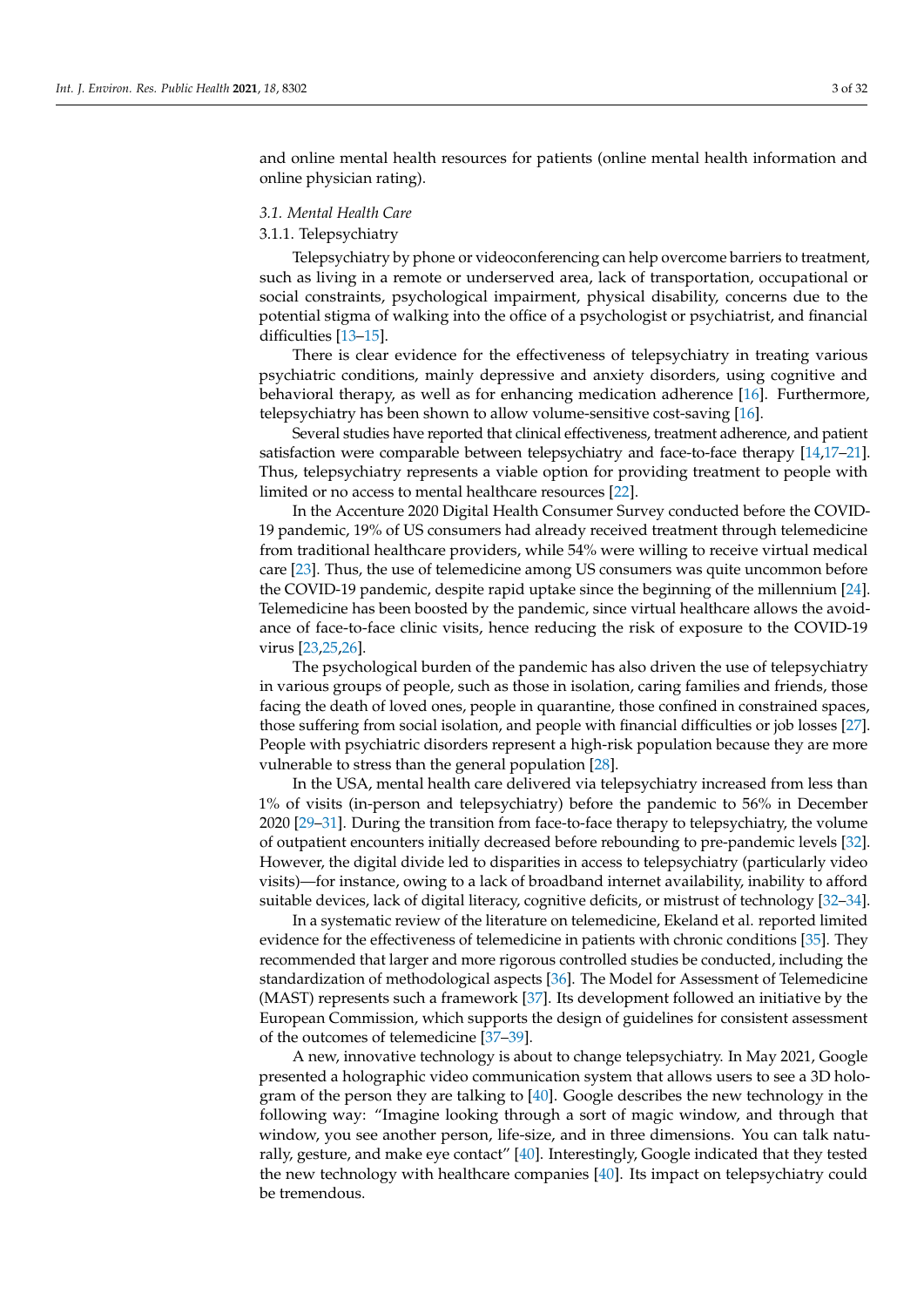It remains unclear how much each communication channel contributes to a message's impact, including verbal, vocal, facial, and gestural channels [\[41\]](#page-21-9). In any case, nonverbal cues play a critical role in message interpretation, such as when a verbal message is ambiguous [\[42\]](#page-21-10). However, as Schmid Mast emphasized, one should remain cautious about interpreting nonverbal cues, since one and the same nonverbal behavior can mean different things depending on the context [\[42\]](#page-21-10).

Nonverbal communication is crucial to the doctor–patient relationship [\[42\]](#page-21-10). On the one hand, the patient's nonverbal behavior is critical when diagnosing psychiatric disorders [\[43\]](#page-21-11). On the other hand, the physician's nonverbal behavior also has an impact on patients. For instance, Schmid Mast pointed out that nonverbal behavior indicative of a patient-centered approach (e.g., more gazing, more forward leaning, more nodding, more gestures, and nondominant tone of voice) was related to patient satisfaction [\[42\]](#page-21-10). DiMatteo et al. reported that physicians with strong nonverbal communication skills had patients who were more compliant to scheduled appointments [\[44\]](#page-21-12).

#### 3.1.2. Computer-Delivered and Internet-Based Cognitive Behavioral Therapy

Cognitive behavioral therapy (CBT) delivered via computer (C-CBT, typically through CD-ROM) and CBT provided via the internet on a computer or mobile device (I-CBT) represent an avenue that shows the potential of digitalization in psychiatry. For instance, they can be used to treat depressive disorders, bipolar disorders, generalized anxiety disorders, panic disorders, social anxiety disorders, phobias, obsessive–compulsive disorders, post-traumatic stress disorders, and adjustment disorders [\[45\]](#page-21-13).

The use of I-CBT is driven by the increasing access to the internet and mobile phones worldwide. In 2019, 51% of the world's population was using the internet [\[46\]](#page-21-14). In the same year, there were approximately 105 mobile-cellular subscriptions per 100 inhabitants worldwide [\[46\]](#page-21-14). These figures show that instant access to the internet through smartphones represents a therapeutic opportunity to address psychological symptoms and distress as they arise in daily life [\[15\]](#page-20-13).

C-CBT and I-CBT include different kinds of interventions. Patients can receive psychoeducation, analyze risk situations and triggers, capture and rate their thoughts and emotions, record their activities, and learn specific skills, such as coping, problem-solving, social skills, and cognitive restructuring. They can keep a sleep diary; perform exercises, such as exposure, relaxation, or mindfulness meditation; receive automated text messages or emails; and participate in online discussion forums [\[15,](#page-20-13)[47,](#page-21-15)[48\]](#page-21-16). Some therapies are designed to be used on a standalone basis, while others can be combined with face-to-face therapy to varying degrees [\[15\]](#page-20-13). For example, I-CBT can be supported by a therapist who spends a limited amount of time guiding the patient through the modules (guided I-CBT).

There is moderate to strong evidence for the effectiveness of C-CBT and I-CBT on measures of depression and anxiety [\[21,](#page-20-17)[49,](#page-21-17)[50\]](#page-21-18). The NICE Guidelines for depression recommend guided C-CBT and I-CBT for people with persistent subthreshold depressive symptoms or mild to moderate depression [\[51\]](#page-21-19).

The effect sizes of C-CBT and I-CBT, compared with conventional face-to-face CBT, were shown to be equivalent [\[21,](#page-20-17)[47,](#page-21-15)[52](#page-21-20)[–55\]](#page-22-0). Andrews et al. reported that face-to-face CBT required 7.8 times more therapist time than I-CBT [\[53\]](#page-21-21).

There is increasing evidence for the efficacy of C-CBT and I-CBT for alcohol-use disorders [\[48](#page-21-16)[,56\]](#page-22-1). Conversely, evidence for the effectiveness of C-CBT and I-CBT in people with schizophrenia (e.g., for psychoeducation, monitoring early warning signs of relapse, enhancing medication adherence, improving socialization, and reducing auditory hallucinations) remains limited [\[57](#page-22-2)[–59\]](#page-22-3).

## 3.1.3. App-Based Cognitive Behavioral Therapy

More than 200 healthcare applications (apps) for smartphones and tablets are uploaded daily to Apple's App Store and Google Play [\[60\]](#page-22-4) (p. 93). Approximately 300,000 health apps are currently available, of which 10,000 to 20,000 are mental health apps [\[61](#page-22-5)[,62\]](#page-22-6). These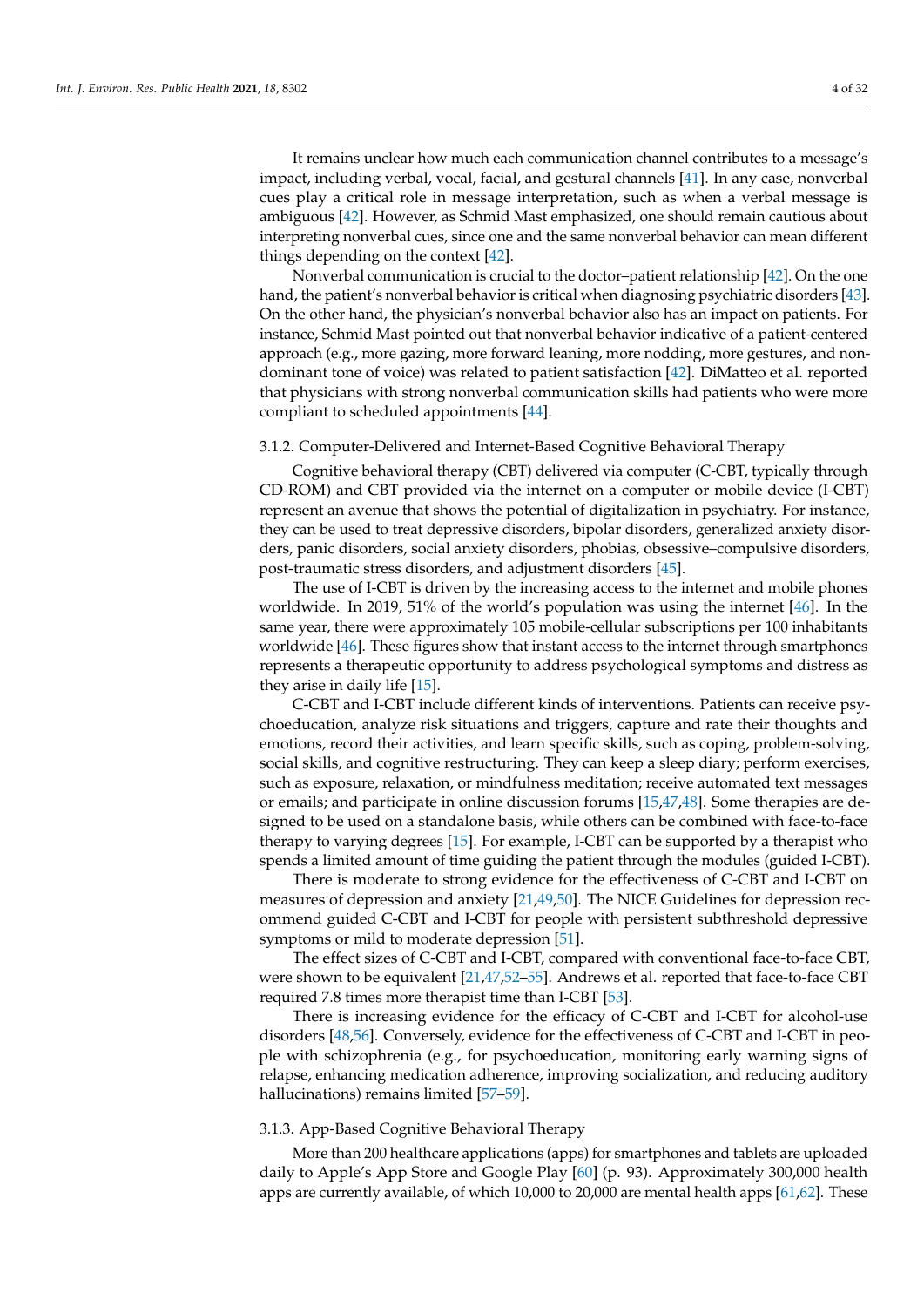publicly available apps are opening further opportunities to provide mobile healthcare (mHealth) anytime, anywhere. As for C-CBT and I-CBT, some mental health apps are designed to be used on a standalone basis, while others can be combined with face-to-face therapy to varying degrees [\[15\]](#page-20-13). According to Huckvale et al., app-based interventions are likely to be much more impactful if used in conjunction with face-to-face therapy, rather than being implemented in isolation [\[63\]](#page-22-7).

App-delivered interventions have been shown to be acceptable in treating people with mental health problems [\[64,](#page-22-8)[65\]](#page-22-9). Their efficacy has been demonstrated in the treatment of depression and anxiety [\[66](#page-22-10)[,67\]](#page-22-11). Strong evidence is available for the treatment of substance abuse disorders and chronic insomnia (see below) whereas evidence with patients with schizophrenia and post-traumatic stress disorder remains unclear [\[68](#page-22-12)[–70\]](#page-22-13).

Smartphone apps for suicide prevention have the potential to contribute to the reduction of suicide attempts and deaths through different kinds of interventions, such as screening for suicide risk, developing coping skills and emotional regulation strategies, providing emergency contact details, facilitating access to psychotherapy, encouraging people at risk to obtain support from family and friends, or developing a safety plan [\[71](#page-22-14)[,72\]](#page-22-15). App-delivered interventions seem to be effective in reducing suicidal ideation immediately following the intervention phase [\[73\]](#page-22-16). However, evidence of the effectiveness of smartphone apps in reducing suicide plans and attempts remains unclear [\[72](#page-22-15)[,73\]](#page-22-16). Torok et al. recommended that digital interventions for suicide prevention be widely promoted because of their potential impact if uptake is widespread [\[73\]](#page-22-16).

Just-in-time adaptive interventions (JITAI) go one step further by integrating real-time data [\[63](#page-22-7)[,74](#page-22-17)[,75\]](#page-22-18). The latter include self-reports (so-called "active data", e.g., regarding mood regulation, sleep, hallucinations, medication adherence, substance use, and social functioning) and smartphone sensor data (so-called "passive data", e.g., GPS, actigraphy, fitness tracker, patterns of typing and scrolling, or voice and speech analysis) to infer the patient's context and "digital phenotype" (cognition, emotions, and behavior). The app then responds with customized interventions, such as notifications, encouraging physical activity, alerts asking the patient to walk away from his or her usual liquor store, or messages recommending that the patient take their medication. In the coming years, the Internet of Things will lead to an increasing number of sensors, cameras, and microphones in cars, homes, and everyday objects capable of transmitting real-time passive data [\[76\]](#page-22-19).

Potential uses of JITAI are manifold. For instance, Iliescu et al. suggested that JITAI could be used to bridge the gap between discharge from an inpatient psychiatric unit and the following outpatient care, as this has been shown to be a high-risk period [\[77\]](#page-22-20).

Smartphone apps still have a few hurdles to overcome before they can be widely integrated into clinical practice. Tonning et al. pointed to methodological challenges in randomized controlled trials on smartphone-based treatment in psychiatry, showing that the trial design and reporting were lower in quality compared with classic medical randomized controlled trials [\[78\]](#page-22-21).

Furthermore, Larsen et al. showed that there is a lack of evidence from app-specific studies, and many mental health apps publicly available in app stores describe techniques for which there is no clear evidence in the literature [\[79\]](#page-22-22). This overall lack of evidence was confirmed by Lagan et al. in a recent review of 278 publicly available mental health apps [\[80\]](#page-22-23).

The use of some mental health apps may be associated with safety issues. Thus, Larsen et al. identified apps for suicide prevention with potentially harmful content (e.g., list of means of instant death, although those means were presented as suggestions for removing access to such means) [\[71\]](#page-22-14). Martinengo et al. assessed the adherence of advice on suicide prevention in depression management and suicide prevention apps to evidencebased guidelines from the UK, USA, and WHO [\[81\]](#page-23-0). They found that only 7% of the apps incorporated all six recommended suicide prevention strategies (psychoeducation, tracking of mood and suicidal thoughts, offering activities to deter suicidal thoughts, safety plan development, access to support network, and in-app access to emergency counseling). The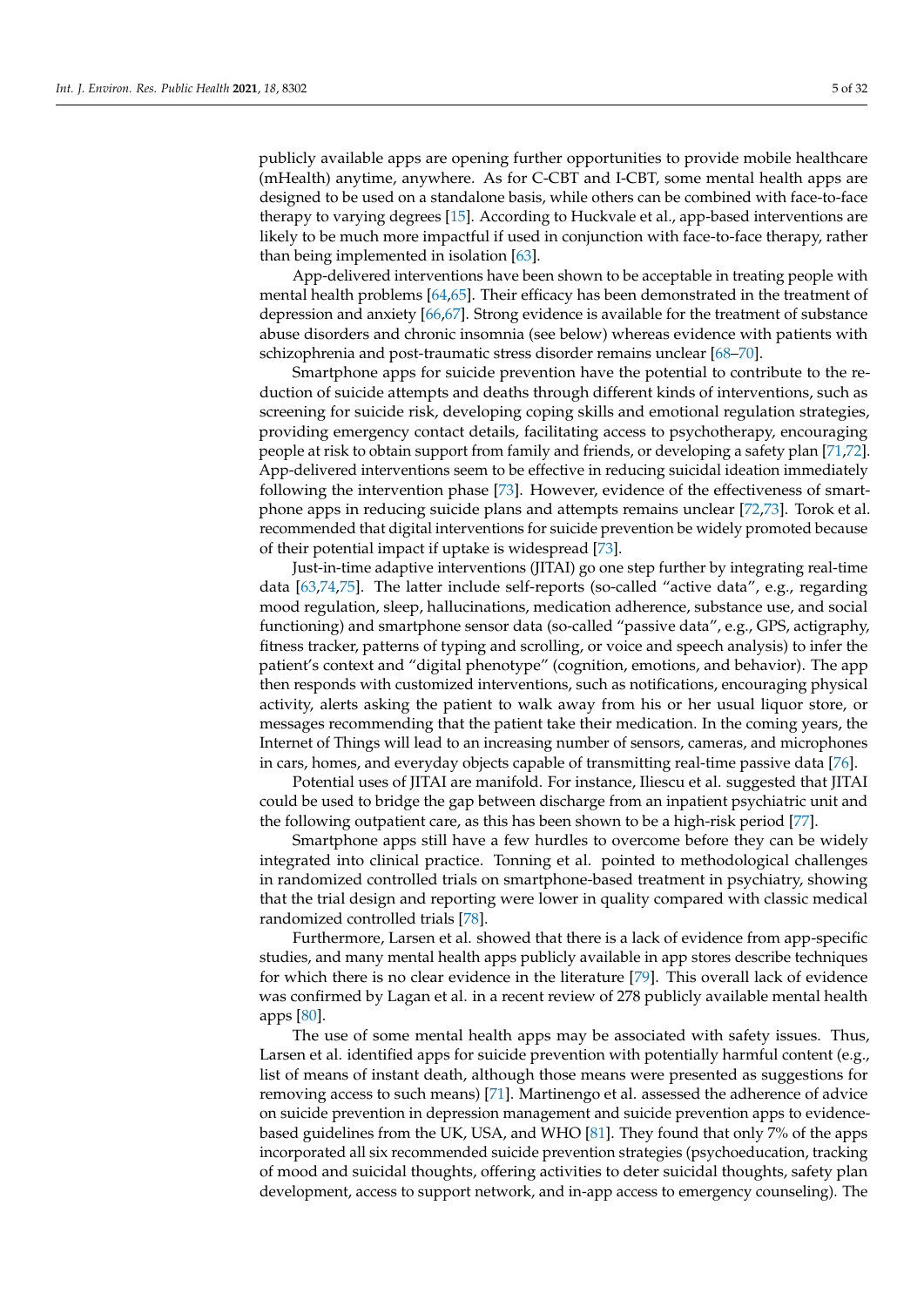remaining apps were potentially inadequate for managing people at risk of suicide. Two apps available in Google Play and Apple's App Store and downloaded more than one million times each provided erroneous crisis helpline numbers.

According to Sucala et al., there is a significant need to develop guidelines for apps marketed for mental health [\[82\]](#page-23-1). This need has led to the development of app-rating guidelines, such as the Mobile App Rating Scale (MARS) and the American Psychiatric Association's app evaluation framework [\[83,](#page-23-2)[84\]](#page-23-3). Unfortunately, the increasing number of app evaluation frameworks makes it difficult for clinicians and patients to select an appropriate evaluation framework and find an appropriate mental health app [\[62\]](#page-22-6). Therefore, app-rating platforms, such as PsyberGuide, have gone one step further by identifying, describing, and rating publicly available mental health apps [\[85\]](#page-23-4).

Singh et al. suggested that medical professional societies could inform patients through labels [\[86\]](#page-23-5). The former could provide information to the latter about the apps and the conditions they target, a description of their functionalities, and warnings in case of safety or privacy issues [\[86\]](#page-23-5). In the UK, the NHS provides an app library, with a section dedicated to mental health [\[87\]](#page-23-6).

In 2017 and 2018, the technology company Pear Therapeutics reached a milestone in the development of evidence-based health apps by receiving authorization from the US Food and Drug Administration (FDA) for two apps providing CBT for substance-use disorders [\[88](#page-23-7)[–90\]](#page-23-8). In 2020, the same company received market authorization from the FDA for an app providing CBT for chronic insomnia [\[91\]](#page-23-9). The clearance was supported by two randomized controlled trials [\[92](#page-23-10)[,93\]](#page-23-11). Through these clearances by the FDA, new quality standards have been established in the health app industry.

The privacy of personal digital data is critical to the uptake of smartphone mental health apps [\[94\]](#page-23-12). Complex privacy policies, lack of transparency regarding data sharing, inadequate efforts to secure users' consent, and the ability of some companies to aggregate highly diverse data and uniquely identify and profile users, remains a concern [\[95](#page-23-13)[–97\]](#page-23-14). The risk of deductive disclosure grows as an increasing number of columns of de-identified big data from different domains (e.g., EHR, wearable devices, administrative data, GPS, search term records, social media posts, or cell phone records) are merged, making individuals re-identifiable by means of artificial intelligence [\[98\]](#page-23-15). Several authors have pointed to the role of regulators in addressing these privacy issues [\[15,](#page-20-13)[96](#page-23-16)[,97\]](#page-23-14).

In the Accenture 2020 Digital Health Consumer Survey, the authors reported that the use of health apps among adults in the USA dropped from 48% to 35%, while the use of wearable devices, such as fitness trackers, fell from 33% to 18% in 2018 and 2020, respectively [\[23\]](#page-20-19). Accenture pointed to concerns about privacy and data security as a key barrier to the adoption of digital health technologies. Thirty-five percent of the respondents were not confident that their digital healthcare data were used responsibly and in their best interests, while 55% did not trust technology companies to keep their digital information secure. McKee et al. identified cyberattacks as a potential threat to data security in relation to the digitalization of healthcare [\[99\]](#page-23-17).

Poor user-friendliness of some apps represents another barrier to the uptake of mental health apps [\[100](#page-23-18)[,101\]](#page-23-19). In the Accenture 2020 Digital Health Consumer Survey, 50% of the surveyed US healthcare consumers indicated that a cumbersome digital experience with a healthcare provider ruined the entire experience with that provider [\[23\]](#page-20-19). In this context, Wilhelm et al. emphasized the need for the involvement of key stakeholders in the development of mental health apps, such as patients, clinicians, designers, engineers, and representatives from payers [\[15\]](#page-20-13).

Torous and Vaidyam suggested an innovative way to solve challenges around evidencebased recommendations of health apps, safety, privacy, user-friendliness, and compatibility with older or cheaper phones [\[102\]](#page-23-20). They suggested a collaborative approach aimed at developing a single, open-source app that provides the core functions users expect from many digital health apps—an app with multiple uses instead of multiple apps [\[102\]](#page-23-20). This led to the mindLAMP project [\[103\]](#page-23-21).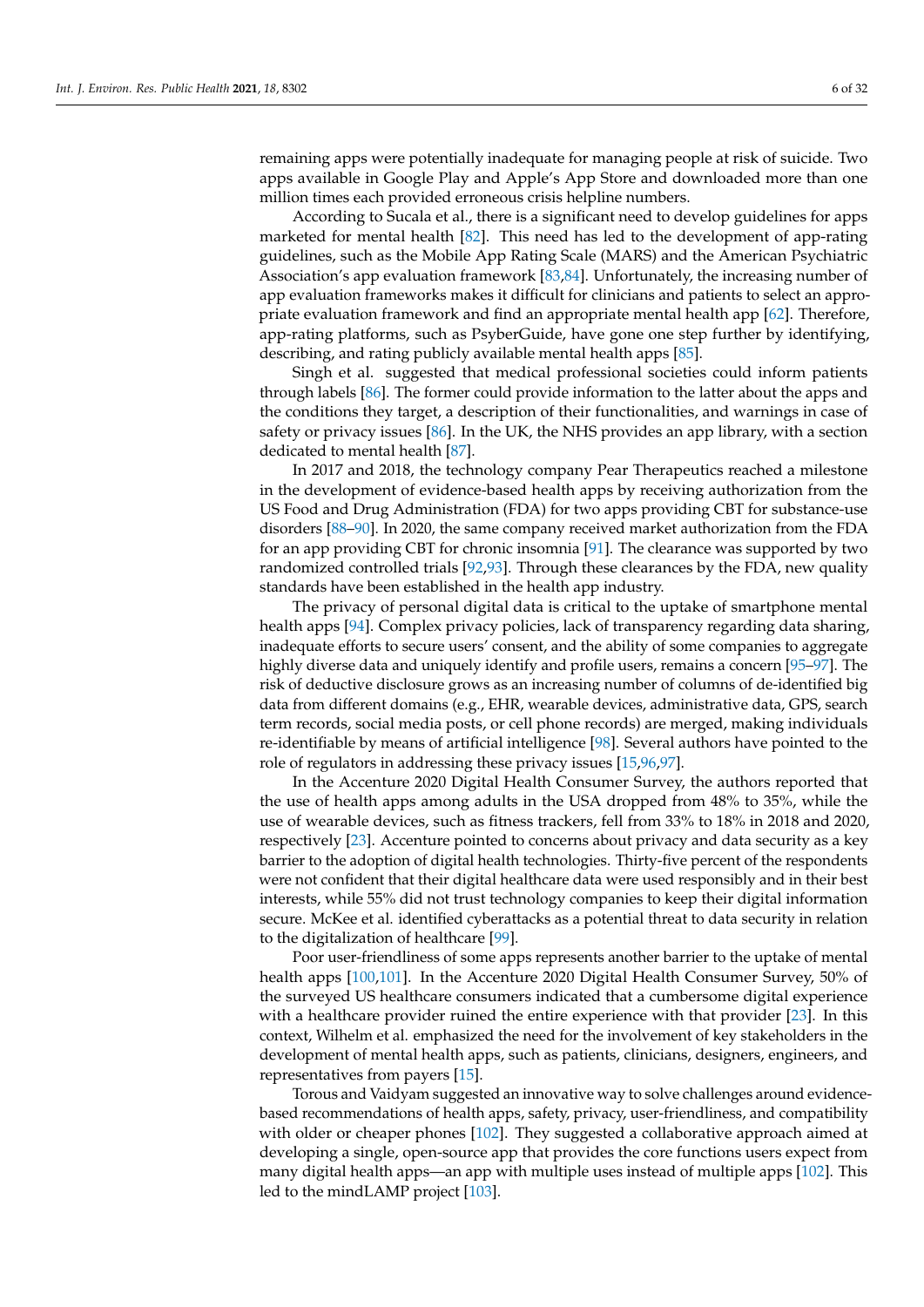The integration of digital healthcare and traditional medical services into "digital clinics" may be critical to the uptake of health apps [\[102\]](#page-23-20). In the Accenture 2020 Digital Health Consumer Survey, 54% of US consumers were willing to receive virtual care from traditional medical care providers, versus 27% for virtual services from technology or social media companies [\[23\]](#page-20-19).

A further challenge faced by digital CBT is adherence [\[15\]](#page-20-13). This is similar to the difficulties related to some patients' engagement in face-to-face psychotherapy or medication adherence. Involving mental health clinicians into the app-delivered treatment process is critical for enhancing engagement [\[15\]](#page-20-13). Peer support platforms integrated with digital CBT therapies may also prove to be helpful in improving engagement [\[15\]](#page-20-13). Fitzpatrick et al. demonstrated that the use of a chatbot may represent an opportunity to enhance adherence in I-CBT and app-delivered interventions by mirroring the therapeutic process and experience through a fully automated conversational agent [\[104\]](#page-23-22). The latter delivered CBT through brief daily conversations and mood tracking. The bot also provided the user with weekly charts that described the user's mood over time and was supported by a vocal comment.

#### 3.1.4. Virtual Reality

Virtual reality (VR) creates a digital environment that replaces a user's real-world environment [\[105\]](#page-23-23). VR relies on increasingly sophisticated systems that use equipment such as computers, smartphone apps, headsets, motion chairs, gloves, and sensors [\[106\]](#page-23-24). VR has had a significant impact on many industries outside of gaming and entertainment, including healthcare [\[105\]](#page-23-23). It is only the first step towards digital reality, which includes the following: VR (the digital environment replaces the user's real-world environment); augmented reality (digitally created content is built into the user's real-world environment); mixed reality (digitally created content is integrated into the user's real-world environment where both coexist and interact); immersive reality (multisensory digital experience); and  $360°$  video (the user can look in every direction) [ $105$ ].

VR immerses the patient in a digital virtual environment and exposes them to a specific fear stimulus. There is clear evidence for the effectiveness of VR-based interventions in treating agoraphobia, specific phobias (e.g., acrophobia, arachnophobia, and aviophobia), and social anxiety disorder [\[107](#page-23-25)[–110\]](#page-24-0). The effect sizes are comparable to those of traditional CBT [\[107](#page-23-25)[,108,](#page-24-1)[110\]](#page-24-0).

However, there is limited evidence demonstrating the effectiveness of VR-based exposure therapy in treating posttraumatic stress disorder [\[108](#page-24-1)[,111\]](#page-24-2). The effect size seems to be comparable with that of standard evidence-based interventions [\[108,](#page-24-1)[111\]](#page-24-2).

Leff et al. developed AVATAR therapy for patients with psychotic conditions, such as schizophrenia, who experience refractory auditory verbal hallucinations [\[112\]](#page-24-3). Craig, one of the pioneers of AVATAR therapy, describes the novel treatment as follows [\[113\]](#page-24-4): The therapy is based on a three-way conversation between therapist, patient, and a digital simulation or avatar (including visual representation and voice) of the hallucinated voices. The software changes the therapist's voice into a close match of the hallucinated voice. In a randomized controlled trial of AVATAR therapy, Craig et al. found a large effect size in reducing the severity of persistent auditory verbal hallucinations [\[114\]](#page-24-5). Ward et al. suggested that transdiagnostic interventions should be considered [\[115\]](#page-24-6). Based on a Cochrane review by Aali et al., evidence remains unclear and large, sufficiently long-term, and well-designed randomized trials are still needed [\[116\]](#page-24-7). While the original AVATAR therapy has been using 2D virtual avatars, the use of 3D avatars is now being studied [\[117\]](#page-24-8).

Preliminary findings suggest that further VR-based interventions may prove useful in patients with psychosis—for example, the opportunity for the physician to help patients observe their cognitions, emotions, and behaviors in a controlled environment and modify them [\[118\]](#page-24-9).

However, despite these advances in VR technologies, users can experience VR sickness, in particular, disorientation, oculomotor symptoms, and nausea [\[119\]](#page-24-10).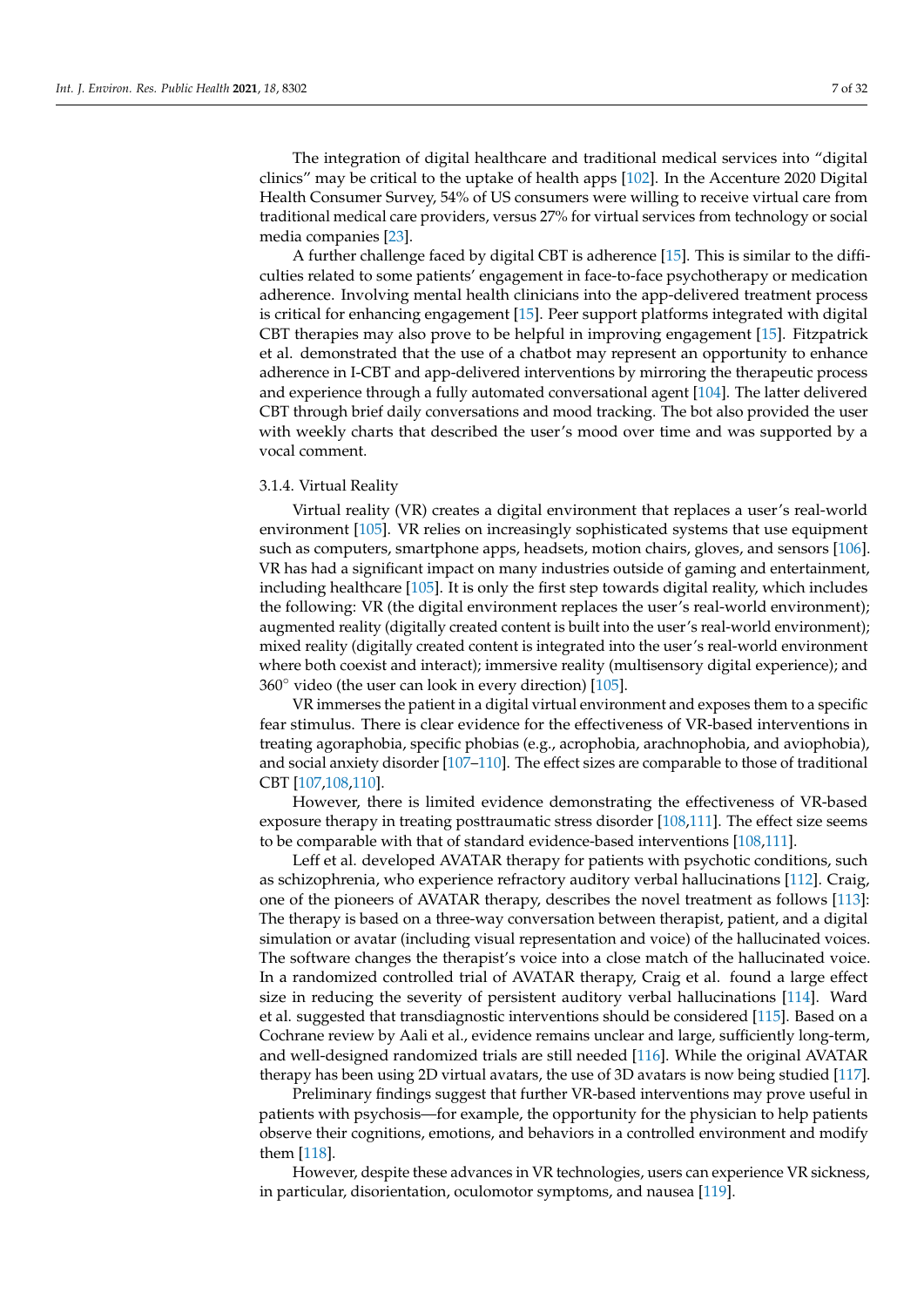## 3.1.5. Digital Applied Games

VR is driving gamification (i.e., enhancement of the service through gaming elements) and the use of digital applied game interventions (i.e., "serious" games) in psychotherapy [\[120\]](#page-24-11). The gamification of psychotherapy and the use of applied games benefit from the halo effect of the video game industry. According to the Entertainment Software Association, 64% of adult Americans are video game players and 75% of households have at least one video game player [\[121\]](#page-24-12). According to the same report, video game players believe that video games have a positive impact on their lives. For instance, 79% reported that games provide relaxation and stress relief. Smartphones represent the most common device used for video game play among adult players [\[121\]](#page-24-12). This makes access to applied game interventions instant and global.

Gamification elements in apps include, for instance, levels or progress feedback, points or scoring, rewards or prizes, narratives or themes, and personalization [\[122\]](#page-24-13). Gamified apps most commonly target substance use, depression, and anxiety disorders [\[122\]](#page-24-13). They usually aim to increase engagement with an intervention and enhance its intended effects [\[122\]](#page-24-13).

Given the appeal of video games in the general population, applied games may help address some of the challenges faced by mental healthcare [\[120\]](#page-24-11). They may contribute to enhancing engagement and hence adherence to psychotherapy through the addition of gaming elements; to the global accessibility of psychotherapy through the use of smartphones; to the availability of psychotherapy despite the global shortage of mental health specialists; and to circumventing the stigmatization of psychiatry and psychotherapy through preserving anonymity [\[120\]](#page-24-11).

At the same time, one should beware of issues such as data security and privacy, as well as misuse and abuse of applied games with people who are already inclined towards unhealthy use of technology [\[120\]](#page-24-11). Furthermore, there is limited evidence supporting the benefits of using applied games in mental healthcare [\[120](#page-24-11)[,123\]](#page-24-14). A major challenge is the transfer of skills developed through applied games to real-world situations [\[124\]](#page-24-15).

#### 3.1.6. Digital Medicine System

According to the WHO, adherence can be defined as the extent to which a person's behavior—taking medication, following a diet, and/or executing lifestyle changes corresponds with agreed recommendations from a healthcare provider [\[125\]](#page-24-16). Medication non-adherence is a major issue in psychiatry. A 35% rate of non-adherence was reported for antipsychotics, along with 46% for antidepressants, 35% for sedative-hypnotics, 38% for anxiolytics, and 45% for mood stabilizers [\[126\]](#page-24-17). Geretsegger et al. reported that only 25% of psychiatric patients admitted to the hospital had plasma levels of psychotropic medications in the expected range [\[127\]](#page-24-18).

Forgetting to take medication seems to be the main reason for non-adherence [\[126\]](#page-24-17). Several risk factors for non-adherence in patients with mental disorders have been identified, such as younger age (<40 years), marital status (unmarried or living alone), weaker social support, lack of insight into own illness, severity of symptoms, cognitive deficits, substance use, negative beliefs about the medication, influential beliefs of others, side effects, treatment complexity, medication cost, poor access to medical care, and poor doctor–patient relationship [\[128,](#page-24-19)[129\]](#page-24-20).

Non-adherence compromises treatment, jeopardizes the patient's safety, and increases healthcare costs [\[125\]](#page-24-16). Thus, non-adherence to antipsychotic medication has been shown to be associated with a higher rate of psychiatric and medical hospitalizations in patients with schizophrenia [\[130\]](#page-24-21). Biochemically verified non-adherence to antipsychotic medication was reported to be associated with an increased risk of completed suicide [\[131\]](#page-24-22). In the USA in 2016, the estimated cost of drug-related morbidity and mortality resulting from non-optimized pharmacotherapy, including medication non-adherence, was USD 528 billion [\[132\]](#page-24-23).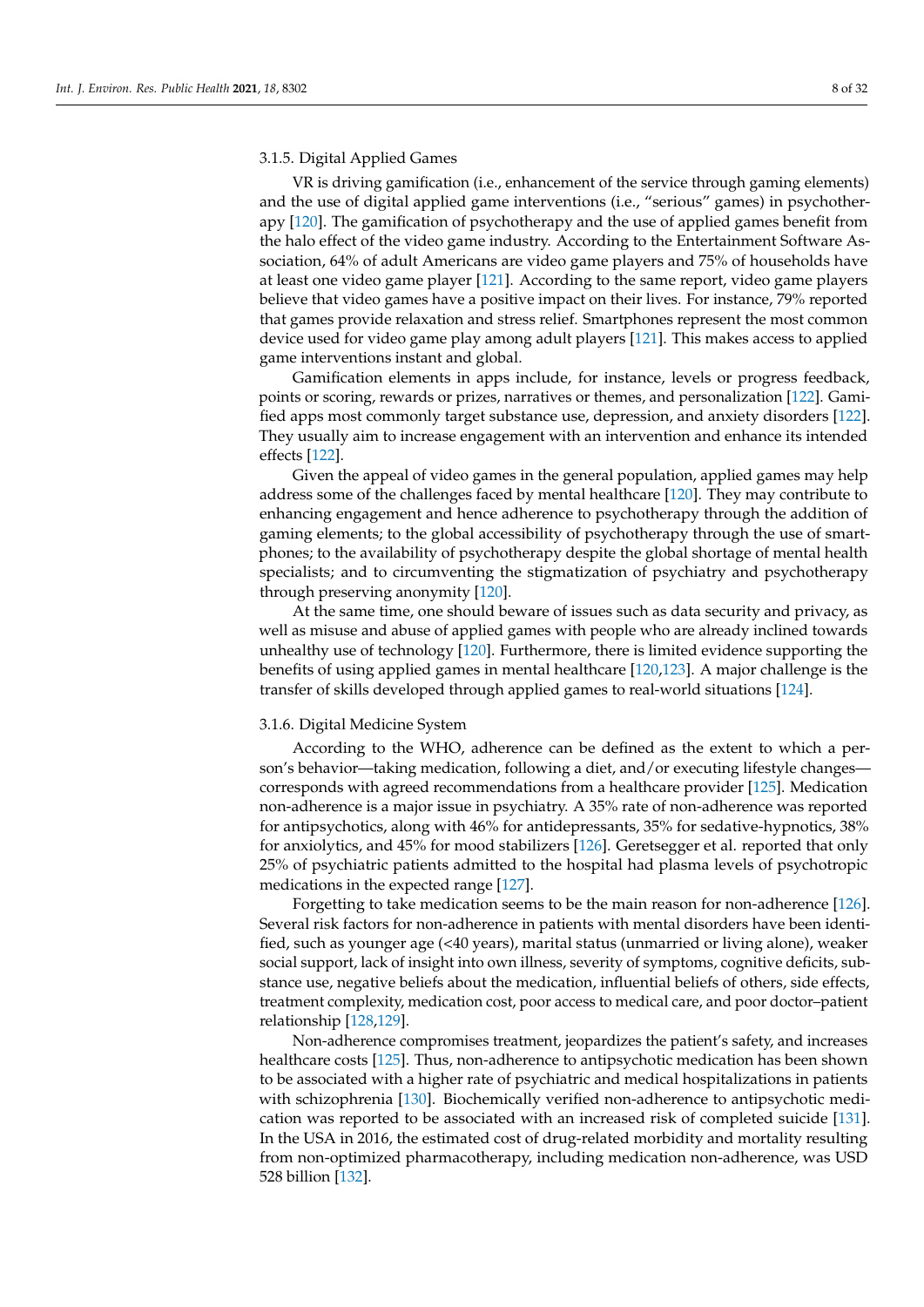Various strategies can be used to enhance medication adherence, such as patient education, support from family and friends, improved doctor–patient relationships, employment, simpler drug regimens (e.g., drugs with longer half-lives, extended-release formulations, long-acting injectable medications), and contingency management (i.e., reinforcement of

In this context, the use of apps to support medication adherence has attracted much interest. These applications are based on various features, such as patient education, medication reminders, documentation, feedback messages, data statistics, and appointment reminders [\[136\]](#page-25-1). In a systematic review and meta-analysis, Armitage et al. reported that medication adherence interventions delivered by smartphone applications were associated with higher self-reported medication adherence (OR 2.120, 95% CI 1.635–2.747) [\[137\]](#page-25-2). However, this result should be considered with caution due to methodological limitations [\[137\]](#page-25-2). Peng et al. also reported a significant improvement in medication adherence through mobile applications (Cohen's  $d = 0.40$ , 95% CI 0.27–0.52) although they pointed out the general dearth of evidence.

adherence through incentives) [\[128,](#page-24-19)[133–](#page-24-24)[135\]](#page-25-0).

The digital medicine system (DMS) represents a novel and quite radical step towards further improvement of medication adherence. The DMS includes the following elements [\[138](#page-25-3)[–143\]](#page-25-4): First, a sensor smaller than a sesame seed, contained in the pill and activated upon interaction with stomach fluid, is ingested. After activation, the sensor sends a signal with a specific code. The sensor is made of ingredients found in the food supply and is eliminated through feces. Second, an adhesive patch placed on the patient's skin detects the signal transmitted by the sensor. The patch also monitors various health information, such as heart rate and number of steps; that is, physical activity. Third, a mobile device application collects data from the patch and sends them to the cloud. Patients can access these data through the mobile application, while physicians can view them on an internet portal. The application also reminds patients to take their medication as prescribed.

In psychiatry, the DMS has been investigated in three small studies in patients with schizophrenia, bipolar disorder, and major depressive disorder [\[138,](#page-25-3)[139,](#page-25-5)[141,](#page-25-6)[143\]](#page-25-4). In one of those studies, the ingestible sensor was embedded within tablets containing a placebo [\[138\]](#page-25-3). In the other two studies, the sensor was embedded within pills containing various dosages of aripiprazole [\[139,](#page-25-5)[141\]](#page-25-6). The reported medication adherence ranged from 74% to 89% [\[138,](#page-25-3)[139,](#page-25-5)[141](#page-25-6)[,143\]](#page-25-4). The DMS was generally well-tolerated. A high proportion of patients (78–89%) and healthcare providers (72%) were satisfied with the DMS [\[138,](#page-25-3)[139\]](#page-25-5).

According to Cosgrove et al., approval by the FDA in 2017 of a version of aripiprazole embedded with an ingestible sensor was based on weak evidence [\[144](#page-25-7)[,145\]](#page-25-8). There was no prospective, double-blind, randomized controlled trial comparing digital aripiprazole with a non-digital formulation or placebo [\[145\]](#page-25-8). In addition, controlled trials are needed to investigate treatment outcomes, such as remission rate and quality of life, to understand the clinical impact of digital aripiprazole [\[143\]](#page-25-4). Furthermore, digital aripiprazole needs to be tested in severely ill patients, since published studies enrolled patients who were moderately ill and in stable condition on non-digital oral aripiprazole [\[143\]](#page-25-4).

#### *3.2. The Promise of Big Data*

## 3.2.1. Omics

Numerous biomarkers are used in psychiatric clinical practice, for example, the 42 amino acid form of amyloid  $β$  (A $β$ 42), total tau (T-tau), phosphorylated tau (P-tau), and the neurofilament light protein (NFL) in the cerebrospinal fluid of patients with Alzheimer's disease [\[146\]](#page-25-9).

Biomarkers from the field of omics (e.g., genomics, epigenomics, transcriptomics, proteomics, and metabolomics) are expected to play an increasing role in psychiatry. The term "omics" refers to the study of the roles and relationships of various types of biological molecules [\[147\]](#page-25-10). Omics will hopefully pave the way to precision psychiatry, for example, by understanding the mechanisms contributing to the development of psychiatric disorders,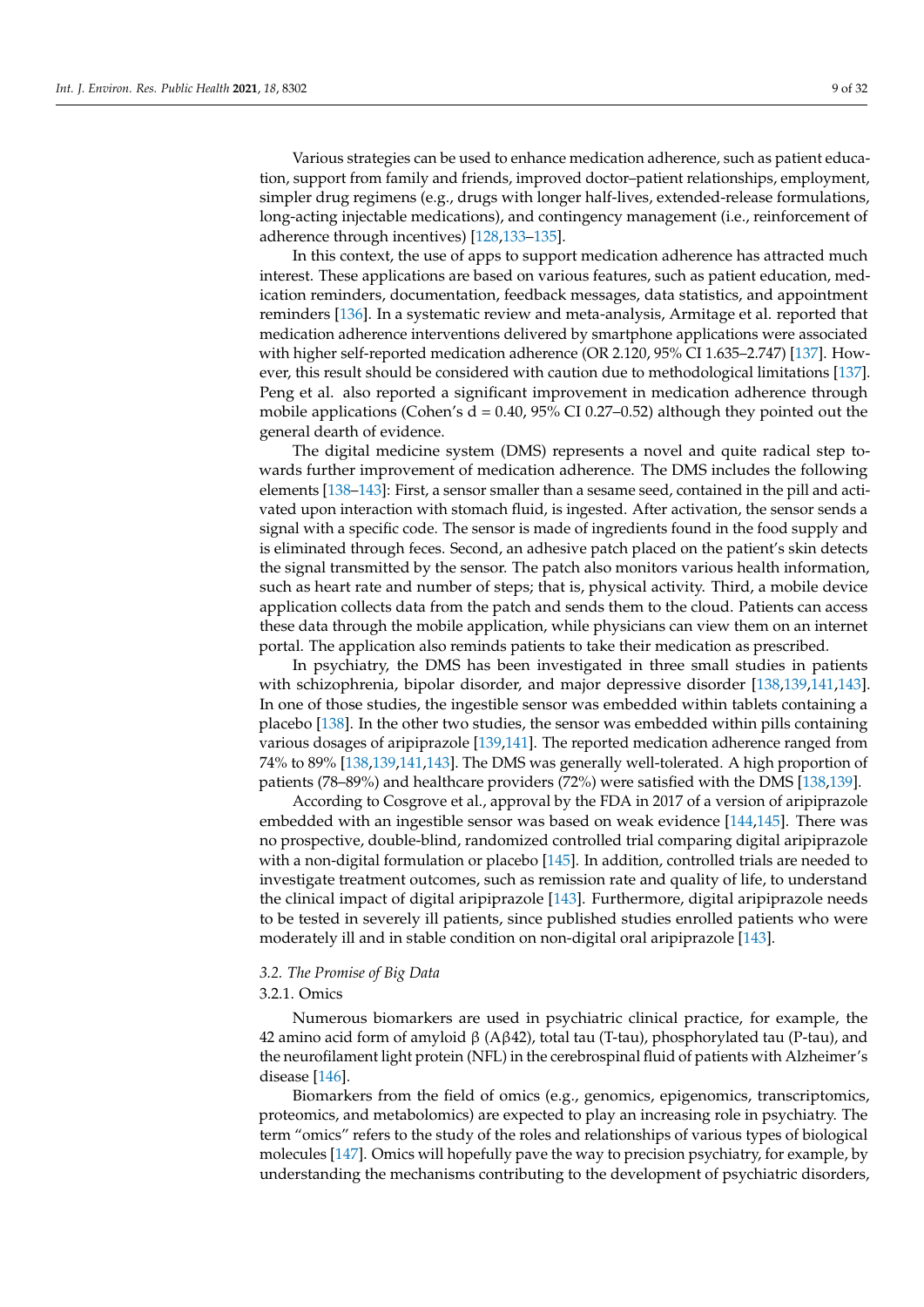by predicting the risk of developing specific psychiatric disorders, through the early detection of psychiatric disorders, and through personalized pharmacotherapy.

Omics generate big data, whose processing has been enabled through digitalization and a quantum leap in computational sciences. The size of the genome sequence (approximately 3 billion nucleotides distributed over 23 pairs of chromosomes) illustrates the huge amount of data that needs to be collected and analyzed [\[148\]](#page-25-11).

Most psychiatric disorders are at least moderately heritable [\[149\]](#page-25-12). Heritability is a population-derived value. It estimates the proportion of average individual variation in a trait that is explained by inherited factors, while the rest of the variation is explained by non-inherited factors and measurement error [\[150\]](#page-25-13). For instance, the heritability of bipolar disorder reaches up to 87% [\[151\]](#page-25-14). Heritability of schizophrenia has been reported to be approximately 80% [\[152\]](#page-25-15). A heritability of 58–79% was found for Alzheimer's disease [\[153\]](#page-25-16). Inherited factors contribute as much as 67% to the development of major depressive disorder [\[154\]](#page-25-17). Twin, family, and adoption studies have shown that the heritability of alcohol dependence amounts to 50–60% [\[155\]](#page-25-18). Heritability of borderline personality disorder is estimated to be 46% [\[156\]](#page-25-19). Panic and generalized anxiety disorders have lower rates of 43% and 32%, respectively [\[157\]](#page-25-20).

Genomics focuses on the study of genes, respectively on the variation in DNA sequences. Although new technologies have allowed the deciphering of the genetic code of humans and identification of numerous genetic variants associated with various medical conditions (e.g., in oncology), identification of disease-specific gene mutations and further underlying DNA alterations remains difficult [\[147\]](#page-25-10). Most psychiatric disorders are associated with potentially thousands of genetic variants, each contributing a small effect (OR mostly between 1.01 and 1.2, with some rare exceptions) [\[158\]](#page-26-0) (p. 55). Further, up to 45% of psychiatric patients have more than one psychiatric disorder [\[159\]](#page-26-1). Comorbidity is assumed to be partially due to pleiotropy (i.e., a single gene or variant being associated with more than one psychopathological trait) or a polygenic predisposition to psychopathology [\[149,](#page-25-12)[160\]](#page-26-2). These challenges have paved the way for other omics approaches.

Epigenomics studies chemical modifications of the genetic sequence. Epigenetics encompasses an ever-growing set of potentially heritable changes in the genome that can be induced by environmental events and regulate gene expression without changing the underlying DNA sequence [\[161,](#page-26-3)[162\]](#page-26-4). Such environmental factors include, for example, poor nutrition, reduced food availability, toxic chemicals, psychosocial stress, and physical stress [\[161,](#page-26-3)[163\]](#page-26-5). Epigenetic mechanisms include, for example, DNA methylation, histone modifications, and non-coding RNAs [\[163\]](#page-26-5). Epigenetic modifications can occur in both somatic and germ cells. In the latter, gametes may carry the DNA sequence and epigenetic modifications from parents to offspring [\[163\]](#page-26-5). Epigenetic changes can also occur at an early developmental stage in the embryo [\[163\]](#page-26-5). As in the case of genetic mutations, epigenetic modifications might have a negative impact on the individual [\[163\]](#page-26-5). To reduce the negative consequences of epigenetic changes in offspring, most epigenetic alterations are corrected through reprogramming during gametogenesis or immediately after fertilization [\[163\]](#page-26-5).

Transcriptomics—the analysis of cellular RNA transcripts—allows the determination of how changes in gene transcription correlate with the onset or progression of diseases [\[147\]](#page-25-10). However, risk loci on genes that have been associated with psychiatric disorders are located in both coding and noncoding portions of the genes [\[158\]](#page-26-0) (pp. 7–13). Therefore, transcriptomics does not allow us to shed light on all variants of DNA sequence that are associated with the development of psychiatric disorders.

While transcriptomics focuses on the immediate product of gene transcription, proteomics analyzes cellular proteins; that is, the ultimate product of gene expression. Such proteins include, for example, receptors, ion channels, transporters, and metabolizing enzymes in the dopaminergic, adrenergic, serotonergic, glutamatergic, GABAergic, cannabinoid, and opioid systems, as well as neurotrophins and peptide hormones [\[158\]](#page-26-0) (p. 55). However, studies have shown a relatively low correlation between protein expression and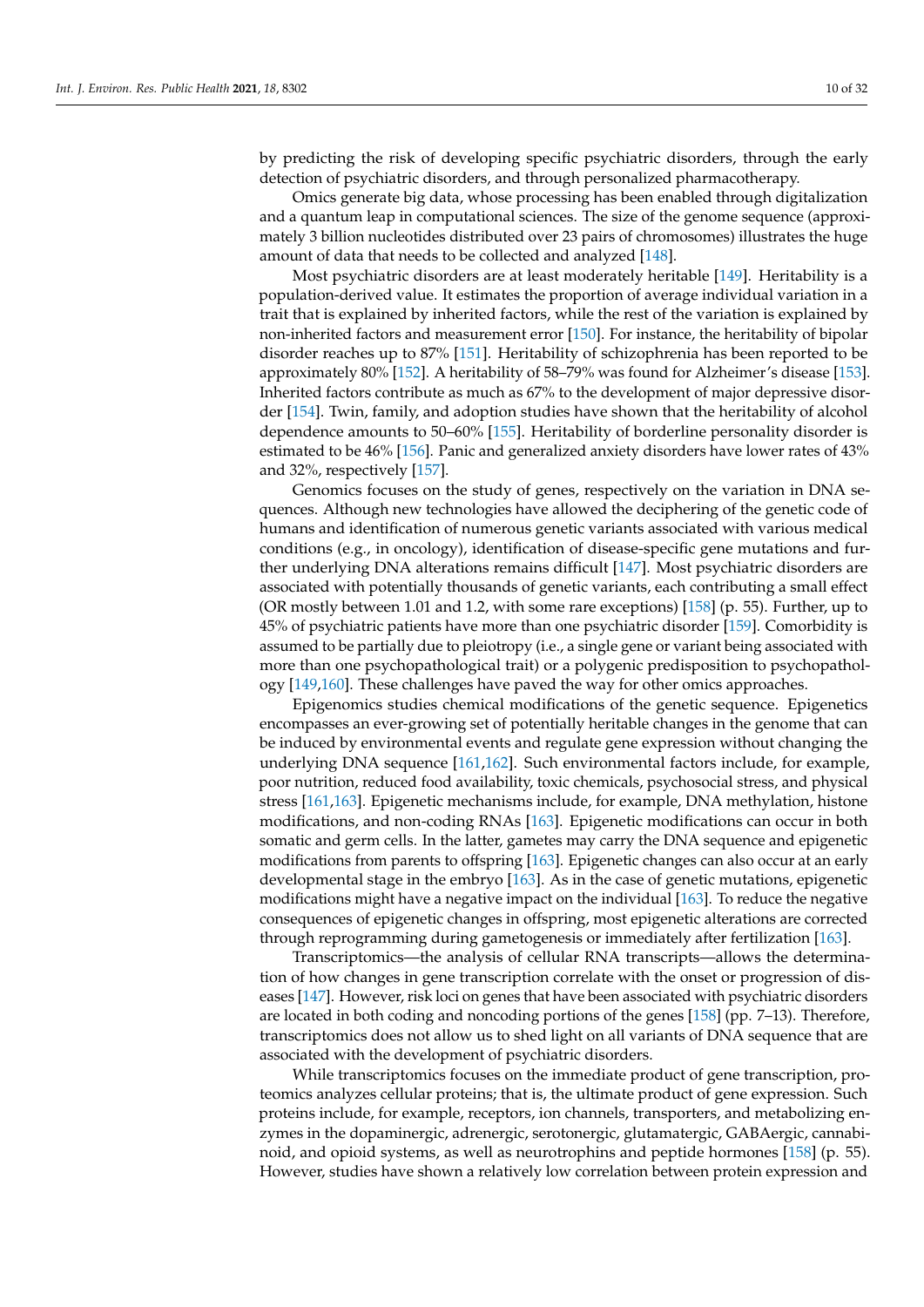RNA transcripts [\[147\]](#page-25-10). Protein synthesis seems to be subject to modulation through numerous mechanisms that make the use of proteins as disease-specific biomarkers difficult.

Metabolomics analyzes small intracellular molecules whose synthesis is mediated by proteins. The difficulty in identifying disease-specific biomarkers also applies to metabolomics [\[147\]](#page-25-10).

Thus, each omics approach taken separately faces considerable challenges with the characterization of disease-specific biomarkers. Therefore, multi-omics approaches that look for correlations across large sets of multiple omics data from the same patients in very large study populations (tens of thousands of participants) may advance precision medicine [\[147\]](#page-25-10). Therefore, precision psychiatry, including pharmacotherapy, might benefit from the digitalization of healthcare and the ability of computational sciences to process massive amounts of data.

## 3.2.2. Neuroimaging

Neuroimaging is another promising biomarker source. For instance, low striatal dopamine transporter uptake on single-photon emission computed tomography (SPECT) or positron emission tomography (PET) scans can be helpful in diagnosing dementia due to Lewy body disease [\[158\]](#page-26-0) (pp. 162–163). However, the translation of neuroimaging biomarkers into psychiatric clinical practice remains limited mainly to the diagnosis of neurocognitive disorders [\[158\]](#page-26-0) (p. 161). Otherwise, the role of neuroimaging in psychiatric clinical practice is limited to excluding structural lesions such as a tumor, stroke, cerebral hemorrhage, or brain malformations [\[164\]](#page-26-6). In the future, digitalization will foster multisite big-data approaches, machine learning, and the association of neuroimaging phenotypes with other biomarkers, such as omics data [\[164](#page-26-6)[–168\]](#page-26-7). This may help in identifying neuroimaging biomarkers that can be used in psychiatric clinical practice.

#### 3.2.3. Machine Learning

Definition of Artificial Intelligence and Machine Learning

Artificial intelligence (AI) can be defined as the simulation of human intelligence in machines, such as computers and robots, which are programmed to mimic human cognitive functions such as learning and problem-solving [\[169\]](#page-26-8). Machine learning (ML) is a subset of AI that uses algorithms that learn from training data before predicting outcomes for new real-world data [\[169,](#page-26-8)[170\]](#page-26-9).

Access to big data from multiple sources (e.g., EHR, genomics, wearable devices) combined with increasing computing power enable the emergence of deep learning models. Humans impose fewer assumptions on the algorithm, moving away from carefully designed statistical models to allow the computer to identify subtle and complex patterns that are unavailable with traditional analytic approaches and create increasingly accurate models directly from raw data [\[170,](#page-26-9)[171\]](#page-26-10).

As Beam and Kohane put it, ML is a natural extension of traditional statistical approaches [\[171\]](#page-26-10). While conventional statistical methods sequentially assess single predictor variables, ML can integrate multiple variables and assess patterns of interactions among these variables [\[172\]](#page-26-11). Besides, the focus of ML is different from that of classical statistical methods. ML focuses on prediction, while traditional statistical methods focus on the variance of group effects (e.g., healthy subjects versus psychiatric patients, placebo treatment versus new treatment) [\[173\]](#page-26-12). Finally, deep learning models can generate new hypotheses by identifying novel associations, while traditional statistics simply confirm or reject the null hypothesis [\[174\]](#page-26-13). Deep learning is also used in the world of tech giants, such as Google, Facebook, and Apple.

Another potential source of data for ML may come from natural language processing (NLP), another subset of AI, which allows the transformation of unstructured clinical text, such as clinical notes from EHR and conversations with patients (using speech recognition), into structured clinical data [\[170,](#page-26-9)[175\]](#page-26-14).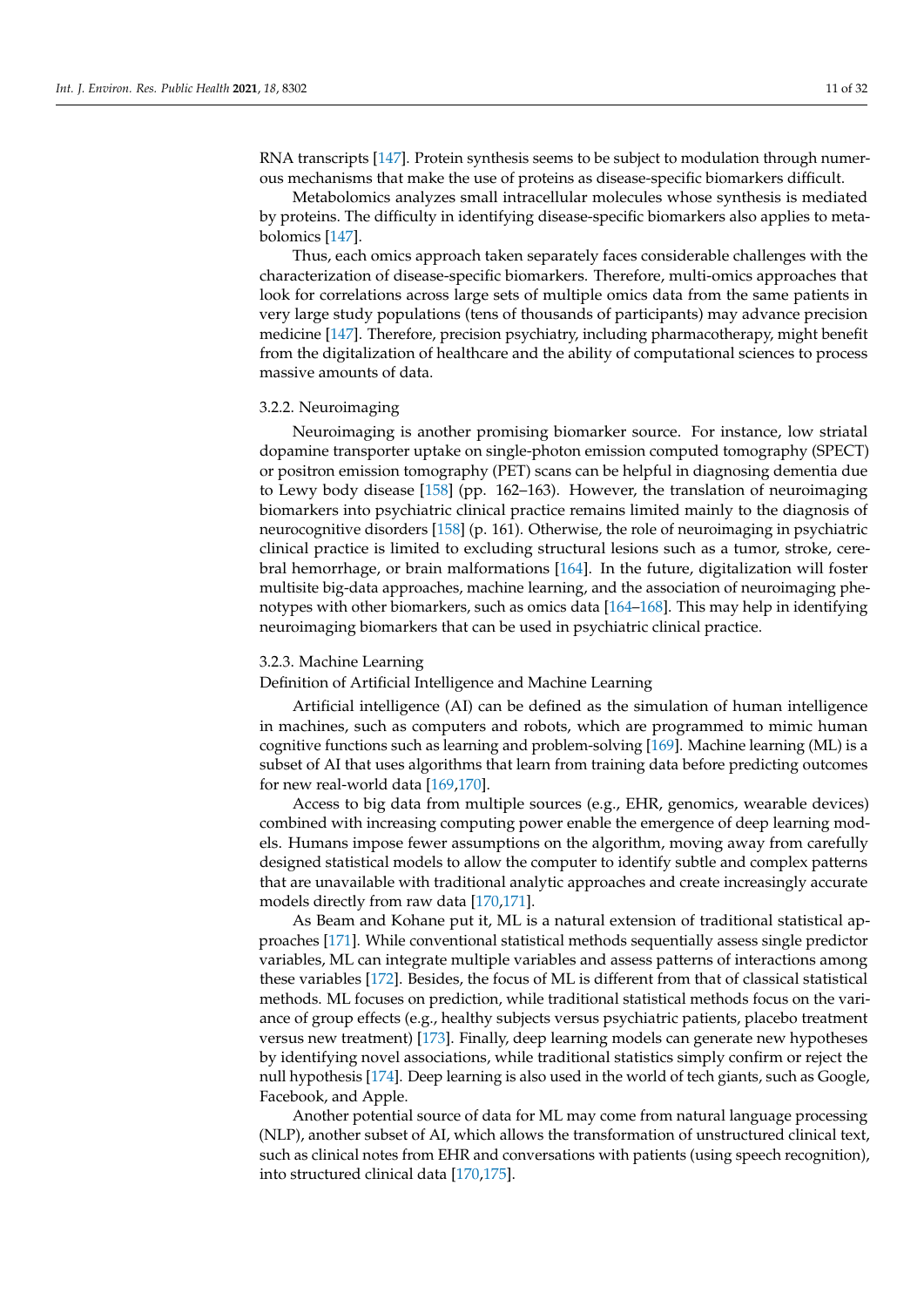As Stead advised, the clinician should view the output of ML as a statistical prediction that may be wrong, judge whether the prediction applies to their patient, and decide if additional data or expertise is required to make an informed decision [\[176\]](#page-26-15).

ML has been investigated in various psychiatric disorders. This review presents a few examples in detail.

## ML for the Assessment of Suicide Risk

According to the WHO, approximately 800,000 people die by suicide every year worldwide; that is, approximately one person every  $40 \text{ s}$  [\[177\]](#page-26-16). A vast majority of people who commit suicide have a mental disorder (87% according to a study by Arsenault-Lapierre et al.), mainly depression, followed by disorders due to substance use, schizophrenia, and personality disorders [\[178](#page-26-17)[,179\]](#page-26-18). The rate of suicide among psychiatric in-patients is relatively low. A study found a rate of 13.7 per 10,000 admissions; that is, below 0.2% [\[180\]](#page-26-19). Conversely, the risk of suicide is markedly increased after discharge from the hospital, particularly in the immediate post-discharge period. Chung et al. reported a post-discharge suicide rate of 484 per 100,000 person-years [\[181\]](#page-26-20). The suicide rate was highest within 3 months after discharge (1132 per 100,000 person-years) and remained high for many years.

A significant proportion of people who commit suicide have contact with healthcare providers before their suicide. Luoma et al. reported that the rate of contact with mental health services was 19% within the month before suicide and 32% within a year before suicide [\[182\]](#page-26-21). The rate of contact with primary care providers was 45% in the month before suicide and 77% within a year of suicide. Unfortunately, patients often conceal or deny suicidal thoughts before attempting suicide, or are unable to accurately assess their emotional states or future risk of suicide [\[183\]](#page-26-22). In a study by Isometsä et al., only 22% of the people who had seen a healthcare professional within a month before suicide had communicated their suicidal ideations or intent during the last appointment [\[184\]](#page-26-23).

The limited predictive value of patients' self-reports has fueled decades of research on predictors of increased suicide risk (e.g., history of self-harm, family history of suicide, or being male) [\[185\]](#page-27-0). Although numerous risk factors for suicide have been identified, the usefulness of suicide risk assessment scales in clinical practice remains limited. Risk assessment scales lack sufficient sensitivity and specificity to be clinically reliable [\[186](#page-27-1)[–188\]](#page-27-2). Their predictive accuracy is similar to clinical risk assessment and is insufficient for use in clinical practice [\[189\]](#page-27-3). They are even potentially harmful, as they provide false reassurance to clinicians [\[186,](#page-27-1)[190\]](#page-27-4). Furthermore, risk assessment instruments do not allow us to predict when someone will attempt suicide. The time between the first current suicidal thought and the accomplishment of a suicide attempt is usually short. Deisenhammer et al. reported that this period lasted 10 min or less in nearly half of suicide attempters [\[191\]](#page-27-5).

Given the lack of accuracy of clinical risk assessment and risk assessment instruments for suicidality, numerous studies have investigated the use of ML in detecting suicide risk. They have used various sources of data, for example, EHR, medical discharge notes, NLP (key words and acoustic features), and data from social media [\[192\]](#page-27-6).

According to Bernert et al., ML seems to reach a high level of accuracy (sum of true positive and true negative assessments, divided by the number of all assessments) in the prediction of suicidal behavior (>80%) [\[192\]](#page-27-6). In a meta-analysis of 87 studies, risk assessment through ML outperformed risk stratification based on clinical assessments. However, the positive predictive value (PPV) (number of correctly predicted positive cases divided by the number of predicted positive cases) of prediction models for suicide attempts and deaths remains extremely low. In a systematic review of 17 studies, Belsher et al. found a PPV of  $\leq$ 1% for suicide mortality despite good accuracy ( $\geq$ 80%) [\[193\]](#page-27-7). In other words, ML algorithms still deliver a high rate of false alarms despite a high level of accuracy.

In that respect, the impact of the low prevalence of suicide deaths on the computation of accuracy and PPV should be emphasized. When the prevalence of an outcome is low, high accuracy can be achieved despite low sensitivity through the high specificity of the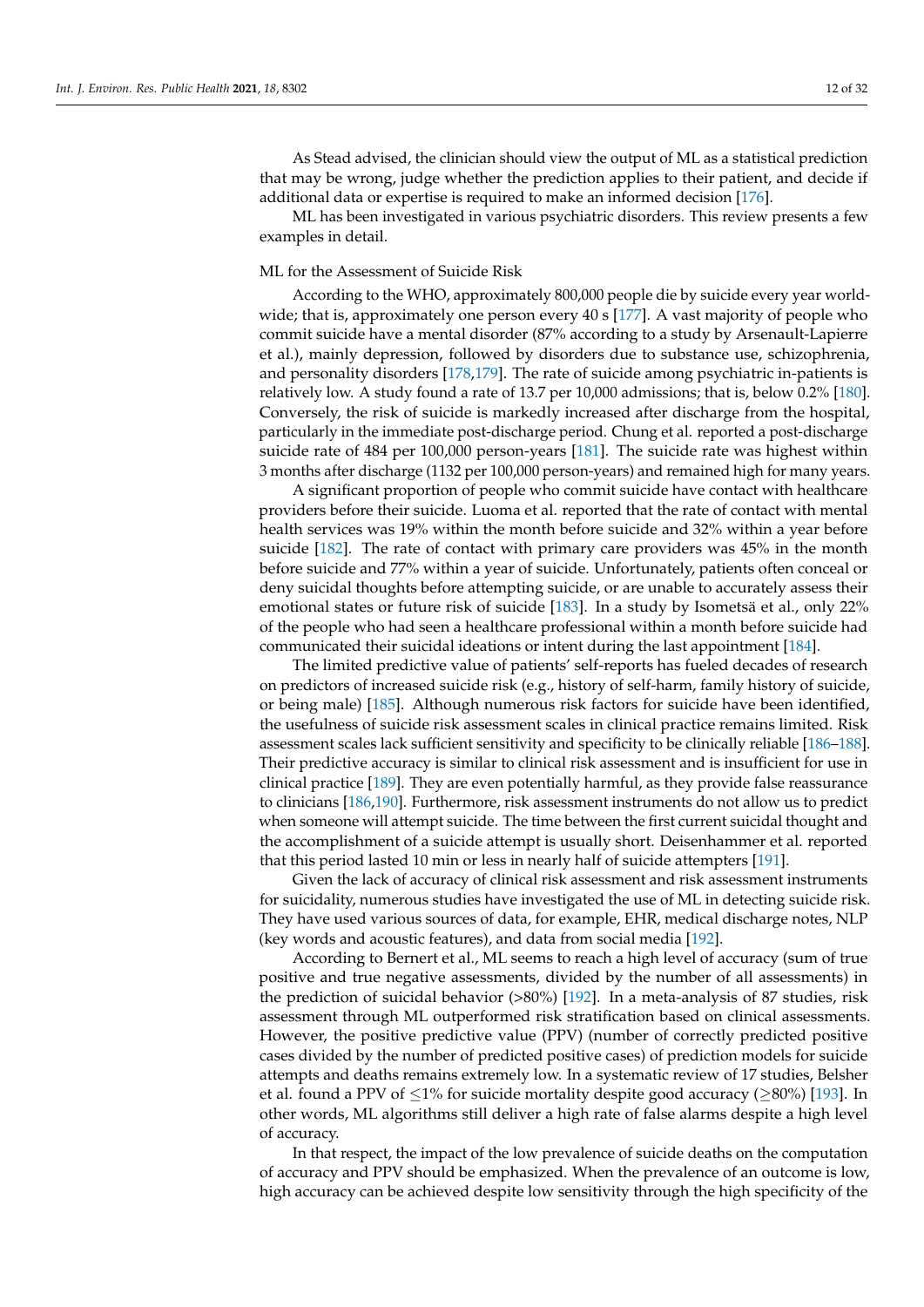predictive model [\[194\]](#page-27-8). Such a pattern was reported by Barak-Corren et al. in a large retrospective study investigating whether longitudinal data from EHR can be useful for predicting the future risk of suicidal behavior (90–94% accuracy and 33–45% sensitivity at 90–95% specificity) [\[195\]](#page-27-9). Therefore, it is generally accepted that accuracy is not the metric of first choice when describing model performance [\[194\]](#page-27-8). The model performance should rather be reported in terms of sensitivity, specificity, and area under the receiver operating characteristic curve (AUC) [\[194\]](#page-27-8).

As demonstrated by Cox et al., PPV changes as a function of prevalence, with lower prevalence being associated with lower PPV [\[194\]](#page-27-8). This applies to suicide deaths with a global age-standardized suicide rate of 10.5 per 100,000 population in 2016 [\[177\]](#page-26-16). The negative impact of low prevalence on PPV is likely to be even stronger if prediction models are used to identify individuals at risk of short-term suicide (e.g., to avoid unnecessary restrictive care such as involuntary hospitalization) due to even lower base rates of shortterm suicide attempts and deaths [\[196\]](#page-27-10).

Nevertheless, ML has the potential to improve the assessment of suicide risk—for example, by identifying new risk factors, the dynamics of risk factors, and complex patterns of interacting risk factors [\[196](#page-27-10)[,197\]](#page-27-11). However, these tools need to be tested in actual care settings, including health outcomes, healthcare costs, and adverse outcomes [\[193\]](#page-27-7). In this context, psychiatrists, who interpret the results of predictive models and those who build predictive models for suicide, need to work hand in hand and have a working understanding of ML in assessing suicide risk [\[194\]](#page-27-8).

More accurate suicide risk assessment through ML may lead to improved suicide prevention through timely psychotherapy and targeted pharmacological interventions, such as lithium for patients with bipolar or depressive disorders, esketamine for patients with depressive disorders and active suicide ideation, and clozapine for patients with schizophrenia [\[183](#page-26-22)[,198](#page-27-12)[–201\]](#page-27-13). Psychotherapy and pharmacological interventions should be deployed on the basis of a strong therapeutic alliance [\[183,](#page-26-22)[202,](#page-27-14)[203\]](#page-27-15). Limited supportive contact through brief caring digital text messaging does not suffice [\[204\]](#page-27-16). The therapeutic relationship remains fundamentally analog.

The contribution of ML to suicide prevention may be even stronger if it is applied beyond the boundaries of the healthcare system. According to Pompili et al., nearly half of the people who commit suicide communicate their suicidal intentions to healthcare professionals or next of kin prior to their suicide, either through verbal, written, or behavioral communication [\[205\]](#page-27-17). According to the authors, this proportion is likely to be underestimated. Teenagers and young adults often share their suicidal thoughts with the public on social media platforms such as Facebook and Twitter [\[206\]](#page-27-18). Thus, ML can be used to predict suicide risk based on information posted on social networks [\[207\]](#page-27-19). This has led a few platforms such as Facebook and Twitter to set up teams that contact people whose posts are overtly suicidal and provide them with support and resources [\[206\]](#page-27-18). Additionally, healthcare professionals can view a patient's social media posts to assess suicidality more accurately. However, this approach is associated with ethical and privacy issues that need to be considered [\[206\]](#page-27-18).

In the future, big omics data may help identify people at risk of suicide and develop new treatments. Heritability of suicide attempts has been shown to be approximately 4% [\[208\]](#page-27-20). Furthermore, a higher polygenic risk score for depression has been demonstrated to be associated with an increased risk of suicide attempts across psychiatric disorders [\[209\]](#page-27-21). Owing to increasingly large sets of omics data, the number of genetic associations is expected to increase. This may ultimately translate into a better understanding of suicidality, improved prevention, and new treatments [\[209\]](#page-27-21).

## ML for the Prediction of Therapeutic Outcomes in Depression

Depression is a leading cause of disability-adjusted life years (DALYs) worldwide. According to the Global Burden of Disease 2019, depression ranked 13th among 369 diseases and injuries (10th without neonatal disorders, congenital birth defects, and road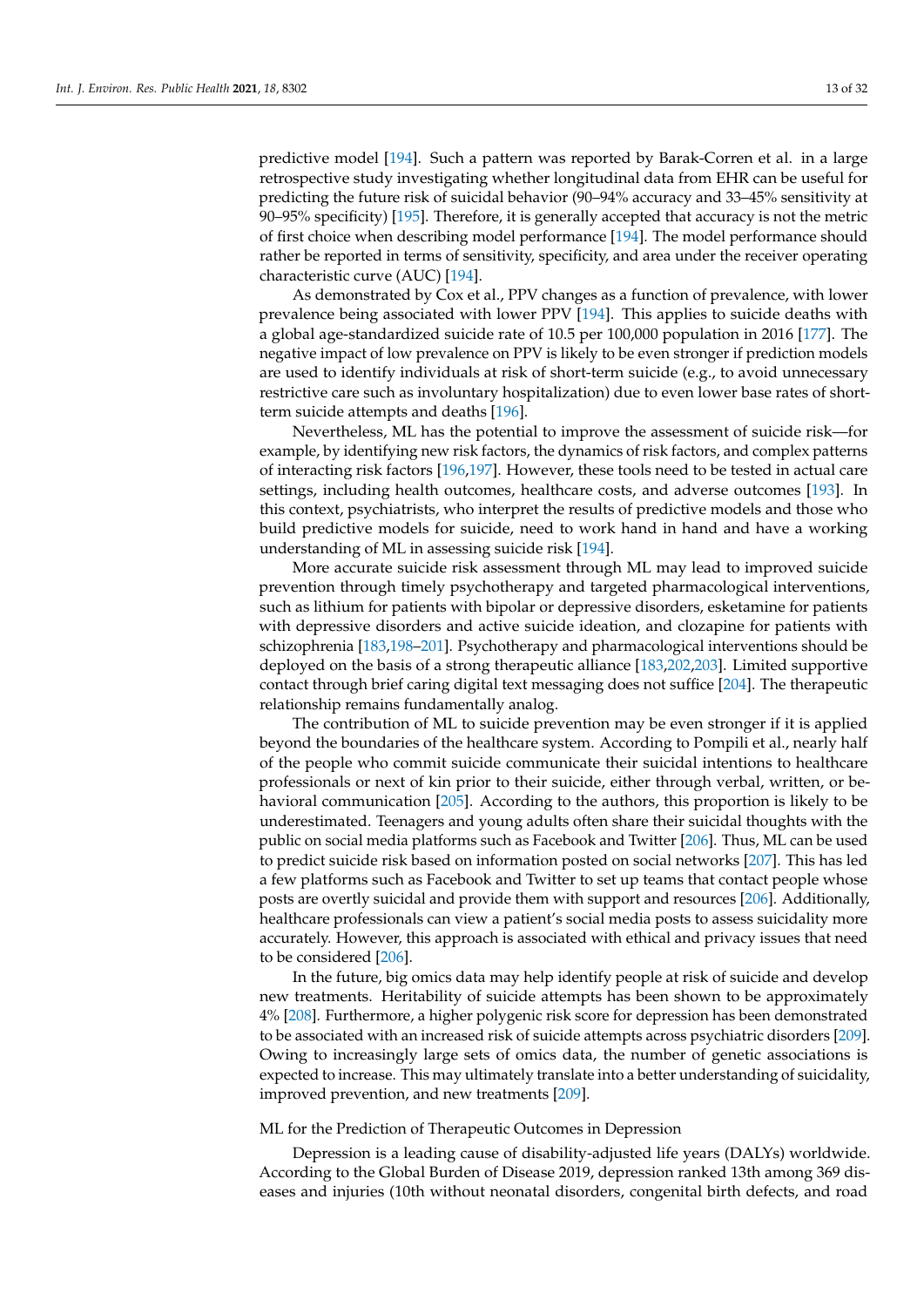injuries) [\[5\]](#page-20-4). This represents a significant progression in comparison with the 1990 results, where depression ranked 19th. Trivedi et al. reported that patients with a clinically significant reduction in symptom severity, following treatment with an antidepressant, experienced a significant reduction in work-related disability [\[210\]](#page-28-0). In contrast, patients who remitted in the second treatment trial continued to have impairments at work.

In this context, there has been a growing interest in identifying predictors of therapeutic outcomes. However, the available evidence remains insufficient to support the use of any single predictor variable to guide the treatment of depression [\[172\]](#page-26-11). Thus, pharmacogenomics shows promising results, although currently available evidence remains limited and insufficient to support routine pharmacogenomic testing in clinical practice [\[211](#page-28-1)[,212\]](#page-28-2). In this context, ML based on multiple sources of information represents a novel approach that may contribute to the identification of robust predictor variables.

In a meta-analysis of 20 studies, Lee et al. showed that ML was able to predict therapeutic outcomes among subjects of previously published interventional studies (pharmacological, neuromodulatory, psychotherapy, or combined interventions) with an overall accuracy of 82% based on four predictor types (neuroimaging, phenomenological, genetic, or combined) [\[172\]](#page-26-11). As the authors mentioned, ML should now be tested in prospective trials.

Similarly, Pigoni et al. reported that ML could be a valid approach to identifying predictors of treatment-resistant depression, as well as predictors of response to pharmacological and non-pharmacological treatment in patients with treatment-resistant depression [\[213\]](#page-28-3). The most common definition of treatment-resistant depression requires at least two prior failures of pharmacotherapy and confirmation of a prior adequate dose and duration [\[214\]](#page-28-4).

## ML in the Early Diagnosis of Psychosis

Schizophrenia is a life-long mental disorder with a 1% lifetime prevalence [\[215\]](#page-28-5). The early onset, low remission rate, high disability associated with schizophrenia, and premature mortality due to higher rates of comorbid physical conditions, such as metabolic and cardiovascular diseases, lead to a significant burden of disease (years of life lived with disability and years of life lost to premature mortality) [\[216\]](#page-28-6). Therefore, there has been considerable academic and clinical interest in individuals with a high risk of developing schizophrenia.

A set of criteria has been determined to identify young high-risk individuals. The state of clinical high risk requires the fulfilment of at least one of the following criteria: attenuated psychotic symptoms (APS; subthreshold psychotic symptoms), brief limited intermittent psychotic symptoms (BLIP; full-blown psychotic symptoms for a maximum of a week), and genetic risk plus deterioration syndrome (GRDS; family history of schizophrenia or schizotypal personality and marked decline in functioning) [\[217](#page-28-7)[,218\]](#page-28-8). High-risk individuals show a considerable risk of transition to schizophrenia, namely, 18% after 6 months of follow-up, 22% after 1 year, 29% after 2 years, and 36% after 3 years [\[219\]](#page-28-9). Therefore, identifying high-risk individuals is important. Early detection of a state of clinical high risk and early intervention may help prevent or reverse the transition to psychosis [\[220\]](#page-28-10).

In a meta-analysis of 11 studies, Fusar-Poli et al. investigated the prognostic accuracy of psychometric instruments in determining the risk of developing a first episode of schizophrenia at a 38-month follow-up in young help-seeking people referred to high-risk services [\[220\]](#page-28-10). They found an excellent AUC of 90%, driven by a very high sensitivity of 96%, very much in contrast to the poor specificity of 47%. As the authors mentioned, new strategies are required to increase specificity while preserving sensitivity. ML may contribute to this solution. Sanfelici et al. demonstrated in a meta-analysis that ML applied to clinical and biological data had a sensitivity of 71% and a specificity of 75% [\[218\]](#page-28-8). Koutsouleris et al. reported that ML outperformed human prognostication [\[221\]](#page-28-11). In the future, ML may significantly contribute to the accurate early detection of a clinical high risk for schizophrenia.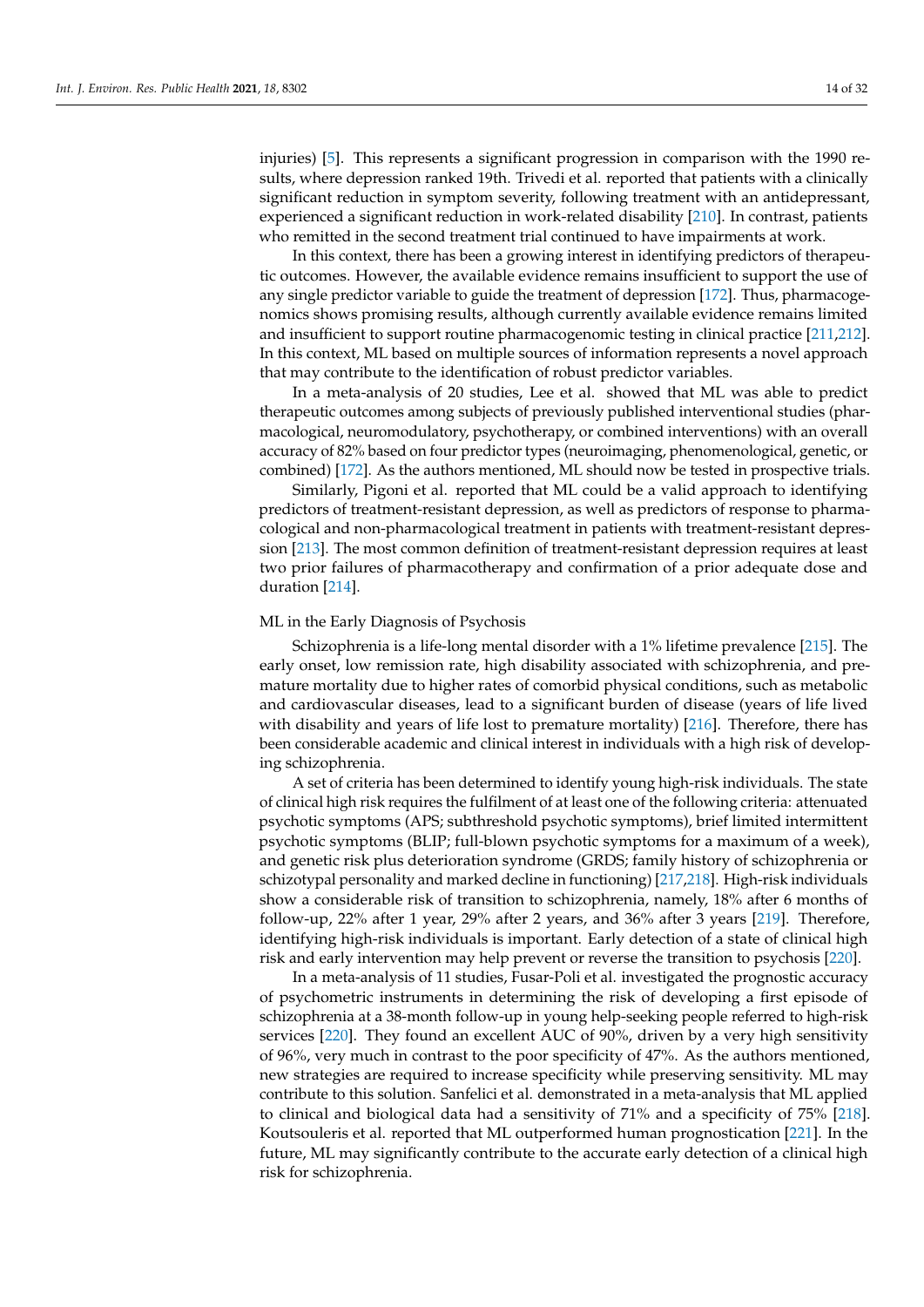Further Areas of Research on ML in Psychiatry

Further promising areas of research regarding ML use in psychiatry include the evaluation of the individual risk for long-term posttraumatic stress disorder (PTSD) based on predictor variables from clinical records, questionnaires, biomedical data, and neuroimaging [\[222](#page-28-12)[–224\]](#page-28-13). This application of ML could have a significant clinical impact in consideration of emerging evidence for early psychological and pharmacological interventions in individuals at risk for long-term PTSD [\[225](#page-28-14)[,226\]](#page-28-15).

ML may also prove helpful in the diagnosis of delirium. Delirium is a severe and common neuropsychiatric disorder in hospitalized patients. The incidence in general medical wards is 11–42%, while reaching 87% among critically ill patients [\[227\]](#page-28-16). Delirium is associated with double the risk of death and a 13-fold risk of dementia [\[228\]](#page-28-17). The diagnosis of delirium is often challenging, and the rate of misdiagnosis ranges from 42% to 64% [\[229\]](#page-28-18). In this context, ML may represent an opportunity to improve the diagnostic accuracy in patients presenting with delirium. Hercus and Hudaib reported an AUC of 79%, an accuracy of 72%, a sensitivity of 77%, and a specificity of 67% in a retrospective study that used ML to classify cases of accurate delirium diagnosis versus misdiagnosis [\[229\]](#page-28-18).

Furthermore, there is emerging evidence for the application of ML in substance-use disorder data, for example, to predict the risk for substance-use disorder or the trajectory of substance-use severity using predictor variables such as demographic data, psychopathology, personality scales, personal and family history, EEG measures, genomic data, and further biomarkers [\[230,](#page-28-19)[231\]](#page-28-20).

#### Challenges around ML

A key success factor of ML is the quality of the data used for training algorithms [\[170\]](#page-26-9). These data need to be specific, multidimensional (e.g., diagnosis, laboratory results, neuroimaging, and genomics), and unbiased; that is, generalizable beyond the training data (e.g., no oversampling of sicker, well-compensated, or healthy populations) [\[170\]](#page-26-9). Furthermore, data acquisition must comply with data protection laws and regulations.

ML should be effectively regulated and comply with the quality standards of regulatory agencies. According to Stead, the evidence standard for ML should be proportionate to the task at hand [\[176\]](#page-26-15). A higher standard for proof should be required for applications that have a higher clinical impact, for example, diagnosis and treatment [\[176\]](#page-26-15). The objective should be to achieve a reasonable balance between innovation, efficacy, and safety [\[170\]](#page-26-9).

Developers of ML should provide the academic and clinical community with sufficient insight into the intricacies of ML methods to allow for scientific reproducibility and trust building [\[232](#page-28-21)[,233\]](#page-28-22). More complex ML models often have greater accuracy but lower interpretability; that is, ease of understanding how the model works [\[234\]](#page-28-23). Currently, many algorithms lack transparency [\[235\]](#page-28-24). Such "black boxes" may hamper the adoption of ML in clinical practice at the expense of patient care. Brown et al. reported that clinicians were less likely to act on ML-generated suicide risk flags if clinical features built into the algorithm were hidden or not intuitively relevant predictors of suicide risk [\[236\]](#page-28-25).

Lower interpretability may also adversely affect doctor–patient communication and, hence, the doctor–patient relationship [\[98\]](#page-23-15). However, as Hinton pointed out, clinicians, scientists, and regulators should keep in mind that it is generally impossible to capture and interpret all the features used by a deep learning model to reach a conclusion [\[237\]](#page-29-0). Liu et al. provided an overview of ML and how to assess the published literature on ML-based tools [\[238\]](#page-29-1).

Further, the cost-effectiveness of ML in healthcare should be demonstrated, considering cost drivers such as development, maintenance, and updating of algorithms, data storage, data curation, and data visualization [\[170\]](#page-26-9).

#### 3.2.4. Precision Psychiatry

ML, based on the analysis of big data, opens the door to precision psychiatry. Ultimately, precision psychiatry may lead to the categorization of psychiatric patients into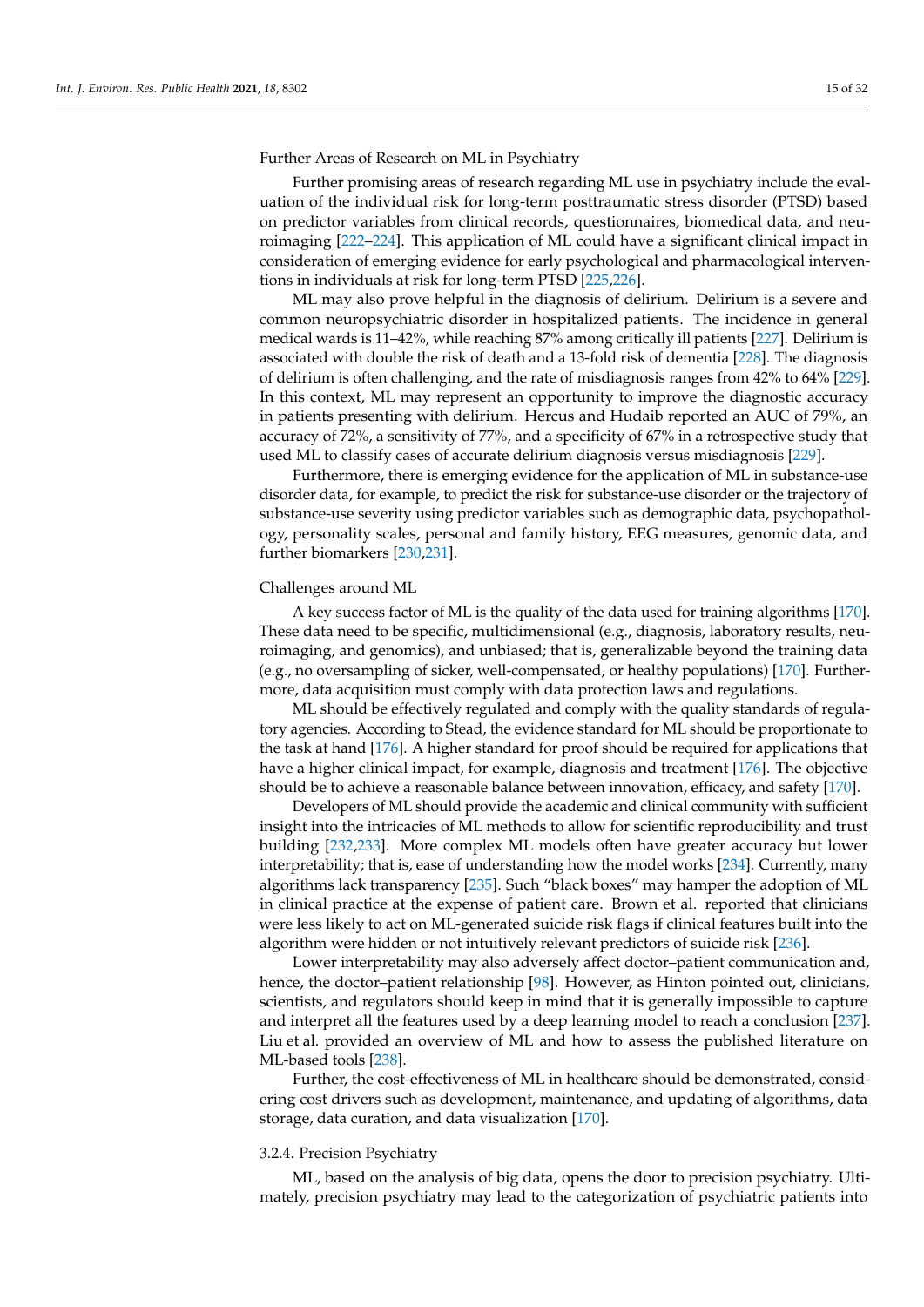new data-driven subgroups. This novel categorization could improve patient care at various levels: homogenous disease classification, early diagnosis, prediction of disease trajectory, and tailored, more effective, safer, and predictable treatment, potentially at the individual level [\[173\]](#page-26-12). This categorization would be based on patterns of biomarkers or endophenotypes such as psychopathology, neuropsychological data (including configured self-reports), neurophysiological data, biochemical data, neuroimaging, electrophysiology, and genetics [\[158,](#page-26-0)[173,](#page-26-12)[239\]](#page-29-2) (pp. 199–224). These endophenotypes would cut across traditional diagnoses [\[173\]](#page-26-12).

This approach was supported by the Research Domain Criteria (RDoC) Initiative [\[240\]](#page-29-3). This is consistent with the fact that psychopathological symptoms and risk alleles are usually shared among different psychiatric disorders [\[173\]](#page-26-12). Therefore, these biologically defined subgroups are unlikely to match the DSM and ICD classifications that describe symptom phenomenology.

ML in psychiatry also requires large amounts of data. Therefore, standardized procedures for data acquisition across clinical centers are needed to collect large amounts of homogenous and comparable data [\[173\]](#page-26-12). In the future, data acquisition for ML could be increasingly fueled by real-world data, for example, from EHR, neuroimaging, mental health apps, wearable devices, sensor data, speech, social media feeds, or billing information [\[60](#page-22-4)[,241](#page-29-4)[,242\]](#page-29-5) (pp. 144–149).

#### *3.3. Helping Physicians Manage and Leverage Information*

## 3.3.1. Clinical Decision Support

Clinical decision support (CDS) provides clinicians with knowledge (e.g., treatment guidelines) and patient-specific information (e.g., clinical and laboratory data), specifically selected and presented in a timely fashion, to enhance the quality of medical care [\[243\]](#page-29-6).

Running in the background of EHR, CDS can provide automated alerts (e.g., in case of abnormal vital signs), automated reminders (e.g., reminding the physician of routine laboratory testing in patients taking psychotropic medications), and information related to drug prescription (e.g., dosage, contraindications, allergies, and interactions) [\[235,](#page-28-24)[244\]](#page-29-7). However, information overload that may hinder physicians from carefully evaluating CDS recommendations should be avoided [\[235\]](#page-28-24).

Furthermore, computerized CDS can provide treatment algorithms, for example, for the evidence-based treatment of depression and schizophrenia [\[245](#page-29-8)[–249\]](#page-29-9). However, Bauer et al. pointed out that only a few studies have compared CDS to clinical judgement in decision-making [\[235\]](#page-28-24). They also reported that CDS does not seem to outperform the physicians' clinical judgement. One of the reasons is the difficulty of CDS in handling multimorbidity, in particular, the ability to combine clinical practice guidelines without side effects [\[250\]](#page-29-10). This clearly represents a challenge for the use of CDS in psychiatry since approximately one-third of adults with a mental disorder have a co-occurring mental disorder [\[251\]](#page-29-11).

CDS will benefit from future advances in AI. It is a promising field for digitalization in psychiatry, particularly in routine decision-making [\[235\]](#page-28-24). Data quality, the reliability of CDS algorithms (e.g., in terms of risk of programming errors and malfunction due to technical issues), and physicians' awareness of CDS limitations (e.g., in patients with comorbidities) will be among the key success factors [\[235\]](#page-28-24). As Bauer et al. mentioned in their review, CDS should be considered as a strategy to support and enhance rather than replace physicians' decision-making [\[235\]](#page-28-24).

#### 3.3.2. EHR

EHR is one of the most valuable sources of big data for ML. However, a few obstacles related to unstructured data need to be overcome before the full potential of EHR can be leveraged [\[158\]](#page-26-0) (pp. 7–13). First, ML algorithms in one language cannot be applied to other languages. Second, the patients' verbal expressions are influenced by the sociocultural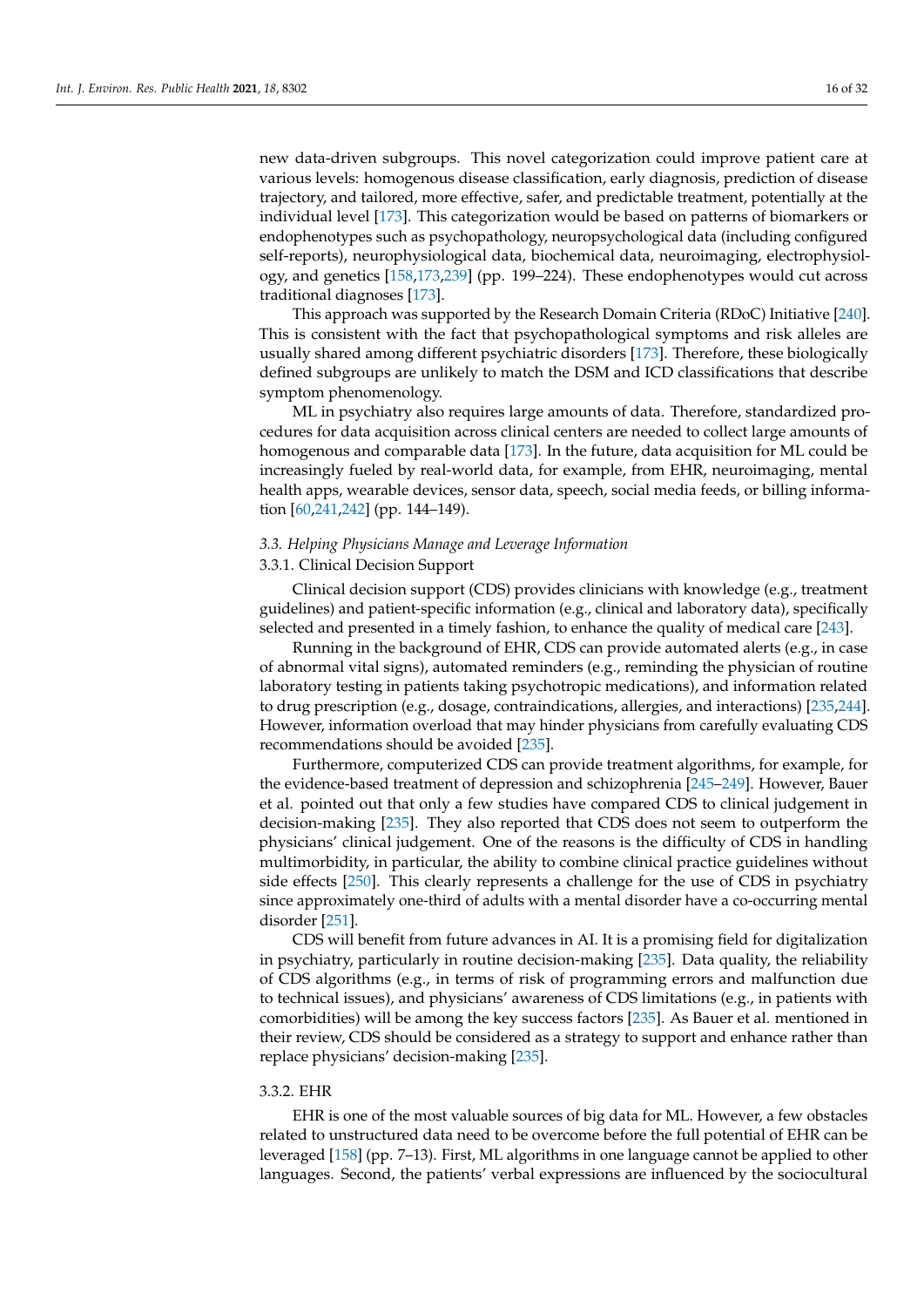context. Third, healthcare professionals must ensure the accurate and comprehensive documentation in EHR.

The market for EHR is likely to be transformed by a new competition from tech giants. For instance, Apple created HealthKit, a central repository for health and fitness data on smartphones and smartwatches [\[252\]](#page-29-12). Healthcare is one of Apple's strategic thrusts. As Tim Cook, Apple's CEO, once put it: "I believe, if you zoom out into the future, and you look back, and you ask the question, 'What was Apple's greatest contribution to mankind?', it will be about health" [\[253\]](#page-29-13).

## 3.3.3. Physician Charting

Sinsky et al. reported that physicians in ambulatory care spent only 27% of their total time on direct face-to-face contact with patients, compared with 49% on EHR and deskwork [\[254\]](#page-29-14). Similarly, Arndt et al. reported that primary care physicians spent 52% of their workdays on EHR tasks [\[255\]](#page-29-15). Coupled with the perceived inefficiencies of EHR, the time-consuming documentation of patient information has fueled the increasing use of scribes; that is, unlicensed individuals hired to enter data into the EHR under clinician supervision [\[256\]](#page-29-16). This shows that there is an urgent need to help physicians reduce time spent on EHR tasks and deskwork to allow for increased face time with patients.

This is important for the therapeutic alliance and continuance in care. Rosen et al. demonstrated that the quality of the working alliance and the patient's continuance in care were significantly lower when the therapist used a computer during the mental health intake session [\[257\]](#page-29-17). Focusing on the computer screen, the psychiatrist cannot make eye contact, show empathy, observe the patient's body language and behavior, and reflect on transference and countertransference [\[258\]](#page-29-18).

Moreover, it takes too long to create notes and reports entered by keyboard and mouse. A keyboard and mouse also require the use of a fixed workstation, preventing the physician from creating progress notes on a mobile device, for example, during medical rounds; the delay between rounds and availability of notes in the EHR may hamper the treatment process. Additionally, the quality of notes entered by keyboard and mouse may be hampered by the overuse of copy–paste [\[259\]](#page-29-19).

AI is a part of the solution. Voice dictation can recognize and process the words the physician says, then capture them on a computer or mobile device. It has the potential to reduce the time required for documentation, while maintaining documentation quality, and to enhance the fluidity of the treatment process [\[259](#page-29-19)[,260\]](#page-29-20).

Some software providers are going one step further by developing digital, artificially intelligent assistants that aim to automate physician charting [\[60\]](#page-22-4) (p. 107). Running in the background on a mobile device, such as a scribe sitting in the examination room, the application integrates with the EHR and takes on time-consuming tasks such as taking notes where the data need to be in the EHR, generating orders (e.g., medication, diagnostics) and referrals, or scheduling appointments. As with voice dictation, the development and deployment of medical digital assistants is likely to benefit from the rise of AI.

## *3.4. The Doctor–Patient Relationship*

## 3.4.1. Digital Real-Time Language Translators

Artificial intelligence is driving the development of digital real-time language translators. Such digital systems may prove helpful in treating patients from a migrant background, for example, when no suitable interpreter is available. Real-time translation allows for natural conversation flow and saves time. Similar to human interpreters, close attention should be paid to the quality of the translation, since inadequate interpretation can jeopardize the treatment of patients with psychiatric disorders [\[261](#page-29-21)[,262\]](#page-29-22).

## 3.4.2. Online Mental Health Resources for Patients

Approximately 20% of the population lives with varying degrees of mental illness [\[263\]](#page-30-0). For those who seek medical information on their condition, the internet represents an easily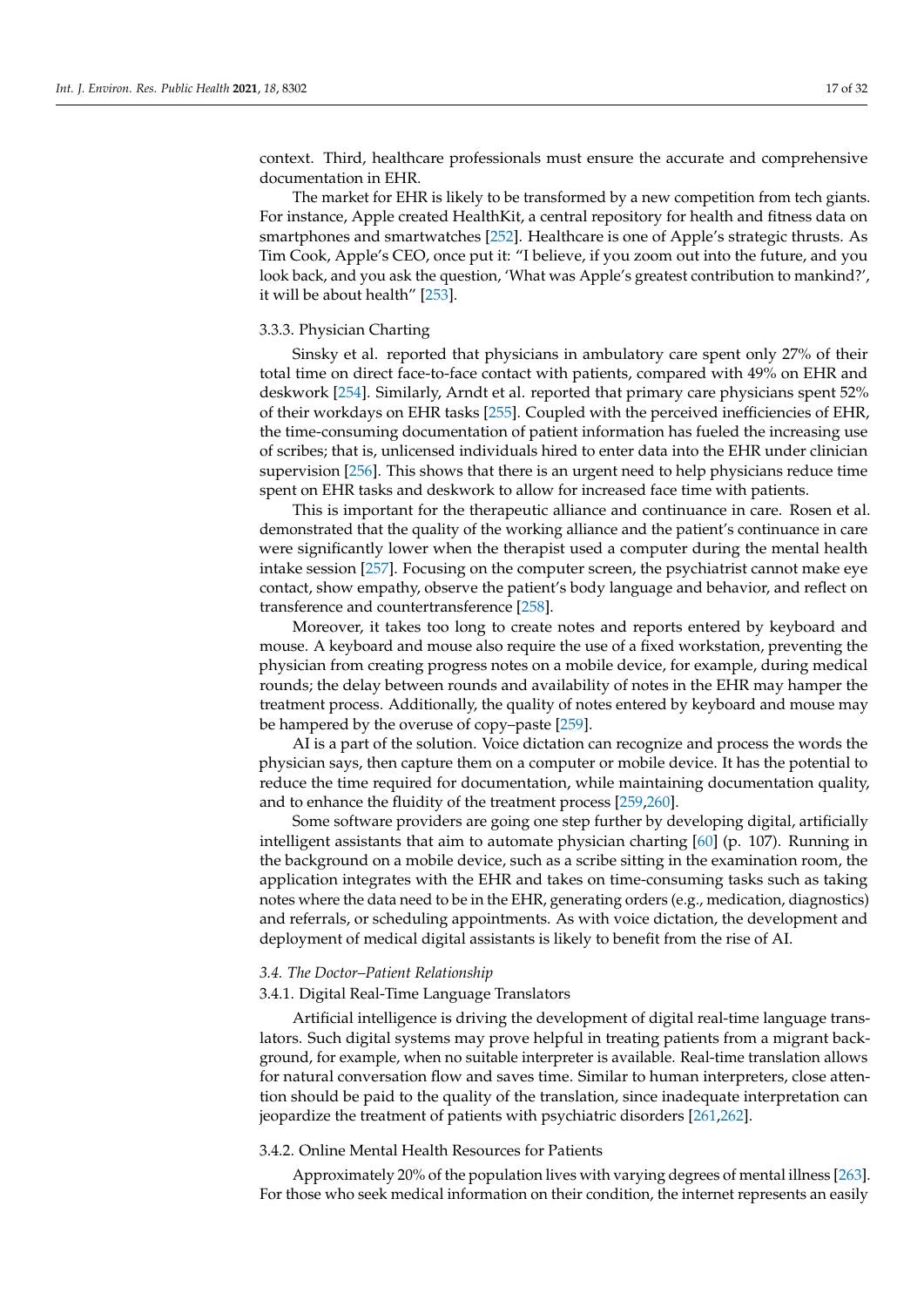accessible and inexpensive source of information. Powell and Clarke showed that the internet is used as a source of mental health information by approximately 10% of the general population, 15% of those with current psychological distress, and 20% of those with a history of mental health problems [\[264\]](#page-30-1). Seeking mental health information on Google was shown to be higher in winter than in summer months across all mental health queries, following the seasonal pattern found for several mood disorders [\[265\]](#page-30-2). Yigzaw et al. found that online health information was associated with an increase in physician visits [\[266\]](#page-30-3). They suggested that the internet served as a supplement to traditional healthcare services rather than as a replacement.

Health literacy refers to the ability to access, understand, appraise, and apply information relevant to health [\[267\]](#page-30-4). According to the WHO, health literacy is a stronger predictor of health status than income, employment status, education level, and racial or ethnic group [\[267\]](#page-30-4). Providing meaningful and reliable information is required to improve health literacy [\[267\]](#page-30-4). Thus, high-quality online mental health information can contribute to an individual's mental health.

Health literacy can also facilitate shared decision-making in psychiatry (SDM). SDM can be defined as the process in which the physician provides the patient with clear and complete medical information to help them decide among multiple acceptable treatment options in accordance with his or her preferences [\[268](#page-30-5)[,269\]](#page-30-6). In other words, the physician is the expert in the evidence, while the patient is the expert in what matters most to him or her [\[268\]](#page-30-5). Online mental health information can help patients acquire relevant medical evidence and develop informed preferences [\[270\]](#page-30-7). In a Cochrane review across all conditions, Stacey et al. found high-quality evidence that SDM improves the patients' knowledge regarding treatment options and reduces the patients' indecisiveness related to feeling uninformed or unclear about what matters most to them [\[271\]](#page-30-8).

The implementation of SDM in psychiatry has remained limited, although its use has been widely recommended [\[272,](#page-30-9)[273\]](#page-30-10). One reason for this may be the lack of robust empirical evidence [\[273\]](#page-30-10). Thus, the authors of a Cochrane review indicated that no firm conclusions can be drawn about the effects of SDM interventions for people with mental health conditions [\[274\]](#page-30-11). However, SDM remains a promising strategy in psychiatry, for example, for the treatment of schizophrenia and depression [\[269](#page-30-6)[,275](#page-30-12)[–277\]](#page-30-13).

Nevertheless, seeking health information on the internet may not be beneficial to everyone. Doherty-Torstrick et al. reported that individuals with higher levels of illness anxiety recall experiencing more anxiety during and after searching [\[278\]](#page-30-14). Therefore, psychiatrists should recommend such people to avoid symptom-searching on the internet [\[278\]](#page-30-14).

Online physician rating is another internet resource for patients that exerts an influence on the doctor–patient interaction. Physician-rating websites (PRW) provide insight into the quality of care from the patient's perspective [\[279\]](#page-30-15). Hanauer et al. reported that approximately 60% of people consider PRW important when choosing a physician [\[280\]](#page-30-16). However, several data quality issues affecting PRW have been described, such as accuracy, relevance, objectivity, timeliness, and completeness [\[281\]](#page-30-17). Furthermore, online physician ratings may not reflect the actual quality of care as measured by accepted metrics of therapy outcomes [\[282\]](#page-30-18).

As Lee mentioned, PRW can be useful in the medical ecosystem [\[283\]](#page-30-19). First, peer opinion can help patients make informed decisions. Second, patients' feedback can help physicians improve their services. Third, physicians who share patient reviews foster transparency and, hence, a trust-based doctor–patient relationship.

According to Lee, the question is not whether information on patient satisfaction should be made public, but rather, who should do it [\[283\]](#page-30-19). Murphy et al. recommended that physicians embrace the change process by helping shape future doctor-rating platforms [\[284\]](#page-30-20).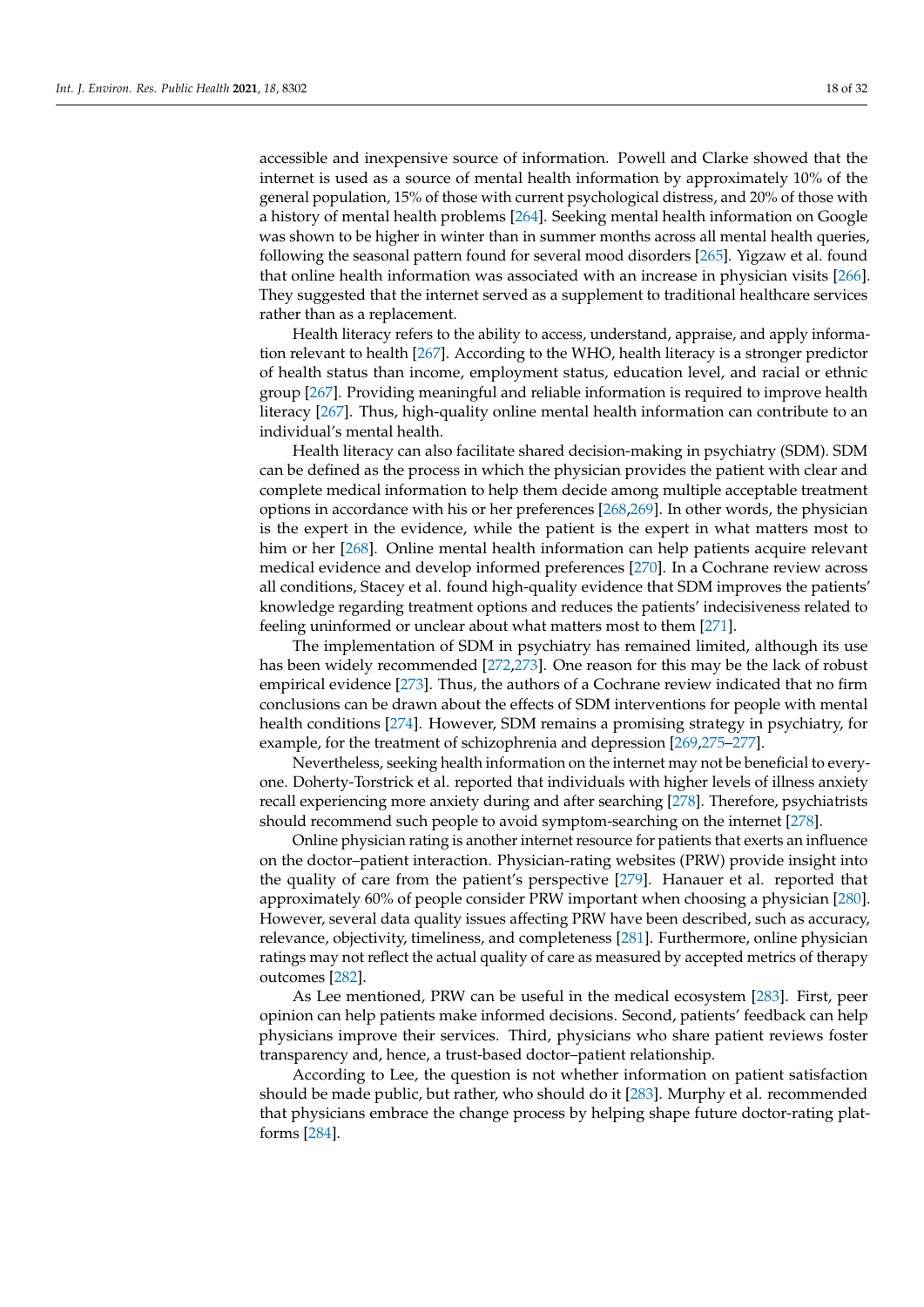#### 3.4.3. Digitalization and the Therapeutic Relationship

There is a significant difference in the diagnosis of psychiatric disorders and other medical conditions. According to the ICD-11, psychiatric disorders are syndromes characterized by clinically significant disturbances in an individual's cognition, emotional regulation, or behavior that reflect a dysfunction in the psychological, biological, or developmental processes that underlie mental and behavioral functioning [\[43\]](#page-21-11). The diagnostic criteria for psychiatric disorders are based on the patient's own observations, others' observations (including the examiner's observations), time criteria, the course of disease, and exclusion criteria [\[43\]](#page-21-11). Biomarkers (e.g., laboratory findings, omics data, or radiological features) are not mentioned in Chapter 6 of the ICD-11 on mental, behavioral, or neurodevelopmental disorders. Therefore, the psychiatrist's ability to take the patient's medical history and to assess his or her psychopathology remains instrumental in diagnosing psychiatric disorders, although many biomarkers have been described [\[158\]](#page-26-0) (pp. 7–13). However, the patient will only open up to the psychiatrist if there is a trust-based therapeutic relationship.

The therapeutic relationship plays a key role in psychotherapy outcomes. Factors related to the patient (e.g., resources, personality, and therapy motivation), therapist (e.g., skills and personality), and therapeutic relationship account for approximately 30% of success, compared to 40% for extra-therapeutic change (e.g., social support), 15% for factors that are specific to the treatment method (e.g., the use of schema therapy in the treatment of personality disorders), and 15% for expectancy or placebo effect [\[285\]](#page-30-21). Therefore, the therapeutic relationship is estimated to account for as much psychotherapy success as the treatment method. In a meta-analysis, the relationship between therapeutic alliance and psychotherapy outcomes was shown to be comparable between face-to-face and eHealthbased psychotherapy, including phone, internet, videoconferencing, and email [\[203\]](#page-27-15). The authors concluded that attention should be paid equally to the therapeutic alliance in face-to-face and eHealth-based psychotherapy.

Moreover, the quality of the therapeutic relationship is instrumental in medication adherence in psychiatry [\[286](#page-30-22)[–288\]](#page-30-23).

Therefore, the ability of interpersonally skilled therapists to forge a strong therapeutic alliance with their patients is instrumental to the success of psychotherapy and pharmacotherapy.

Sucala et al. reported that providing digital mental health services through technologies such as video conferencing, chat technology, or email seemed to be at least equivalent to face-to-face therapy in terms of therapeutic alliance, and that there was a relationship between the therapeutic alliance and the outcome of digital mental health interventions [\[289\]](#page-30-24).

#### **4. Conclusions**

The digital revolution is innovating healthcare as it is many other industries. The pace of digital innovation, the need for social distancing, and the shortage of medical resources in the context of the COVID-19 pandemic, as well as considerable demographic strain on the healthcare system, catalyze the development and implementation of innovative technologies and digital services in healthcare. Furthermore, the use of technology is common in the Digital Native (Z), Millennial (Y), and X Generations [\[290\]](#page-30-25). Psychiatry has no other choice but to embrace the change.

Various eHealth services, such as telepsychiatry, C-CBT, I-CBT, and app-based interventions represent effective, scalable, and cost-efficient options for providing treatment to people with limited or no access to mental health care. Therefore, these eHealth services are synergistic with the resolution of the United Nations on universal health coverage [\[291\]](#page-30-26).

ML is likely to advance psychiatry by helping design reliable assessments, providing new insights into homogeneous disease classification, allowing early diagnosis of complex psychiatric disorders, predicting disease trajectory, forecasting treatment outcomes, and developing more effective and safer treatments, potentially at the individual level. ML will benefit from the increasing volume of big data (e.g., from omics, neuroimaging, and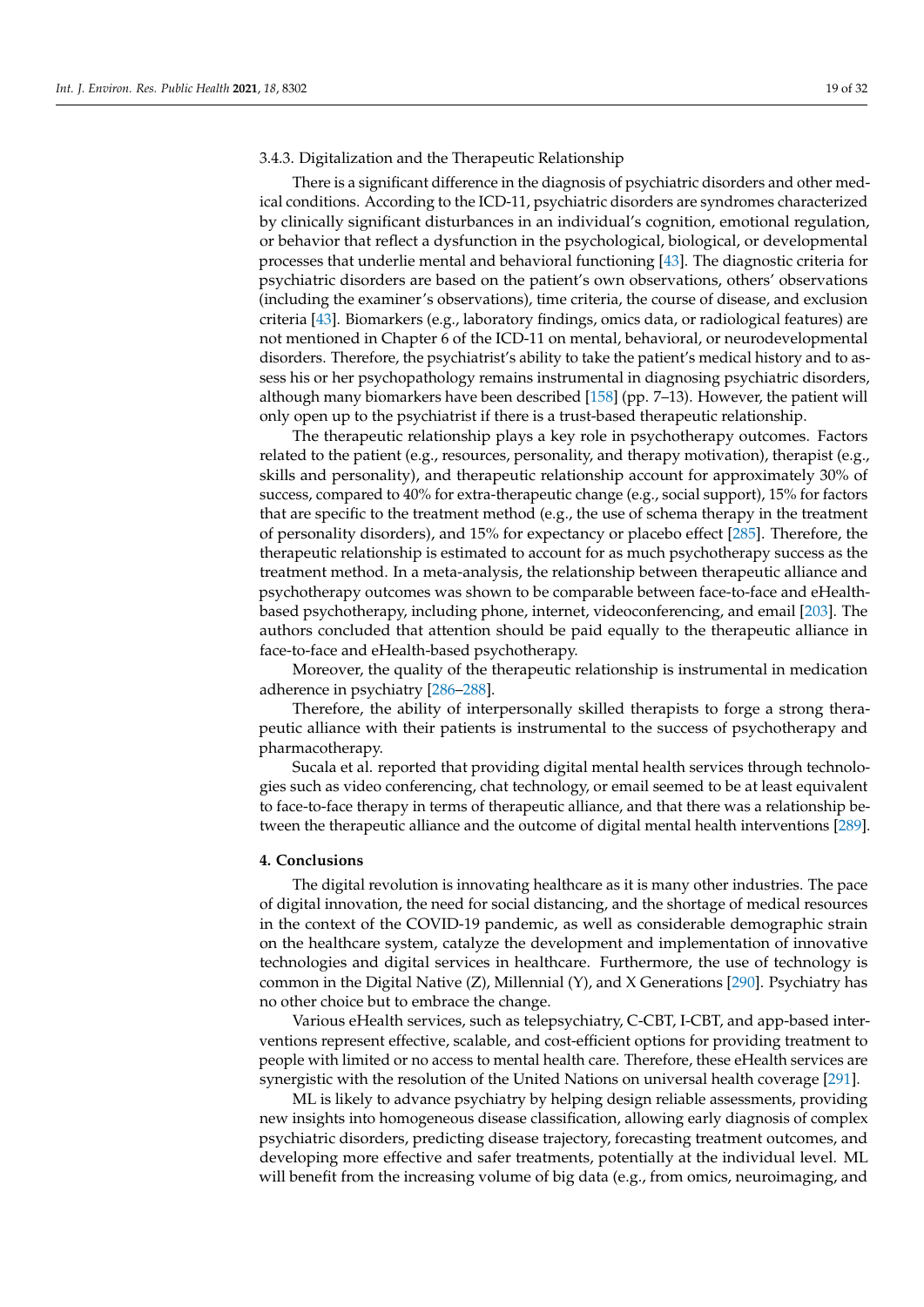real-world data) and from a quantum leap in computational sciences. ML is spearheading the advancement of psychiatry toward precision medicine.

VR, applied games, and holographic video conference systems may be the next fastgrowing technologies in psychiatry, leading to a stream of innovative psychotherapies. Conversely, the future of the DMS remains unclear. While digital aripiprazole has been approved by the FDA, the application for marketing authorization was withdrawn in Europe, the pharmaceutical company citing the inability to resolve the European Medicines Agency's concerns [\[292\]](#page-30-27).

In the future, user-friendly EHR, AI-based CDS, voice dictation, automated physician charting through digital artificially intelligent assistants, and digital real-time language translators may allow psychiatrists to spend more time interacting with their patients and focusing on the face-to-face or online doctor–patient relationship. Even in the digital age, the therapeutic alliance will remain a precondition for successful treatment outcomes in psychiatry. The doctor–patient relationship may also benefit from patient-focused online mental health resources through improved SDM, trust-building physician-rating platforms, and holographic video conference systems through enhanced blending of all communication channels (verbal, vocal, facial, and gestural channels).

There is certainly a risk that physicians might be flooded by the amount of digital information flowing into the patient's EHR. For this, digitalization may not only be a curse, but also a blessing. Automated CDS always running in the background may help physicians detect risks early, make evidence-based decisions, and manage the complexity of continuous data streams [\[241\]](#page-29-4).

Digital technologies that have a clinical impact (e.g., ML) and eHealth services should be effectively regulated and comply with high standards for efficacy, safety, and privacy. At the same time, a reasonable balance needs to be reached between these standards and innovation so that patients can benefit from the full potential of new digital technologies. An example of a regulatory model is provided by the FDA's Digital Health Software Precertification (Pre-Cert) Program [\[293\]](#page-31-0).

Staying current with new technologies is a significant challenge for physicians. Faculty, trainees, and clinicians need new knowledge and skills to ensure quality care [\[294\]](#page-31-1). This requires a new approach to teaching and clinical supervision [\[294\]](#page-31-1). Medical professional societies play an important role in providing specific continuing education and access to guidelines on digital tools and services.

Industry, faculty, clinicians, and other stakeholders should agree on data standards that allow for sharing, exchanging, and combining data, duly taking data privacy into account. Data standards are a prerequisite for leveraging the full potential of big data in AI-based research.

In our hospital, as in many other psychiatric clinics worldwide, the COVID-19 pandemic served as an enhancer for digitalization [\[295\]](#page-31-2). Digitalization has become a strategic thrust in psychiatry. The integration of digital and traditional healthcare into "digital clinics" will be instrumental in harnessing the full potential of new digital technologies.

Psychiatry in the digital age: A blessing or a curse? The objective of digitalization in psychiatry is not to replace traditional psychiatric care through digital therapies, but to augment it through innovative interventions [\[296\]](#page-31-3). To use Tim Cook's words, if you zoom out into the future, look back, and ask the question, "What was digitalization's greatest contribution to psychiatry?", it will be about the therapeutic alliance. We believe it is a blessing.

**Author Contributions:** Writing—original draft preparation, C.B.R.; review and editing, A.P., A.B.B., U.E.L. and C.G.H. All authors have read and agreed to the published version of the manuscript.

**Funding:** This research received no external funding.

**Institutional Review Board Statement:** Not applicable.

**Informed Consent Statement:** Not applicable.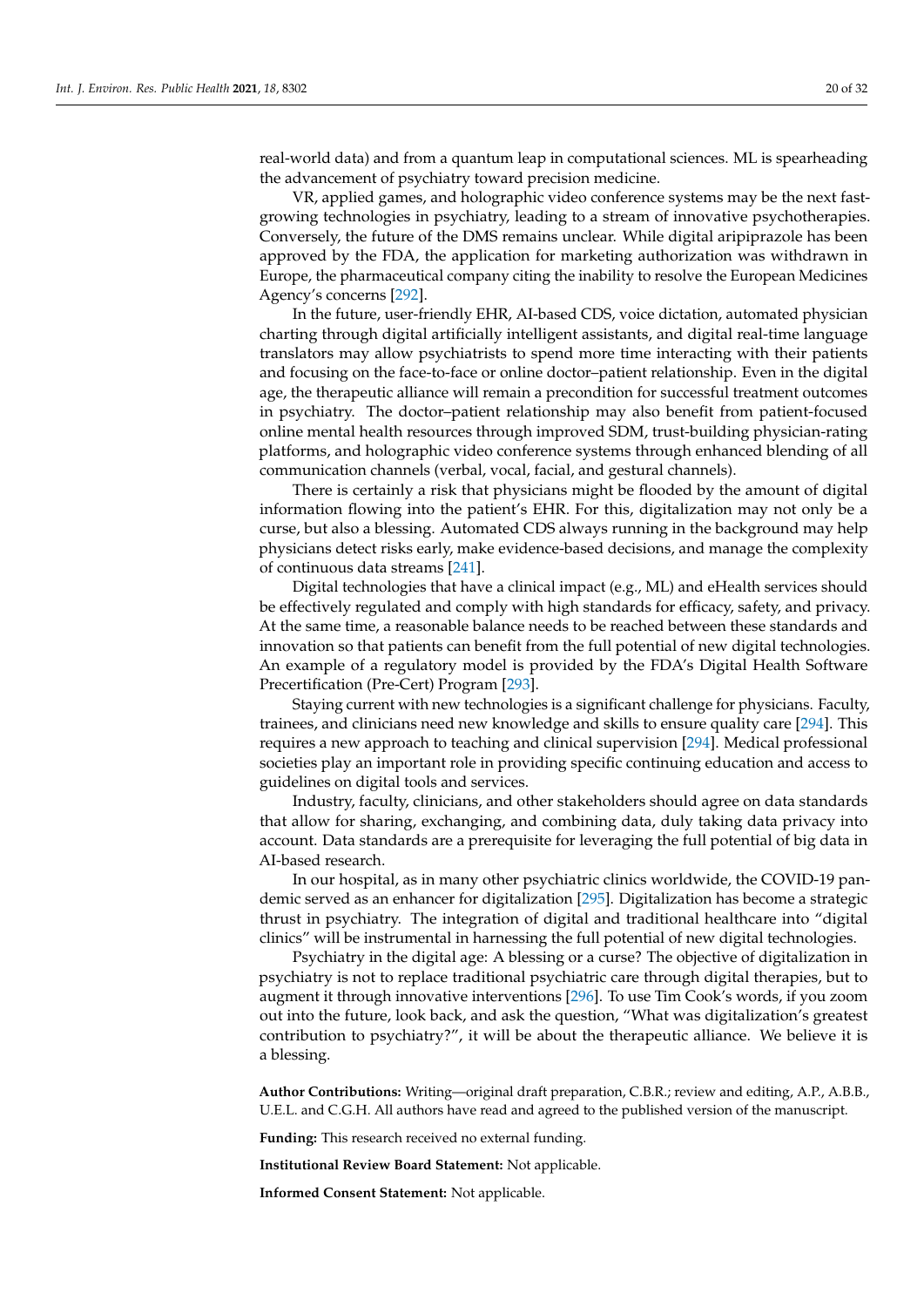**Data Availability Statement:** Not applicable.

**Conflicts of Interest:** The authors declare no conflict of interest.

## **References**

- <span id="page-20-0"></span>1. Choueiri, P.; Hosseini, M.; Kaltenbach, T.; Neumann, K.; Rong, O. *Future of Health: An Industry Goes Digital—Faster than Expected*; Roland Berger GmbH: Munich, Germany, 2019.
- <span id="page-20-1"></span>2. Bokolo, A. Use of Telemedicine and Virtual Care for Remote Treatment in Response to COVID-19 Pandemic. *J. Med. Syst.* **2020**, *44*, 132. [\[CrossRef\]](http://doi.org/10.1007/s10916-020-01596-5)
- <span id="page-20-2"></span>3. Wosik, J.; Fudim, M.; Cameron, B.; Gellad, Z.F.; Cho, A.; Phinney, D.; Curtis, S.; Roman, M.; Poon, E.G.; Ferranti, J.; et al. Telehealth transformation: COVID-19 and the rise of virtual care. *J. Am. Med. Inform. Assoc.* **2020**, *27*, 957–962. [\[CrossRef\]](http://doi.org/10.1093/jamia/ocaa067)
- <span id="page-20-3"></span>4. World Health Organization. *World Health Statistics 2020: Monitoring Health for the SDGs, Sustainable Development Goals*; World Health Organization: Geneva, Switzerland, 2020.
- <span id="page-20-4"></span>5. GBD 2019 Collaborators. Global burden of 369 diseases and injuries in 204 countries and territories, 1990–2019: A systematic analysis for the Global Burden of Disease Study 2019. *Lancet* **2020**, *396*, 1204–1222. [\[CrossRef\]](http://doi.org/10.1016/S0140-6736(20)30925-9)
- <span id="page-20-5"></span>6. Dieleman, J.L.; Squires, E.; Bui, A.L.; Campbell, M.; Chapin, A.; Hamavid, H.; Horst, C.; Li, Z.; Matyasz, T.; Reynolds, A.; et al. Factors Associated with Increases in US Health Care Spending, 1996–2013. *JAMA* **2017**, *318*, 1668–1678. [\[CrossRef\]](http://doi.org/10.1001/jama.2017.15927) [\[PubMed\]](http://www.ncbi.nlm.nih.gov/pubmed/29114831)
- <span id="page-20-6"></span>7. Alzheimer's Disease International (ADI). *World Alzheimer Report 2015: The Global Impact of Dementia. An Analysis of Prevalence, Incidence, Cost & Trends*; Alzheimer's Disease International (ADI): London, UK, 2015.
- <span id="page-20-7"></span>8. Vigo, D.; Thornicroft, G.; Atun, R. Estimating the true global burden of mental illness. *Lancet* **2016**, *3*, 171–178. [\[CrossRef\]](http://doi.org/10.1016/S2215-0366(15)00505-2)
- <span id="page-20-8"></span>9. Sporinova, B.; Manns, B.; Tonelli, M.; Hemmelgarn, B.; MacMaster, F.; Mitchell, N.; Au, F.; Ma, Z.; Weaver, R.; Quinn, A. Association of Mental Health Disorders with Health Care Utilization and Costs Among Adults With Chronic Disease. *JAMA Netw.* **2019**, *2*, e199910. [\[CrossRef\]](http://doi.org/10.1001/jamanetworkopen.2019.9910)
- <span id="page-20-9"></span>10. World Health Organization. *Global Strategy on Human Resources for Health: Workforce 2030*; World Health Organization: Geneva, Switzerland, 2016.
- <span id="page-20-10"></span>11. World Health Organization. *Mental Health Atlas*; World Health Organization: Geneva, Switzerland, 2017.
- <span id="page-20-11"></span>12. World Health Organization. *Global Diffusion of eHealth: Making Universal Health Coverage Achievable, Report of the Third Global Survey on eHealth*; World Health Organization: Geneva, Switzerland, 2016.
- <span id="page-20-12"></span>13. Bee, P.E.; Bower, P.; Lovell, K.; Gilbody, S.; Richards, D.; Gask, L.; Roach, P. Psychotherapy mediated by remote communication technologies: A meta-analytic review. *BMC Psychiatry* **2008**, *8*, 60. [\[CrossRef\]](http://doi.org/10.1186/1471-244X-8-60) [\[PubMed\]](http://www.ncbi.nlm.nih.gov/pubmed/18647396)
- <span id="page-20-15"></span>14. Hilty, D.M.; Ferrer, D.C.; Parish, M.B.; Johnston, B.; Callahan, E.J.; Yellowlees, P.M. The Effectiveness of Telemental Health: A 2013 Review. *Telemed. e-Health* **2013**, *19*, 444–454. [\[CrossRef\]](http://doi.org/10.1089/tmj.2013.0075) [\[PubMed\]](http://www.ncbi.nlm.nih.gov/pubmed/23697504)
- <span id="page-20-13"></span>15. Wilhelm, S.; Weingarden, H.; Ladis, I.; Braddick, V.; Shin, J.; Jacobson, N.C. Cognitive-Behavioral Therapy in the Digital Age: Presidential Address. *Behav. Ther.* **2020**, *51*, 1–14. [\[CrossRef\]](http://doi.org/10.1016/j.beth.2019.08.001) [\[PubMed\]](http://www.ncbi.nlm.nih.gov/pubmed/32005328)
- <span id="page-20-14"></span>16. Bashshur, R.; Shannon, G.W.; Bashshur, N.; Yellowlees, P. The Empirical Evidence for Telemedicine Interventions in Mental Disorders. *Telemed. e-Health* **2016**, *22*, 87–113. [\[CrossRef\]](http://doi.org/10.1089/tmj.2015.0206)
- <span id="page-20-16"></span>17. Hyler, S.E.; Gangure, D.P.; Batchelder, S.T. Can Telepsychiatry Replace In-Person Psychiatric Assessments? A Review and Meta-Analysis of Comparison Studies. *CNS Spectr.* **2005**, *10*, 403–413. [\[CrossRef\]](http://doi.org/10.1017/S109285290002277X)
- 18. Garcia-Lizana, F.; Munoz-Mayorga, I. What About Telepsychiatry? A Systematic Review. *Prim. Care Companion J. Clin. Psychiatry* **2010**, *12*, PCC.09m00831. [\[CrossRef\]](http://doi.org/10.4088/PCC.09m00831whi)
- 19. Mohr, D.C.; Ho, J.; Duffecy, J.; Reifler, D.; Sokol, L.; Burns, M.N.; Jin, L.; Siddique, J. Effect of Telephone-Administered vs. Face-to-face Cognitive Behavioral Therapy on Adherence to Therapy and Depression Outcomes Among Primary Care Patients. *JAMA* **2012**, *307*, 2278–2285. [\[CrossRef\]](http://doi.org/10.1001/jama.2012.5588) [\[PubMed\]](http://www.ncbi.nlm.nih.gov/pubmed/22706833)
- 20. Fletcher, T.L.; Hogan, J.B.; Keegan, F.; Davis, M.L.; Wassef, M.; Day, S.; Lindsay, J.A. Recent Advances in Delivering Mental Health Treatment via Video to Home. *Curr. Psychiatry Rep.* **2018**, *20*, 56. [\[CrossRef\]](http://doi.org/10.1007/s11920-018-0922-y)
- <span id="page-20-17"></span>21. Luo, C.; Sanger, N.; Singhal, N.; Pattrick, K.; Shams, I.; Shahid, H.; Hoang, P.; Schmidt, J.; Lee, J.; Haber, S.; et al. A comparison of electronically-delivered and face to face cognitive behavioural therapies in depressive disorders: A systematic review and meta-analysis. *EClinicalMedicine* **2020**, *24*, 100442. [\[CrossRef\]](http://doi.org/10.1016/j.eclinm.2020.100442) [\[PubMed\]](http://www.ncbi.nlm.nih.gov/pubmed/32775969)
- <span id="page-20-18"></span>22. Shore, J.H. Telepsychiatry: Videoconferencing in the Delivery of Psychiatric Care. *Am. J. Psychiatry* **2013**, *170*, 256–262. [\[CrossRef\]](http://doi.org/10.1176/appi.ajp.2012.12081064)
- <span id="page-20-19"></span>23. Accenture. *How Can Leaders Make Recent Digital Health Gains Last? Re-Examining the Accenture 2020 Digital Health Consumer Survey, US Findings*; Accenture: Dublin, Ireland, 2020.
- <span id="page-20-20"></span>24. Barnett, M.L.; Ray, K.N.; Souza, J.; Mehrotra, A. Trends in Telemedicine Use in a Large Commercially Insured Population 2005–2017. *JAMA* **2018**, *320*, 2147–2149. [\[CrossRef\]](http://doi.org/10.1001/jama.2018.12354) [\[PubMed\]](http://www.ncbi.nlm.nih.gov/pubmed/30480716)
- <span id="page-20-21"></span>25. Webster, P. Virtual health care in the era of COVID-19. *Lancet* **2020**, *395*, 1180–1181. [\[CrossRef\]](http://doi.org/10.1016/S0140-6736(20)30818-7)
- <span id="page-20-22"></span>26. Connoly, S.L.; Stolzmann, K.L.; Heyworth, L.; Weaver, K.R.; Bauer, M.S.; Miller, C.J. Rapid Increase in Telemental Health within the Department of Veterans Affairs During the COVID-19 Pandemic. *Telemed. e-Health* **2021**, *27*, 454–458. [\[CrossRef\]](http://doi.org/10.1089/tmj.2020.0233)
- <span id="page-20-23"></span>27. Kola, L. Global mental health and COVID-19. *Lancet Psychiatry* **2020**, *7*, 655–657. [\[CrossRef\]](http://doi.org/10.1016/S2215-0366(20)30235-2)
- <span id="page-20-24"></span>28. Yao, H.; Chen, J.-H.; Xu, Y.-F. Patients with mental health disorders in the COVID-19 epidemic. *Lancet Psychiatry* **2020**, *7*, e21. [\[CrossRef\]](http://doi.org/10.1016/S2215-0366(20)30090-0)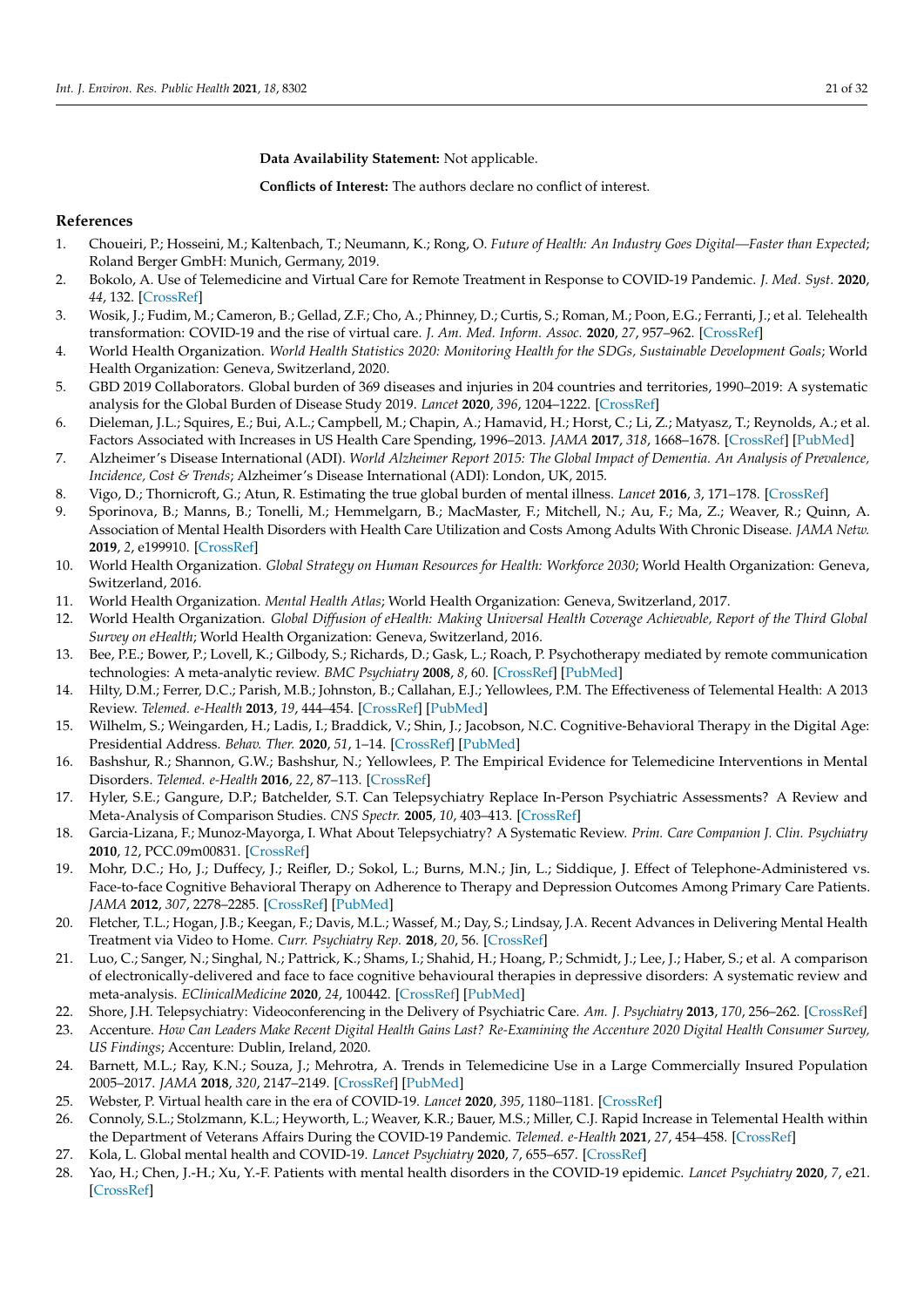- <span id="page-21-0"></span>29. Huskamp, H.; Bush, A.; Souza, J.; Uscher-Pines, L.; Rose, S.; Wilcock, A.; Landon, B.; Mehrotra, A. How is Telemedicine Being Used In Opioid and Other Substance Use Disorder Treatment? *Health Aff.* **2018**, *37*, 1940–1947. [\[CrossRef\]](http://doi.org/10.1377/hlthaff.2018.05134) [\[PubMed\]](http://www.ncbi.nlm.nih.gov/pubmed/30633671)
- 30. Patel, S.Y.; Huskamp, H.; Bush, A.; Mehrotra, A. Telemental Health and US Rural-Urban Differences in Specialty Mental Health Use, 2010–2017. *Am. J. Public Health* **2020**, *110*, 1308–1314. [\[CrossRef\]](http://doi.org/10.2105/AJPH.2020.305657) [\[PubMed\]](http://www.ncbi.nlm.nih.gov/pubmed/32673109)
- <span id="page-21-1"></span>31. Mehrotra, A.; Chernew, M.; Linetsky, D.; Hatch, H.; Cutler, D.; Schneider, E.C. The Impact of COVID-19 on Outpatient Visits in 2020: Visits Remained Stable, Despite a Late Surge in Cases. Commonwealth Fund. February 2021. Available online: [www.commonwealthfund.org/publications/2021/feb/impact-covid-19-outpatient-visits-2020-visits-stable-despite](www.commonwealthfund.org/publications/2021/feb/impact-covid-19-outpatient-visits-2020-visits-stable-despite-late-surge)[late-surge](www.commonwealthfund.org/publications/2021/feb/impact-covid-19-outpatient-visits-2020-visits-stable-despite-late-surge) (accessed on 26 July 2021).
- <span id="page-21-2"></span>32. Bush, A.B.; Sugarman, D.E.; Horvitz, L.E.; Greenfield, S.F. Telemedicine for treating mental health and substance use disorders: Reflections since the pandemic. *Neuropsychopharmacology* **2021**, *46*, 1068–1070. [\[CrossRef\]](http://doi.org/10.1038/s41386-021-00960-4) [\[PubMed\]](http://www.ncbi.nlm.nih.gov/pubmed/33479513)
- 33. Ramsetty, A.; Adams, C. Impact of the digital divide in the age of COVID-19. *J. Am. Med. Inform. Assoc.* **2020**, *27*, 1147–1148. [\[CrossRef\]](http://doi.org/10.1093/jamia/ocaa078)
- <span id="page-21-3"></span>34. Yang, J.; Landrum, M.B.; Zhou, L.; Bush, A.B. Disparities in outpatient visits for mental health and/or substance use disorders during the COVID surge and partial reopening in Massachusetts. *Gen. Hosp. Psychiatry* **2020**, *67*, 100–106. [\[CrossRef\]](http://doi.org/10.1016/j.genhosppsych.2020.09.004)
- <span id="page-21-4"></span>35. Ekeland, A.G.; Bowes, A.; Flottorp, S. Effectiveness of telemedicine: A systematic review of reviews. *Int. J. Med. Inform.* **2010**, *79*, 736–771. [\[CrossRef\]](http://doi.org/10.1016/j.ijmedinf.2010.08.006)
- <span id="page-21-5"></span>36. Ekeland, A.G.; Bowes, A.; Flottorp, S. Methodologies for assessing telemedicine: A systematic review of reviews. *Int. J. Med. Inform.* **2012**, *81*, 1–11. [\[CrossRef\]](http://doi.org/10.1016/j.ijmedinf.2011.10.009)
- <span id="page-21-6"></span>37. Kidholm, K.; Ekeland, A.G.; Jensen, L.K.; Rasmussen, J.; Pedersen, C.D.; Bowes, A.; Flottorp, S.A.; Bech, M. A model for assessment of telemedicine applications: MAST. *Int. J. Technol. Assess. Health Care* **2012**, *28*, 44–51. [\[CrossRef\]](http://doi.org/10.1017/S0266462311000638) [\[PubMed\]](http://www.ncbi.nlm.nih.gov/pubmed/22617736)
- 38. Ekeland, A.G.; Grottland, A. Assessment of MAST in European patient-centered telemedicine pilots. *Int. J. Technol. Assess. Health Care* **2015**, *31*, 304–311. [\[CrossRef\]](http://doi.org/10.1017/S0266462315000574)
- <span id="page-21-7"></span>39. Kidholm, K.; Clemensen, J.; Caffery, L.J.; Smith, A.C. The Model for Assessment of Telemedicine (MAST): A scoping review of empirical studies. *J. Telemed. Telecare* **2017**, *23*, 803–813. [\[CrossRef\]](http://doi.org/10.1177/1357633X17721815)
- <span id="page-21-8"></span>40. Bavor, C. Project Starline: Feel Like You're There, Together. Available online: [https://blog.google/technology/research/project](https://blog.google/technology/research/project-starline/)[starline/](https://blog.google/technology/research/project-starline/) (accessed on 5 June 2021).
- <span id="page-21-9"></span>41. Hegstrom, T.G. Message impact: What percentage is nonverbal? *West. J. Speech Commun.* **1979**, *43*, 134–142. [\[CrossRef\]](http://doi.org/10.1080/10570317909373961)
- <span id="page-21-10"></span>42. Schmid Mast, M. On the importance of nonverbal communication in the physician-patient interaction. *Patient Educ. Couns.* **2007**, *67*, 315–318. [\[CrossRef\]](http://doi.org/10.1016/j.pec.2007.03.005)
- <span id="page-21-11"></span>43. World Health Organization. *International Classification of Diseases 11th Revision*; World Health Organization: Geneva, Switzerland, 2019.
- <span id="page-21-12"></span>44. DiMatteo, M.R.; Hays, R.D.; Prince, L.M. Relationship of Physicians' Nonverbal Communication Skill to Patient Satisfaction, Appointment Noncompliance, and Physician Workload. *Health Psychol.* **1986**, *5*, 581–594. [\[CrossRef\]](http://doi.org/10.1037/0278-6133.5.6.581)
- <span id="page-21-13"></span>45. Kumar, V.; Sattar, Y.; Bseiso, A.; Khan, S.; Rutkofsky, I.H. The Effectiveness of Internet-Based Cognitive Behavioral Therapy in Treatment of Psychiatric Disorders. *Cureus* **2017**, *9*, e1626. [\[CrossRef\]](http://doi.org/10.7759/cureus.1626)
- <span id="page-21-14"></span>46. International Telecommunication Union. *Measuring Digital Development: Facts and Figures 2020*; International Telecommunication Union: Geneva, Switzerland, 2020.
- <span id="page-21-15"></span>47. Hedman, E.; Ljotsson, B.; Rück, C.; Bergström, J.; Andersson, G.; Kaldo, V.; Jansson, L.; Andersson, E.; Andersson, E.; Blom, K.; et al. Effectiveness of Internet-based cognitive behaviour therapy for panic disorder in routine psychiatric care. *Acta Psychiatr. Scand.* **2013**, *128*, 457–467. [\[CrossRef\]](http://doi.org/10.1111/acps.12079)
- <span id="page-21-16"></span>48. Hadjistavropoulos, H.D.; Mehta, S.; Wilhelms, A.; Keough, M.T.; Sundström, C. A systematic review of internet-delivered cognitive behavior therapy for alcohol misuse: Study characteristics, program content and outcomes. *Cogn. Behav. Ther.* **2020**, *49*, 327–346. [\[CrossRef\]](http://doi.org/10.1080/16506073.2019.1663258) [\[PubMed\]](http://www.ncbi.nlm.nih.gov/pubmed/31599198)
- <span id="page-21-17"></span>49. Wright, J.H.; Owen, J.J.; Richards, D.; Eells, T.D.; Richardson, T.; Brown, G.K.; Barrett, M.; Rasku, M.A.; Polser, G.; Thase, M.E. Computer-Assisted Cognitive-Behavior Therapy for Depression: A Systematic Review and Meta-Analysis. *J. Clin. Psychiatry* **2019**, *80*, 18r12188. [\[CrossRef\]](http://doi.org/10.4088/JCP.18r12188)
- <span id="page-21-18"></span>50. Etzelmueller, A.; Vis, C.; Karyotaki, E.; Baumeister, H.; Titov, N.; Berking, M.; Cuijpers, P.; Riper, H.; Ebert, D.D. Effects of Internet-Based Cognitive Behavioral Therapy in Routine Care for Adults in Treatment for Depression and Anxiety: Systematic Review and Meta-Analysis. *J. Med. Internet Res.* **2020**, *22*, e18100. [\[CrossRef\]](http://doi.org/10.2196/18100) [\[PubMed\]](http://www.ncbi.nlm.nih.gov/pubmed/32865497)
- <span id="page-21-19"></span>51. NICE. *NICE Guideline: Depression in Adults: Recognition and Management*; NICE: London, UK, 2009.
- <span id="page-21-20"></span>52. Cuijpers, P.; Marks, I.M.; van Straten, A.; Cavanagh, K.; Gega, L.; Andersson, G. Computer-Aided Psychotherapy for Anxiety Disorders: A Meta-Analytic Review. *Cogn. Behav. Ther.* **2009**, *38*, 66–82. [\[CrossRef\]](http://doi.org/10.1080/16506070802694776)
- <span id="page-21-21"></span>53. Andrews, G.; Basu, A.; Cuijpers, P.; Craske, M.G.; McEvoy, P.; English, C.L.; Newby, J.M. Computer therapy for the anxiety and depression disorders is effective, acceptable and practical health care: An updated meta-analysis. *J. Anxiety Disord.* **2018**, *55*, 70–78. [\[CrossRef\]](http://doi.org/10.1016/j.janxdis.2018.01.001) [\[PubMed\]](http://www.ncbi.nlm.nih.gov/pubmed/29422409)
- 54. Carlbring, P.; Andersson, G.; Cuijpers, P.; Riper, H.; Hedman-Lagerlöf, E. Internet-based vs. face-to-face cognitive behavior therapy for psychiatric and somatic disorders: An updated systematic review and meta-analysis. *Cogn. Behav. Ther.* **2018**, *47*, 1–18. [\[CrossRef\]](http://doi.org/10.1080/16506073.2017.1401115)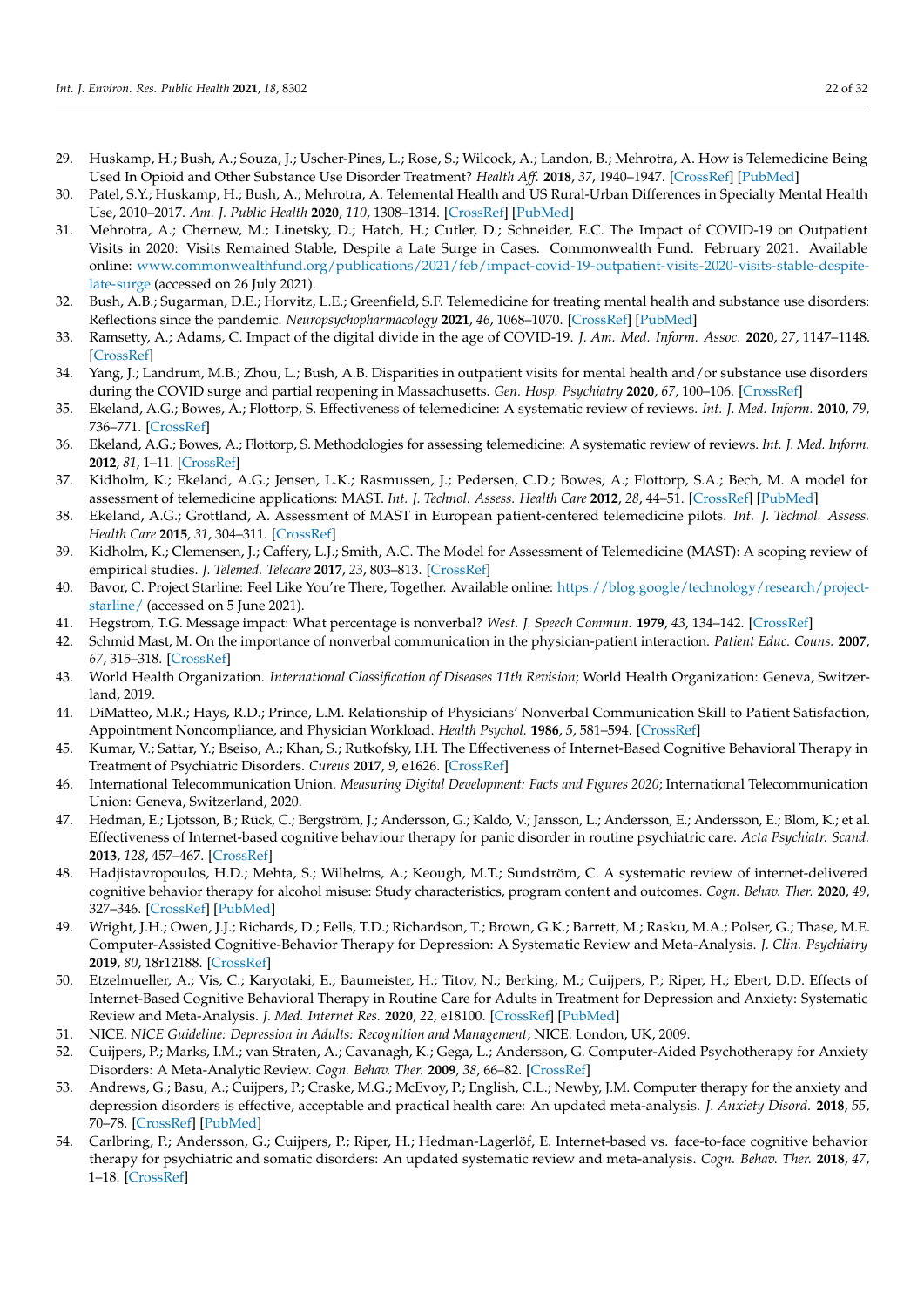- <span id="page-22-0"></span>55. Thase, M.E.; Wright, J.H.; Eells, T.D.; Barrett, M.S.; Wisniewski, S.R.; Balasubramani, G.K.; McCrone, P.; Brown, G.K. Improving the Efficiency of Psychotherapy for Depression: Computer-Assisted Versus Standard CBT. *Am. J. Psychiatry* **2018**, *175*, 242–250. [\[CrossRef\]](http://doi.org/10.1176/appi.ajp.2017.17010089) [\[PubMed\]](http://www.ncbi.nlm.nih.gov/pubmed/28969439)
- <span id="page-22-1"></span>56. Carroll, K. Computerized Cognitive-Behavioral Therapy. *Alcohol. Res.* **2014**, *36*, 127–130.
- <span id="page-22-2"></span>57. Alvarez-Jimenez, M.; Bendall, S.; Lederman, R.; Wadley, G.; Chinnery, G.; Vargas, S.; Larkin, M.; Killackey, E.; McGorry, P.D.; Gleeson, J.F. On the HORYZON: Moderated online social therapy for long-term recovery in first episode psychosis. *Schizophr. Res.* **2013**, *143*, 143–149. [\[CrossRef\]](http://doi.org/10.1016/j.schres.2012.10.009)
- 58. Rüegg, N.; Moritz, S.; Berger, T.; Lüdtke, T.; Westermann, S. An internet-based intervention for people with psychosis (EviBaS): Study protocol for a randomized controlled trial. *BMC Psychiatry* **2018**, *18*, 102. [\[CrossRef\]](http://doi.org/10.1186/s12888-018-1644-8) [\[PubMed\]](http://www.ncbi.nlm.nih.gov/pubmed/29653532)
- <span id="page-22-3"></span>59. Lüdtke, T.; Platow-Kohlschein, H.; Rüegg, N.; Berger, T.; Moritz, S.; Westermann, S. Mindfulness Mediates the Effect of a Psychological Online Intervention for Psychosis on Self-Reported Hallucinations: A Secondary Analysis of Voice Hearers from the EviBaS Trial. *Front. Psychiatry* **2020**, *11*, 228. [\[CrossRef\]](http://doi.org/10.3389/fpsyt.2020.00228) [\[PubMed\]](http://www.ncbi.nlm.nih.gov/pubmed/32308631)
- <span id="page-22-4"></span>60. Fleisch, E.; Franz, C.; Herrmann, A. *The Digital Pill: What Everyone Should Know about the Future of Our Healthcare System*, 1st ed.; Emerald Publishing: Bingley, UK, 2021.
- <span id="page-22-5"></span>61. Clay, R.A. Mental Health Apps Are Gaining Traction: Self-Help Apps Are Leading More People to Therapy Rather than Replacing It, Psychologists Say. Available online: <www.apa.org/monitor/2021/01/trends-mental-health-apps> (accessed on 27 July 2021).
- <span id="page-22-6"></span>62. Lagan, S.; Sandler, L.; Torous, J. Evaluating evaluation frameworks: A scoping review of frameworks for assessing health apps. *BMJ Open* **2021**, *11*, e047001. [\[CrossRef\]](http://doi.org/10.1136/bmjopen-2020-047001) [\[PubMed\]](http://www.ncbi.nlm.nih.gov/pubmed/33741674)
- <span id="page-22-7"></span>63. Huckvale, K.; Nicholas, J.; Torous, J.; Larsen, M.E. Smartphone apps for the treatment of mental health conditions: Status and considerations. *Curr. Opin. Psychiatry* **2020**, *36*, 65–70. [\[CrossRef\]](http://doi.org/10.1016/j.copsyc.2020.04.008)
- <span id="page-22-8"></span>64. Berry, N.; Lobban, F.; Emsley, R.; Bucci, S. Acceptability of Interventions Delivered Online and Through Mobile Phones for People Who Experience Severe Mental Health Problems: A Systematic Review. *J. Med. Internet Res.* **2016**, *18*, e121. [\[CrossRef\]](http://doi.org/10.2196/jmir.5250)
- <span id="page-22-9"></span>65. Batra, S.; Baker, R.A.; Wang, T.; Forma, F.; DiBiasi, F.; Peters-Strickland, T. Digital health technology for use in patients with serious mental illness: A systematic review of the literature. *Med. Devices Evid. Res.* **2017**, *10*, 237–251. [\[CrossRef\]](http://doi.org/10.2147/MDER.S144158) [\[PubMed\]](http://www.ncbi.nlm.nih.gov/pubmed/29042823)
- <span id="page-22-10"></span>66. Firth, J.; Torous, J.; Nicholas, J.; Carney, R.; Pratap, A.; Rosenbaum, S.; Sarris, J. The efficacy of smartphone-based mental health interventions for depressive symptoms: A meta-analysis of randomized controlled trials. *World Psychiatry* **2017**, *16*, 287–298. [\[CrossRef\]](http://doi.org/10.1002/wps.20472) [\[PubMed\]](http://www.ncbi.nlm.nih.gov/pubmed/28941113)
- <span id="page-22-11"></span>67. Firth, J.; Torous, J.; Nicholas, J.; Carney, R.; Rosenbaum, S.; Sarris, J. Can smartphone mental health interventions reduce symptoms of anxiety? A meta-analysis of randomized controlled trials. *J. Affect. Disord.* **2017**, *218*, 15–22. [\[CrossRef\]](http://doi.org/10.1016/j.jad.2017.04.046) [\[PubMed\]](http://www.ncbi.nlm.nih.gov/pubmed/28456072)
- <span id="page-22-12"></span>68. Firth, J.; Torous, J. Smartphone Apps for Schizophrenia: A Systematic Review. *JMIR mHealth uHealth* **2015**, *3*, e102. [\[CrossRef\]](http://doi.org/10.2196/mhealth.4930) [\[PubMed\]](http://www.ncbi.nlm.nih.gov/pubmed/26546039)
- 69. Goreis, A.; Felnhofer, A.; Kafka, J.X.; Probst, T.; Kothgassner, O.D. Efficacy of Self-Management Smartphone-Based Apps for Post-traumatic Stress Disorder Symptoms: A Systematic Review and Meta-Analysis. *Front. Neurosci.* **2020**, *14*, 3. [\[CrossRef\]](http://doi.org/10.3389/fnins.2020.00003) [\[PubMed\]](http://www.ncbi.nlm.nih.gov/pubmed/32038153)
- <span id="page-22-13"></span>70. Lagan, S.; Camacho, E.; Torous, J. Is there a clinically relevant, publicly accessible app for that? Exploring the clinical relevance and availability of mobile apps for schizophrenia and psychosis. *Schizophr. Res.* **2020**. [\[CrossRef\]](http://doi.org/10.1016/j.schres.2020.11.007)
- <span id="page-22-14"></span>71. Larsen, M.E.; Nicholas, J.; Christensen, H. A Systematic Assessment of Smartphone Tools for Suicide Prevention. *PLoS ONE* **2016**, *11*, e0152285. [\[CrossRef\]](http://doi.org/10.1371/journal.pone.0152285) [\[PubMed\]](http://www.ncbi.nlm.nih.gov/pubmed/27073900)
- <span id="page-22-15"></span>72. Melia, R.; Francis, K.; Hickey, E.; Bogue, J.; Duggan, J.; O'Sullivan, M.; Young, K. Mobile Health Technology Interventions for Suicide Prevention: Systematic Review. *JMIR mHealth uHealth* **2020**, *8*, e12516. [\[CrossRef\]](http://doi.org/10.2196/12516)
- <span id="page-22-16"></span>73. Torok, M.; Han, J.; Baker, S.; Werner-Seidler, A.; Wong, I.; Larsen, M.E.; Christensen, H. Suicide prevention using self-guided digital interventions: A systematic review and meta-analysis of randomised controlled trials. *Lancet Digit. Health* **2020**, *2*, e25–e36. [\[CrossRef\]](http://doi.org/10.1016/S2589-7500(19)30199-2)
- <span id="page-22-17"></span>74. Insel, T.R. Digital Phenotyping: Technology for a New Science of Behavior. *JAMA* **2017**, *318*, 1215–1216. [\[CrossRef\]](http://doi.org/10.1001/jama.2017.11295) [\[PubMed\]](http://www.ncbi.nlm.nih.gov/pubmed/28973224)
- <span id="page-22-18"></span>75. Nahum-Shani, I.; Smith, S.N.; Spring, B.J.; Collins, L.M.; Witkiewitz, K.; Tewari, A.; Murphy, S.A. Just-in-Time Adaptive Interventions (JITAIs) in Mobile Health: Key Components and Design Principles for Ongoing Health Behavior Support. *Ann. Behav. Med.* **2018**, *52*, 446–462. [\[CrossRef\]](http://doi.org/10.1007/s12160-016-9830-8)
- <span id="page-22-19"></span>76. Baker, J.T.; Germine, L.T.; Ressler, K.J.; Rauch, S.L.; Carlezon, W.A. Digital devices and continuous telemetry: Opportunities for aligning psychiatry and neuroscience. *Neuropsychopharmacology* **2018**, *43*, 2499–2503. [\[CrossRef\]](http://doi.org/10.1038/s41386-018-0172-z)
- <span id="page-22-20"></span>77. Iliescu, R.; Kumaravel, A.; Smurawska, L.; Torous, J.; Keshavan, M. Smartphone ownership and use of mental health applications by psychiatric inpatients. *Psychiatry Res.* **2021**, *299*, 113806. [\[CrossRef\]](http://doi.org/10.1016/j.psychres.2021.113806) [\[PubMed\]](http://www.ncbi.nlm.nih.gov/pubmed/33667947)
- <span id="page-22-21"></span>78. Tonning, M.L.; Kessing, L.V.; Bardram, J.E.; Faurholt-Jepsen, M. Methodological Challenges in Randomized Controlled Trials on Smartphone-Based Treatment in Psychiatry: Systematic Review. *J. Med. Internet Res.* **2019**, *21*, e15362. [\[CrossRef\]](http://doi.org/10.2196/15362) [\[PubMed\]](http://www.ncbi.nlm.nih.gov/pubmed/31663859)
- <span id="page-22-22"></span>79. Larsen, M.E.; Huckvale, K.; Nicholas, J.; Torous, J.; Birrell, L.; Li, E.; Reda, B. Using science to sell apps: Evaluation of mental health app store quality claims. *NPJ Digit. Med.* **2019**, *2*, 18. [\[CrossRef\]](http://doi.org/10.1038/s41746-019-0093-1) [\[PubMed\]](http://www.ncbi.nlm.nih.gov/pubmed/31304366)
- <span id="page-22-23"></span>80. Lagan, S.; D'Mello, R.; Vaidyam, A.; Bilden, R.; Torous, J. Assessing mental health apps marketplaces with objective metrics from 29,190 data points from 278 apps. *Acta Psychiatr. Scand.* **2021**, *144*, 201–210. [\[CrossRef\]](http://doi.org/10.1111/acps.13306)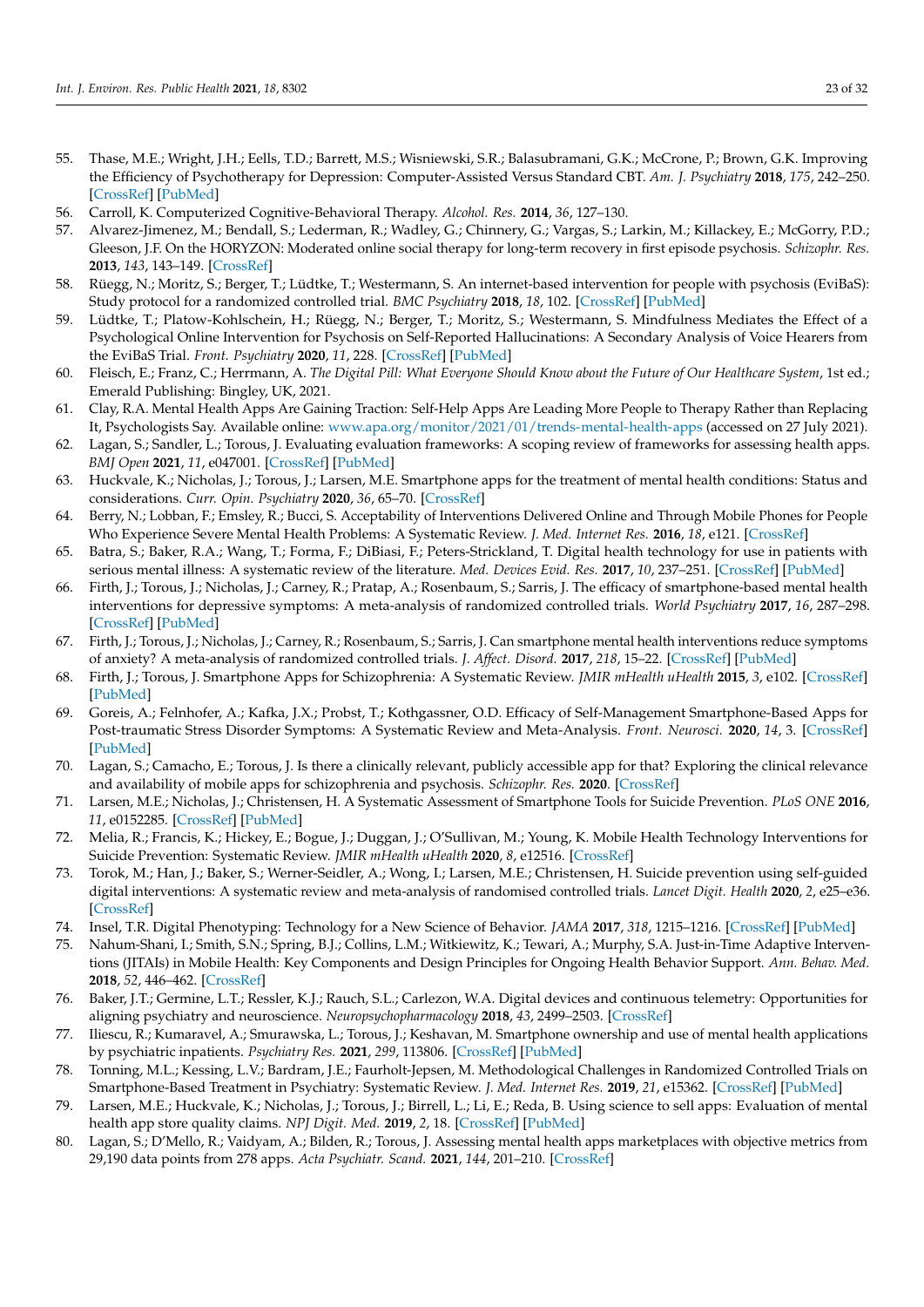- <span id="page-23-0"></span>81. Martinengo, L.; Van Galen, L.; Lum, E.; Kowalski, M.; Subramaniam, M.; Car, J. Suicide prevention and depression apps' suicide risk assessment and management: A systematic assessment of adherence to clinical guidelines. *BMC Med.* **2019**, *17*, 231. [\[CrossRef\]](http://doi.org/10.1186/s12916-019-1461-z) [\[PubMed\]](http://www.ncbi.nlm.nih.gov/pubmed/31852455)
- <span id="page-23-1"></span>82. Sucala, M.; Cardos, R.; Achimas-Cadariu, P.; Cuijpers, P.; Soflau, R.; Muench, F.; Dobrean, A. Anxiety: There is an app for that. A systematic review of anxiety apps. *Depress. Anxiety* **2017**, *34*, 518–525. [\[CrossRef\]](http://doi.org/10.1002/da.22654) [\[PubMed\]](http://www.ncbi.nlm.nih.gov/pubmed/28504859)
- <span id="page-23-2"></span>83. Stoyanov, S.R.; Hides, L.; Kavanagh, D.J.; Zelenko, O.; Tjondronegoro, D.; Mani, M. Mobile App Rating Scale: A New Tool for Assessing the Quality of Health Mobile Apps. *JMIR mHealth uHealth* **2015**, *3*, e27. [\[CrossRef\]](http://doi.org/10.2196/mhealth.3422)
- <span id="page-23-3"></span>84. Lagan, S.; Aquino, P.; Emerson, M.R.; Fortuna, K.; Walker, R.; Torous, J. Actionable health app evaluation: Translating expert frameworks into objective metrics. *NPJ Digit. Med.* **2020**, *3*, 100. [\[CrossRef\]](http://doi.org/10.1038/s41746-020-00312-4)
- <span id="page-23-4"></span>85. Neary, M.; Schueller, S.M. State of the Field of Mental Health Apps. *Cogn. Behav. Pract.* **2018**, *25*, 531–537. [\[CrossRef\]](http://doi.org/10.1016/j.cbpra.2018.01.002) [\[PubMed\]](http://www.ncbi.nlm.nih.gov/pubmed/33100810)
- <span id="page-23-5"></span>86. Singh, K.; Drouin, K.; Newmark, L.P.; Lee, J.; Faxvaag, A.; Rozenblum, R.; Pabo, E.A.; Landman, A.; Klinger, E.; Bates, D.W. Many Mobile Health Apps Target High-Need, High-Cost Populations, But Gaps Remain. *Health Aff.* **2016**, *12*, 2310–2318. [\[CrossRef\]](http://doi.org/10.1377/hlthaff.2016.0578) [\[PubMed\]](http://www.ncbi.nlm.nih.gov/pubmed/27920321)
- <span id="page-23-6"></span>87. National Health Service (NHS). NHS Apps Library. Available online: [www.nhs.uk/apps-library/filter/?categories=Mental%20](www.nhs.uk/apps-library/filter/?categories=Mental%20health) [health](www.nhs.uk/apps-library/filter/?categories=Mental%20health) (accessed on 16 May 2021).
- <span id="page-23-7"></span>88. U.S. Food & Drug Administration. *FDA Permits Marketing of Mobile Medical Application for Substance Use Disorder*; U.S. Food & Drug Administration: Silver Spring, MD, USA, 2017.
- 89. U.S. Food & Drug Administration. *FDA Clears Mobile Medical App to Help Those with Opioid Use Disorder Stay in Recovery Programs*; U.S. Food & Drug Administration: Silver Spring, MD, USA, 2018.
- <span id="page-23-8"></span>90. Pear Therapeutics. reSET®& reSET-O®. Available online: <https://peartherapeutics.com/products/reset-reset-o/> (accessed on 26 May 2021).
- <span id="page-23-9"></span>91. Pear Therapeutics. Pear Therapeutics Obtains FDA Authorization for Somryst™, a Prescription Digital Therapeutic for the Treatment of Adults with Chronic Insomnia. Available online: [https://peartherapeutics.com/pear-therapeutics-obtains-fda](https://peartherapeutics.com/pear-therapeutics-obtains-fda-authorization-for-somryst-a-prescription-digital-therapeutic-for-the-treatment-of-adults-with-chronic-insomnia/)[authorization-for-somryst-a-prescription-digital-therapeutic-for-the-treatment-of-adults-with-chronic-insomnia/](https://peartherapeutics.com/pear-therapeutics-obtains-fda-authorization-for-somryst-a-prescription-digital-therapeutic-for-the-treatment-of-adults-with-chronic-insomnia/) (accessed on 27 May 2021).
- <span id="page-23-10"></span>92. Christensen, H.; Batterham, P.J.; Gosling, J.A.; Ritterband, L.M.; Griffiths, K.M.; Thorndike, F.P.; Glozier, N.; O'Dea, B.; Hickie, I.B.; Mackinnon, A.J. Effectiveness of an online insomnia program (SHUTi) for prevention of depressive episodes (the GoodNight Study): A randomized controlled trial. *Lancet Psychiatry* **2016**, *3*, 333–341. [\[CrossRef\]](http://doi.org/10.1016/S2215-0366(15)00536-2)
- <span id="page-23-11"></span>93. Ritterband, L.M.; Thorndike, F.P.; Ingersoll, K.S.; Lord, H.R.; Gonder-Frederick, L.; Frederick, C.; Quigg, M.S.; Cohn, W.F.; Morin, C.M. Effect of a Web-Based Cognitive Behavior Therapy for Insomnia Intervention with 1-Year Follow-up: A Randomized Clinical Trial. *JAMA Psychiatry* **2017**, *74*, 68–75. [\[CrossRef\]](http://doi.org/10.1001/jamapsychiatry.2016.3249)
- <span id="page-23-12"></span>94. Proudfoot, J.; Parker, G.; Pavlovic, D.H.; Manicavasagar, V.; Adler, E.; Whitton, A. Community Attitudes to the Appropriation of Mobile Phones for Monitoring and Managing Depression, Anxiety, and Stress. *J. Med. Internet Res.* **2010**, *12*, e64. [\[CrossRef\]](http://doi.org/10.2196/jmir.1475)
- <span id="page-23-13"></span>95. Powell, A.C.; Singh, P.; Torous, J. The Complexity of Mental Health App Privacy Policies: A Potential Barrier to Privacy. *JMIR mHealth uHealth* **2018**, *6*, e158. [\[CrossRef\]](http://doi.org/10.2196/mhealth.9871) [\[PubMed\]](http://www.ncbi.nlm.nih.gov/pubmed/30061090)
- <span id="page-23-16"></span>96. Grundy, Q.; Chiu, K.; Held, F.; Continella, A.; Bero, L.; Holz, R. Data sharing practices of medicines related apps and the mobile ecosystem: Traffic, content, and network analysis. *Br. Med. J.* **2019**, *364*, l920. [\[CrossRef\]](http://doi.org/10.1136/bmj.l920) [\[PubMed\]](http://www.ncbi.nlm.nih.gov/pubmed/30894349)
- <span id="page-23-14"></span>97. Pagliari, C. Commercial health apps: In the user's interest? *Br. Med. J.* **2019**, *364*, l1280. [\[CrossRef\]](http://doi.org/10.1136/bmj.l1280)
- <span id="page-23-15"></span>98. Mooney, S.J.; Pejaver, V. Big Data in Public Health: Terminology, Machine Learning and Privacy. *Annu. Rev. Public Health* **2018**, *39*, 95–112. [\[CrossRef\]](http://doi.org/10.1146/annurev-publhealth-040617-014208)
- <span id="page-23-17"></span>99. McKee, M.; van Schalkwyk, M.C.I.; Stuckler, D. The second information revolution: Digitalization brings opportunities and concerns for public health. *Eur. J. Public Health* **2019**, *29*, 3–6. [\[CrossRef\]](http://doi.org/10.1093/eurpub/ckz160)
- <span id="page-23-18"></span>100. Nicholas, J.; Fogarty, A.S.; Boydell, K.; Christensen, H. The Reviews Are in: A Qualitative Content Analysis of Consumer Perspectives on Apps for Bipolar Disorder. *J. Med. Internet Res.* **2017**, *19*, e105. [\[CrossRef\]](http://doi.org/10.2196/jmir.7273)
- <span id="page-23-19"></span>101. Torous, J.; Nicholas, J.; Larsen, M.E.; Firth, J.; Christensen, H. Clinical review of user engagement with mental health smartphone apps: Evidence, theory and improvements. *Evid. Based Ment. Health* **2018**, *21*, 116–119. [\[CrossRef\]](http://doi.org/10.1136/eb-2018-102891)
- <span id="page-23-20"></span>102. Torous, J.; Vaidyam, A. Multiple uses of app instead of using multiple apps—A case for rethinking the digital health technology toolbox. *Epidemiol. Psychiatr. Sci.* **2020**, *29*, e100. [\[CrossRef\]](http://doi.org/10.1017/S2045796020000013)
- <span id="page-23-21"></span>103. The Division of Digital Psychiatry at BIDMC. mindLAMP. Available online: <www.digitalpsych.org/lamp> (accessed on 15 May 2021).
- <span id="page-23-22"></span>104. Fitzpatrick, K.K.; Darcy, A.; Vierhile, M. Delivering Cognitive Behavior Therapy to Young Adults With Symptoms of Depression and Anxiety Using a Fully Automated Conversational Agent (Woebot): A Randomized Controlled Trial. *JMIR Ment. Health* **2017**, *4*, e19. [\[CrossRef\]](http://doi.org/10.2196/mental.7785) [\[PubMed\]](http://www.ncbi.nlm.nih.gov/pubmed/28588005)
- <span id="page-23-23"></span>105. Deloitte. Digital Reality: A Technical Primer. Available online: [www2.deloitte.com/us/en/insights/topics/emerging](www2.deloitte.com/us/en/insights/topics/emerging-technologies/digital-reality-technical-primer.html)[technologies/digital-reality-technical-primer.html](www2.deloitte.com/us/en/insights/topics/emerging-technologies/digital-reality-technical-primer.html) (accessed on 6 June 2021).
- <span id="page-23-24"></span>106. Park, M.J.; Kim, D.J.; Lee, U.; Na, E.J.; Jeon, H.J. A Literature Overview of Virtual Reality (VR) in Treatment of Psychiatric Disorders: Recent Advances and Limitations. *Front. Psychiatry* **2019**, *10*, 505. [\[CrossRef\]](http://doi.org/10.3389/fpsyt.2019.00505)
- <span id="page-23-25"></span>107. Botella, C.; Fernandez-Alvarez, J.; Guillen, V.; Garcia-Palacios, A.; Banos, R. Recent Progress in Virtual Reality Exposure Therapy for Phobias: A Systematic Review. *Curr. Psychiatry Rep.* **2017**, *19*, 42. [\[CrossRef\]](http://doi.org/10.1007/s11920-017-0788-4)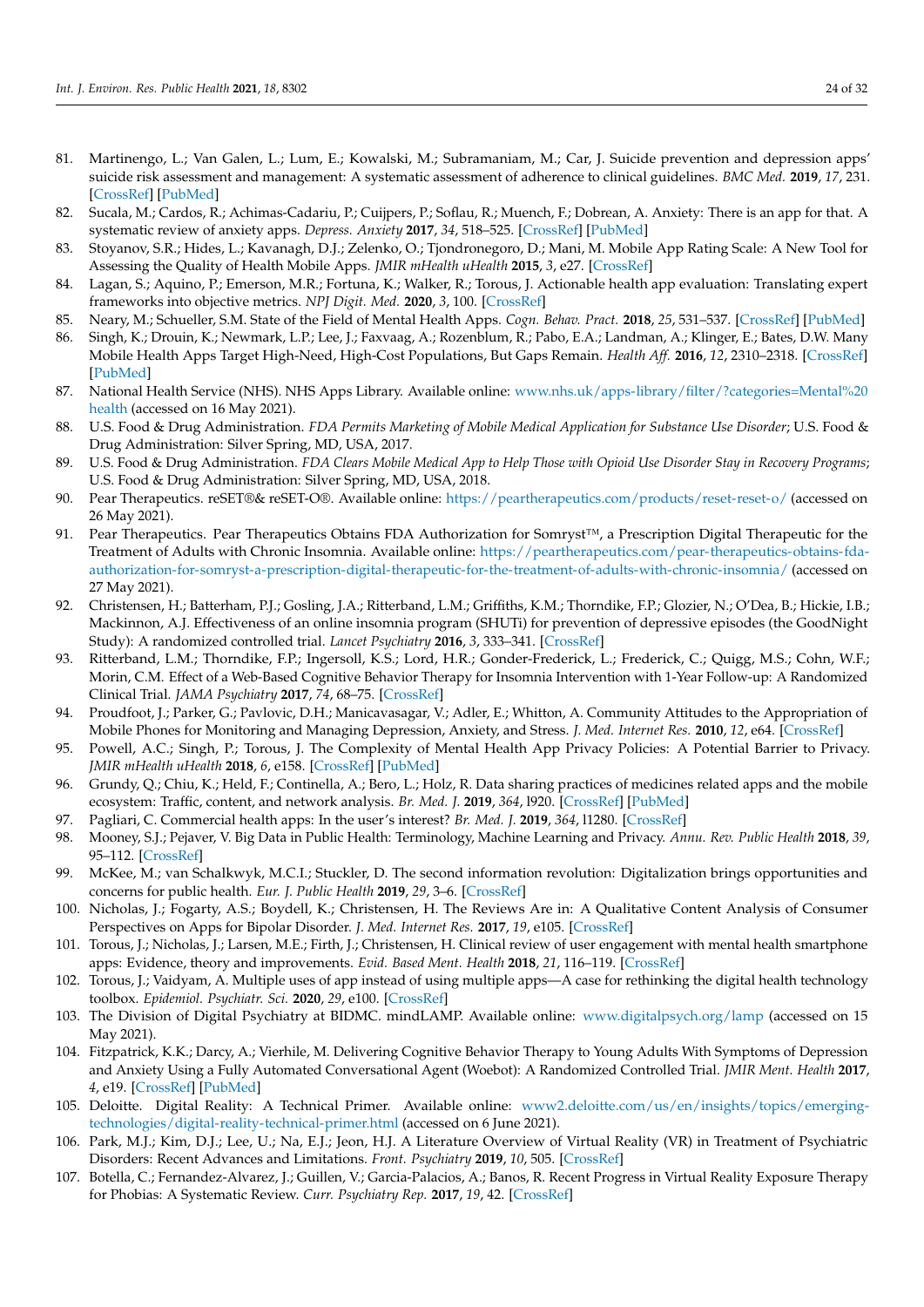- <span id="page-24-1"></span>108. Dellazizzo, L.; Potvin, S.; Luigi, M.; Dumais, A. Evidence on Virtual Reality-Based Therapies for Psychiatric Disorders: Meta-Review of Meta-Analyses. *J. Med. Internet Res.* **2020**, *22*, e20889. [\[CrossRef\]](http://doi.org/10.2196/20889) [\[PubMed\]](http://www.ncbi.nlm.nih.gov/pubmed/32812889)
- 109. Bentz, D.; Wang, N.; Ibach, M.K.; Schicktanz, N.S.; Zimmer, A.; Papassotiropoulos, A.; de Quervain, D.J.F. Effectiveness of a stand-alone, smartphone-based virtual reality exposure app to reduce fear of heights in real-life: A randomized trial. *NPJ Digit. Med.* **2021**, *4*, 16. [\[CrossRef\]](http://doi.org/10.1038/s41746-021-00387-7) [\[PubMed\]](http://www.ncbi.nlm.nih.gov/pubmed/33558625)
- <span id="page-24-0"></span>110. Chou, P.-H.; Tseng, P.-T.; Wu, Y.-C.; Chang, J.P.-C.; Tu, Y.-K.; Stubbs, B.; Carvalho, A.F.; Lin, P.-Y.; Chen, Y.-W.; Su, K.-P. Efficacy and acceptability of different interventions for acrophobia: A network meta-analysis of randomised controlled trials. *J. Affect. Disord.* **2021**, *282*, 786–794. [\[CrossRef\]](http://doi.org/10.1016/j.jad.2020.12.172) [\[PubMed\]](http://www.ncbi.nlm.nih.gov/pubmed/33601719)
- <span id="page-24-2"></span>111. Eshuis, L.V.; van Gelderen, M.J.; van Zuiden, M.; Nijdam, M.J.; Vermetten, E.; Olff, M.; Bakker, A. Efficacy of immersive PTSD treatments: A systematic review of virtual and augmented reality exposure therapy and a meta-analysis of virtual reality exposure therapy. *J. Psychiatr. Res.* **2020**. [\[CrossRef\]](http://doi.org/10.1016/j.jpsychires.2020.11.030)
- <span id="page-24-3"></span>112. Leff, J.; Williams, G.; Huckvale, M.A.; Arbuthnot, M.; Leff, A.P. Computer-assisted therapy for medication-resistant auditory hallucinations: Proof-of-concept study. *Br. J. Psychiatry* **2013**, *202*, 428–433. [\[CrossRef\]](http://doi.org/10.1192/bjp.bp.112.124883)
- <span id="page-24-4"></span>113. Craig, T.K.J. AVATAR therapy: A promising new approach for persistent distressing voices. *World Psychiatry* **2019**, *8*, 98–99. [\[CrossRef\]](http://doi.org/10.1002/wps.20589) [\[PubMed\]](http://www.ncbi.nlm.nih.gov/pubmed/30600623)
- <span id="page-24-5"></span>114. Craig, T.K.J.; Rus-Calafell, M.; Ward, T.; Leff, J.P.; Huckvale, M.; Howarth, E.; Emsley, R.; Garety, P.A. AVATAR therapy for auditory verbal hallucinations in people with psychosis: A single-blind, randomised controlled trial. *Lancet Psychiatry* **2018**, *5*, 31–40. [\[CrossRef\]](http://doi.org/10.1016/S2215-0366(17)30427-3)
- <span id="page-24-6"></span>115. Ward, T.; Rus-Calafell, M.; Ramadhan, Z.; Soumelidou, O.; Fornells-Ambrojo, M.; Garety, P.; Craig, T.K.J. AVATAR Therapy for Distressing Voices: A Comprehensive Account of Therapeutic Targets. *Schizophr. Bull.* **2020**, *46*, 1038–1044. [\[CrossRef\]](http://doi.org/10.1093/schbul/sbaa061) [\[PubMed\]](http://www.ncbi.nlm.nih.gov/pubmed/32372082)
- <span id="page-24-7"></span>116. Aali, G.; Kariotis, T.; Shokraneh, F. Avatar Therapy for people with schizophrenia or related disorders (Review). *Cochrane Database Syst. Rev.* **2020**, *5*, CD011898. [\[CrossRef\]](http://doi.org/10.1002/14651858.CD011898.pub2) [\[PubMed\]](http://www.ncbi.nlm.nih.gov/pubmed/32413166)
- <span id="page-24-8"></span>117. Geraets, C.N.W.; van der Stouwe, E.C.D.; Pot-Kolder, R.; Veling, W. Advances in immersive virtual reality interventions for mental disorders: A new reality? *Curr. Opin. Psychol.* **2021**, *41*, 40–45. [\[CrossRef\]](http://doi.org/10.1016/j.copsyc.2021.02.004)
- <span id="page-24-9"></span>118. Rus-Calafell, M.; Garety, P.; Sason, E.; Craig, T.J.K.; Valmaggia, L.R. Virtual reality in the assessment and treatment of psychosis: A systematic review of its utility, acceptability and effectiveness. *Psychol. Med.* **2018**, *48*, 362–391. [\[CrossRef\]](http://doi.org/10.1017/S0033291717001945)
- <span id="page-24-10"></span>119. Saredakis, D.; Szpak, A.; Birckhead, B.; Keage, H.A.D.; Rizzo, A.; Loetscher, T. Factors Associated With Virtual Reality Sickness in Head-Mounted Displays: A Systematic Review and Meta-Analysis. *Front. Hum. Neurosci.* **2020**, *14*, 96. [\[CrossRef\]](http://doi.org/10.3389/fnhum.2020.00096) [\[PubMed\]](http://www.ncbi.nlm.nih.gov/pubmed/32300295)
- <span id="page-24-11"></span>120. Vajawat, B.; Varshney, P.; Banerjee, D. Digital Gaming Interventions in Psychiatry: Evidence, Applications and Challenges. *Psychiatry Res.* **2021**, *295*, 113585. [\[CrossRef\]](http://doi.org/10.1016/j.psychres.2020.113585)
- <span id="page-24-12"></span>121. ESA Entertainment Software Association. *2020 Essential Facts About the Video Game Industry*; ESA Entertainment Software Association: Washington, DC, USA, 2020.
- <span id="page-24-13"></span>122. Cheng, V.W.S.; Davenport, T.; Johnson, D.; Vella, K.; Hickie, I.B. Gamification in Apps and Technologies for Improving Mental Health and Well-Being: Systematic Review. *JMIR Ment. Health* **2019**, *6*, e13717. [\[CrossRef\]](http://doi.org/10.2196/13717)
- <span id="page-24-14"></span>123. Fleming, T.M.; Bavin, L.; Stasiak, K.; Hermansson-Webb, E.; Merry, S.N.; Cheek, C.; Lucassen, M.; Lau, H.M.; Pollmuller, B.; Hetrick, S. Serious Games and Gamification for Mental Health: Current Status and Promising Directions. *Front. Psychiatry* **2017**, *7*, 215. [\[CrossRef\]](http://doi.org/10.3389/fpsyt.2016.00215) [\[PubMed\]](http://www.ncbi.nlm.nih.gov/pubmed/28119636)
- <span id="page-24-15"></span>124. Brühl, A.B.; Sahakian, B.J. Drugs, games, and devices for enhancing cognition: Implications for work and society. *Ann. N. Y. Acad. Sci.* **2016**, *1369*, 195–217. [\[CrossRef\]](http://doi.org/10.1111/nyas.13040) [\[PubMed\]](http://www.ncbi.nlm.nih.gov/pubmed/27043232)
- <span id="page-24-16"></span>125. World Health Organization. *Adherence to Long-Term Therapies: Evidence for Action*; World Health Organization: Geneva, Switzerland, 2003.
- <span id="page-24-17"></span>126. Bulloch, A.G.M.; Patten, S.B. Non-adherence with psychotropic medications in the general population. *Soc. Psychiatry Psychiatr. Epidemiol.* **2010**, *45*, 47–56. [\[CrossRef\]](http://doi.org/10.1007/s00127-009-0041-5)
- <span id="page-24-18"></span>127. Geretsegger, C.; Pichler, E.-M.; Gimpl, K.; Aichhorn, W.; Stelzig, R.; Grabher-Stoeffler, G.; Hiemke, C.; Zernig, G. Non-adherence to psychotropic medication assessed by plasma level in newly admitted psychiatric patients: Prevalence before acute admission. *Psychiatry Clin. Neurosci.* **2019**, *73*, 175–178. [\[CrossRef\]](http://doi.org/10.1111/pcn.12809)
- <span id="page-24-19"></span>128. Levin, J.B.; Krivenko, A.; Howland, M.; Schlachet, R.; Sajatovic, M. Medication Adherence in Patients with Bipolar Disorder: A Comprehensive Review. *CNS Drugs* **2016**, *30*, 819–835. [\[CrossRef\]](http://doi.org/10.1007/s40263-016-0368-x) [\[PubMed\]](http://www.ncbi.nlm.nih.gov/pubmed/27435356)
- <span id="page-24-20"></span>129. Ljungdalh, P.M. Non-adherence to pharmacological treatment in schizophrenia and schizophrenia spectrum disorders—An updated systematic literature review. *Eur. J. Psychiatry* **2017**, *31*, 172–186. [\[CrossRef\]](http://doi.org/10.1016/j.ejpsy.2017.08.001)
- <span id="page-24-21"></span>130. Gilmer, T.P.; Dolder, C.R.; Lacro, J.P.; Folsom, D.P.; Lindamer, L.; Garcia, P.; Jeste, D.V. Adherence to Treatment With Antipsychotic Medication and Health Care Costs Among Medicaid Beneficiaries With Schizophrenia. *Am. J. Psychiatry* **2004**, *161*, 692–699. [\[CrossRef\]](http://doi.org/10.1176/appi.ajp.161.4.692)
- <span id="page-24-22"></span>131. Forsman, J.; Taipale, H.; Masterman, T.; Tiihonen, J.; Tanskanen, A. Adherence to psychotropic medication in completed suicide in Sweden 2006-2013: A forensic-toxicological matched case-control study. *Eur. J. Clin. Pharmacol.* **2019**, *75*, 1421–1430. [\[CrossRef\]](http://doi.org/10.1007/s00228-019-02707-z)
- <span id="page-24-23"></span>132. Watanabe, J.H.; McInnis, T.; Hirsch, J.D. Cost of Prescription Drug-Related Morbidity and Mortality. *Ann. Pharmacother.* **2018**, *52*, 829–837. [\[CrossRef\]](http://doi.org/10.1177/1060028018765159)
- <span id="page-24-24"></span>133. Iuga, A.O.; McGuire, M. Adherence and health care costs. *Risk Manag. Healthc. Policy* **2014**, *7*, 35–44. [\[CrossRef\]](http://doi.org/10.2147/RMHP.S19801)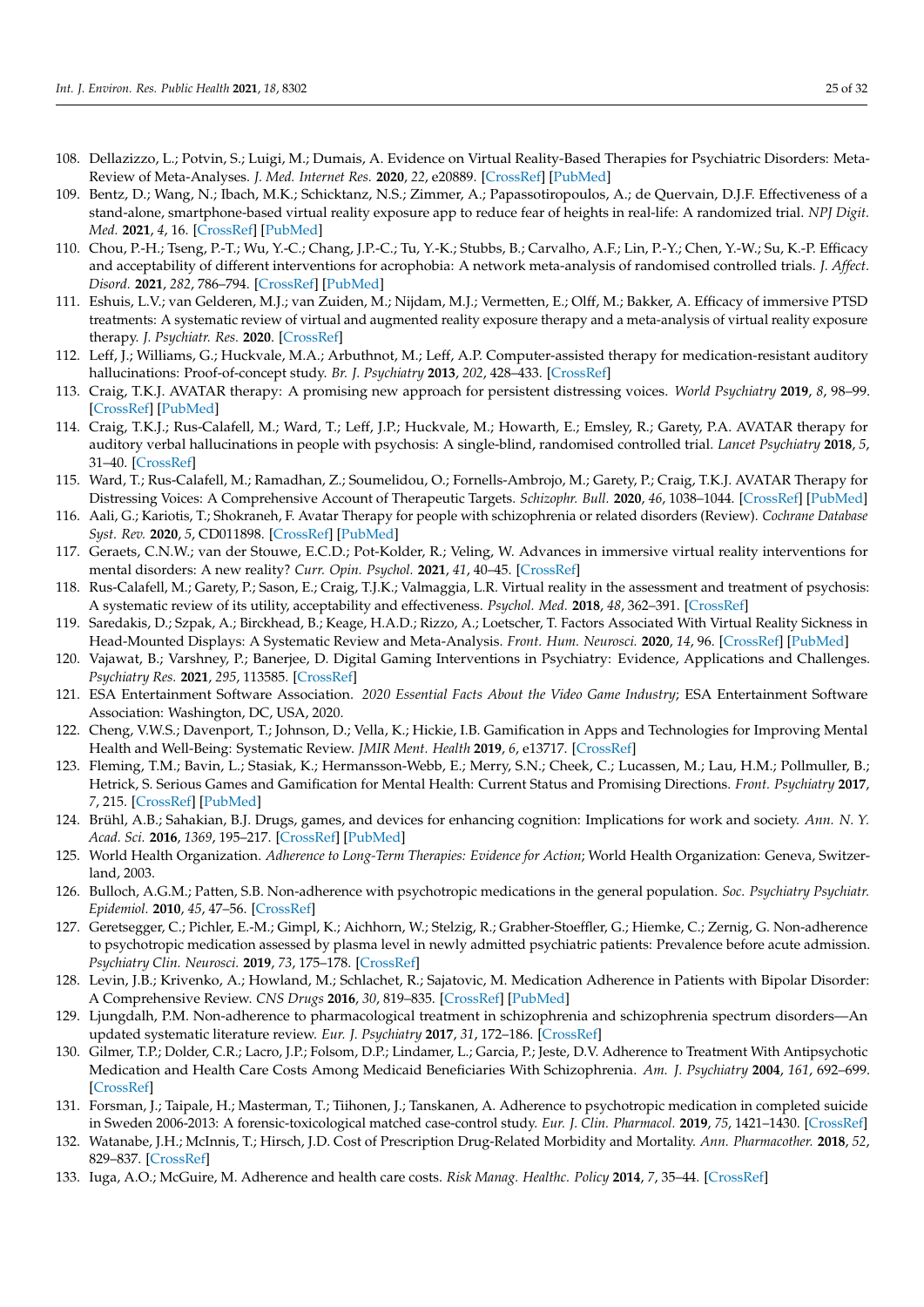- 134. Stentzel, U.; van den Berg, N.; Schulze, L.N.; Schwaneberg, T.; Radicke, F.; Langosch, J.M.; Freyberger, H.J.; Hoffmann, W.; Grabe, H.-J. Predictors of medication adherence among patients with severe psychiatric disorders: Findings from the baseline assessment of a randomized controlled trial (Tecla). *BMC Psychiatry* **2018**, *18*, 155. [\[CrossRef\]](http://doi.org/10.1186/s12888-018-1737-4)
- <span id="page-25-0"></span>135. Steinkamp, J.M.; Goldblatt, N.; Borodovsky, J.T.; LaVertu, A.; Kronish, I.M.; Marsch, L.A.; Schuman-Olivier, Z. Technological Interventions for Medication Adherence in Adult Mental Health and Substance Use Disorders: A Systematic Review. *JMIR Ment. Health* **2019**, *6*, e12493. [\[CrossRef\]](http://doi.org/10.2196/12493)
- <span id="page-25-1"></span>136. Peng, Y.; Wang, H.; Fang, Q.; Xie, L.; Shu, L.; Sun, W.; Liu, Q. Effectiveness of Mobile Applications on Medication Adherence in Adults with Chronic Diseases: A Systematic Review and Meta-Analysis. *J. Manag. Care Spec. Pharm.* **2020**, *26*, 550–561. [\[CrossRef\]](http://doi.org/10.18553/jmcp.2020.26.4.550) [\[PubMed\]](http://www.ncbi.nlm.nih.gov/pubmed/32223596)
- <span id="page-25-2"></span>137. Armitage, L.C.; Kassavou, A.; Sutton, S. Do mobile device apps designed to support medication adherence demonstrate efficacy? A systematic review of randomised controlled trials, with meta-analysis. *BMJ Open* **2020**, *10*, e032045. [\[CrossRef\]](http://doi.org/10.1136/bmjopen-2019-032045) [\[PubMed\]](http://www.ncbi.nlm.nih.gov/pubmed/32005778)
- <span id="page-25-3"></span>138. Kane, J.M.; Perlis, R.H.; DiCarlo, L.A.; Au-Yeung, K.; Duong, J.; Petrides, G. First Experience with a Wireless System Incorporating Physiologic Assessments and Direct Confirmation of Digital Tablet Ingestions in Ambulatory Patients with Schizophrenia or Bipolar Disorder. *J. Clin. Psychiatry* **2013**, *74*, e533–e540. [\[CrossRef\]](http://doi.org/10.4088/JCP.12m08222)
- <span id="page-25-5"></span>139. Peters-Strickland, T.; Pestreich, L.; Hatch, A.; Rohatagi, S.; Baker, R.A.; Docherty, J.P.; Markovtsova, L.; Raja, P.; Weiden, P.J.; Walling, D.P. Usability of a novel digital medicine system in adults with schizophrenia treated with sensor-embedded tablets of aripiprazole. *Neuropsychiatr. Dis. Treat.* **2016**, *12*, 2587–2594. [\[CrossRef\]](http://doi.org/10.2147/NDT.S116029)
- 140. Rohatagi, S.; Profit, D.; Hatch, A.; Zhao, C.; Docherty, J.P.; Peters-Strickland, T.S. Optimization of a Digital Medicine System in Psychiatry. *J. Clin. Psychiatry* **2016**, *77*, e1101. [\[CrossRef\]](http://doi.org/10.4088/JCP.16m10693)
- <span id="page-25-6"></span>141. Kopelowicz, A.; Baker, R.A.; Zhao, C.; Brewer, C.; Lawson, E.; Peters-Strickland, T. A multicenter, open-label, pilot study evaluating the functionality of an integrated call center for a digital medicine system to optimize monitoring of adherence to oral aripiprazole in adult patients with serious mental illness. *Neuropsychiatr. Dis. Treat.* **2017**, *13*, 2641–2651. [\[CrossRef\]](http://doi.org/10.2147/NDT.S143091)
- 142. Frias, J.; Virdi, N.; Raja, P.; Kim, Y.; Savage, G.; Osterberg, L. Effectiveness of Digital Medicines to Improve Clinical Outcomes in Patients with Uncontrolled Hypertension and Type 2 Diabetes: Prospective, Open-Label, Cluster-Randomized Pilot Clinical Trial. *J. Med. Internet Res.* **2017**, *19*, e246. [\[CrossRef\]](http://doi.org/10.2196/jmir.7833)
- <span id="page-25-4"></span>143. Alipour, A.; Gabrielson, S.; Patel, P.B. Ingestible Sensors and Medication Adherence: Focus on Use in Serious Mental Illness. *Pharmacy* **2020**, *8*, 103. [\[CrossRef\]](http://doi.org/10.3390/pharmacy8020103)
- <span id="page-25-7"></span>144. U.S. Food & Drug Administration. FDA Approves Pill with Sensor that Digitally Tracks If Patients Have Ingested Their Medication. Available online: [www.fda.gov/news-events/press-announcements/fda-approves-pill-sensor-digitally-tracks-if](www.fda.gov/news-events/press-announcements/fda-approves-pill-sensor-digitally-tracks-if-patients-have-ingested-their-medication)[patients-have-ingested-their-medication](www.fda.gov/news-events/press-announcements/fda-approves-pill-sensor-digitally-tracks-if-patients-have-ingested-their-medication) (accessed on 28 May 2021).
- <span id="page-25-8"></span>145. Cosgrove, L.; Cristea, I.A.; Shaughnessy, A.F.; Mintzes, B.; Naudet, F. Digital aripiprazole or digital evergreening? A systematic review of the evidence and its dissemination in the scientific literature and in the media. *BMJ Evid. Based Med.* **2019**, *24*, 231–238. [\[CrossRef\]](http://doi.org/10.1136/bmjebm-2019-111204)
- <span id="page-25-9"></span>146. Olsson, B.; Lautner, R.; Andreasson, U.; Öhrfelt, A.; Portelius, E.; Bjerke, M.; Hölttä, M.; Rosén, C.; Olsson, C.; Strobel, G.; et al. CSF and blood biomarkers for the diagnosis of Alzheimer's disease: A systematic review and meta-analysis. *Lancet Neurol.* **2016**, *15*, 673–684. [\[CrossRef\]](http://doi.org/10.1016/S1474-4422(16)00070-3)
- <span id="page-25-10"></span>147. Olivier, M.; Asmis, R.; Hawkins, G.A.; Howard, T.D.; Cox, L.A. The Need for Multi-Omics Biomarker Signatures in Precision Medicine. *Int. J. Mol. Sci.* **2019**, *20*, 4781. [\[CrossRef\]](http://doi.org/10.3390/ijms20194781)
- <span id="page-25-11"></span>148. International Human Genome Sequencing Consortium. Finishing the euchromatic sequence of the human genome. *Nature* **2004**, *431*, 931–945. [\[CrossRef\]](http://doi.org/10.1038/nature03001) [\[PubMed\]](http://www.ncbi.nlm.nih.gov/pubmed/15496913)
- <span id="page-25-12"></span>149. Docherty, A.R.; Moscati, A.A.; Fanous, A.H. Cross-Disorder Psychiatric Genomics. *Curr. Behav. Neurosci. Rep.* **2016**, *3*, 256–263. [\[CrossRef\]](http://doi.org/10.1007/s40473-016-0084-3) [\[PubMed\]](http://www.ncbi.nlm.nih.gov/pubmed/28042526)
- <span id="page-25-13"></span>150. McMahon, F.J. Population-Based Estimates of Heritability Shed New Light on Clinical Features of Major Depression. *Am. J. Psychiatry* **2018**, *175*, 1058–1060. [\[CrossRef\]](http://doi.org/10.1176/appi.ajp.2018.18070789)
- <span id="page-25-14"></span>151. Smoller, J.W.; Finn, C.T. Family, Twin, and Adoption Studies of Bipolar Disorder. *Am. J. Med. Genet. C* **2003**, *123*, 48–58. [\[CrossRef\]](http://doi.org/10.1002/ajmg.c.20013)
- <span id="page-25-15"></span>152. Gejman, P.V.; Sanders, A.R.; Duan, J. The Role of Genetics in the Etiology of Schizophrenia. *Psychiatr. Clin. N. Am.* **2010**, *33*, 35–66. [\[CrossRef\]](http://doi.org/10.1016/j.psc.2009.12.003)
- <span id="page-25-16"></span>153. Gatz, M.; Reynolds, C.A.; Fratiglioni, L.; Johansson, B.; Mortimer, J.A.; Berg, S.; Fiske, A.; Pedersen, N.L. Role of Genes and Environments for Explaining Alzheimer Disease. *Arch. Gen. Psychiatry* **2006**, *63*, 168–174. [\[CrossRef\]](http://doi.org/10.1001/archpsyc.63.2.168)
- <span id="page-25-17"></span>154. Guffanti, G.; Gameroff, M.J.; Warner, V.; Talati, A.; Glatt, C.E.; Wickramaratne, P.; Weissman, M.M. Heritability of Major Depressive and Comorbid Anxiety Disorders in Multi-Generational Families at High Risk for Depression. *Am. J. Med. Genet. B* **2016**, *171*, 1072–1079. [\[CrossRef\]](http://doi.org/10.1002/ajmg.b.32477)
- <span id="page-25-18"></span>155. Reilly, M.T.; Noronha, A.; Goldman, D.; Koob, G.F. Genetic studies of alcohol dependence in the context of the addiction cycle. *Neuropharmacology* **2017**, *122*, 3–21. [\[CrossRef\]](http://doi.org/10.1016/j.neuropharm.2017.01.017)
- <span id="page-25-19"></span>156. Skoglund, C.; Tiger, A.; Rück, C.; Petrovic, P.; Asherson, P.; Hellner, C.; Mataix-Cols, D.; Kuja-Halkola, R. Familial risk and heritability of diagnosed borderline personality disorder: A register study of the Swedish population. *Mol. Psychiatry* **2021**, *26*, 999–1008. [\[CrossRef\]](http://doi.org/10.1038/s41380-019-0442-0)
- <span id="page-25-20"></span>157. Hettema, J.M.; Neale, M.C.; Kendler, K.S. A Review and Meta-Analysis of the Genetic Epidemiology of Anxiety Disorders. *Am. J. Psychiatry* **2001**, *158*, 1568–1578. [\[CrossRef\]](http://doi.org/10.1176/appi.ajp.158.10.1568)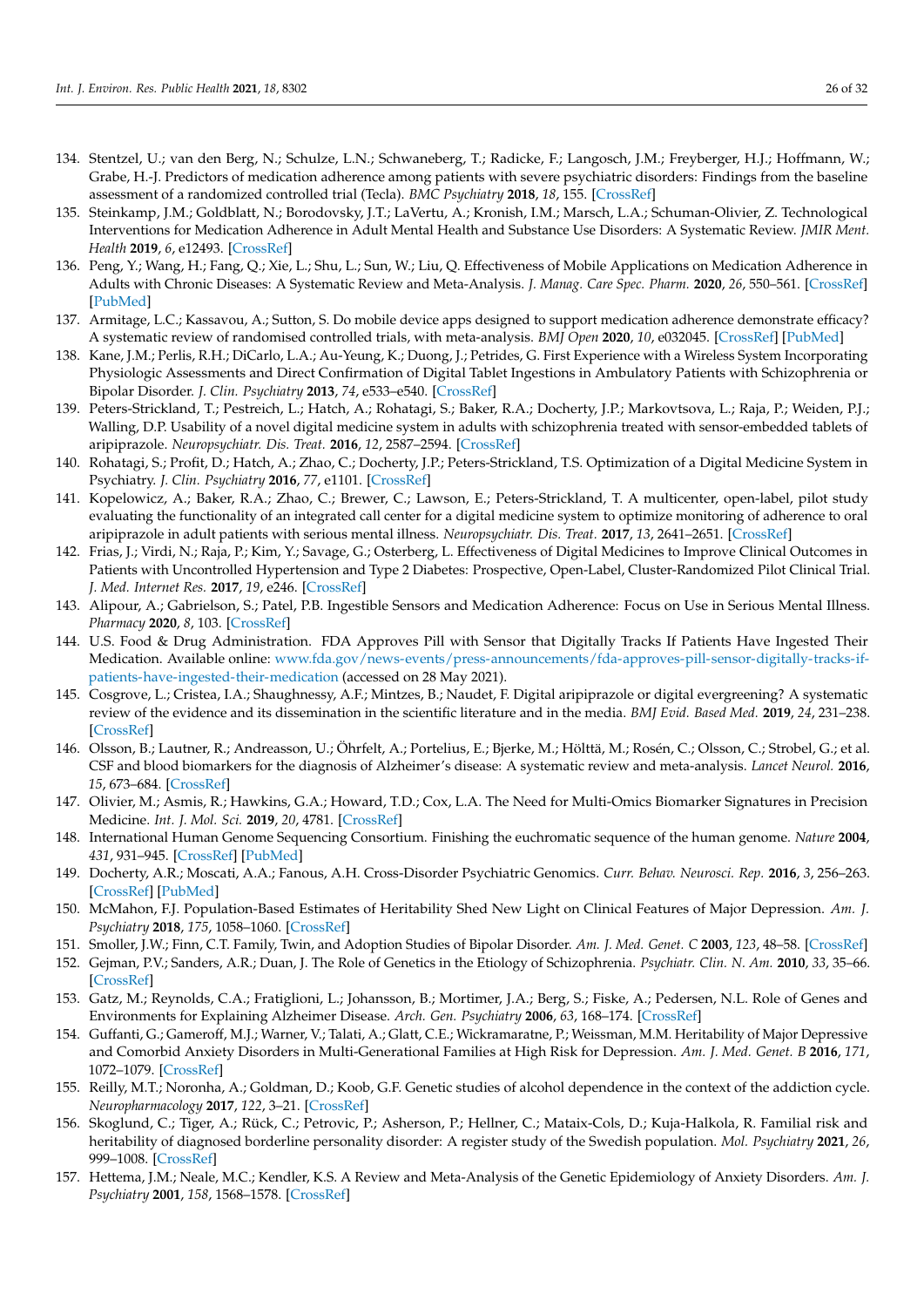- <span id="page-26-0"></span>158. Kim, Y.-K. (Ed.) *Frontiers in Psychiatry. Artificial Intelligence, Precision Medicine, and Other Paradigm Shifts*; Springer Nature Singapore: Singapore, 2019; Volume 1192.
- <span id="page-26-1"></span>159. van Loo, H.M.; Romeijn, J.-W.; Peter, D.J.; Schoevers, R.A. Psychiatric comorbidity and causal disease models. *Prev. Med.* **2013**, *57*, 748–752. [\[CrossRef\]](http://doi.org/10.1016/j.ypmed.2012.10.018) [\[PubMed\]](http://www.ncbi.nlm.nih.gov/pubmed/23123862)
- <span id="page-26-2"></span>160. Sivakumaran, S.; Agakov, F.; Theodoratou, E.; Prendergast, J.G.; Zgaga, L.; Manolio, T.; Rudan, I.; McKeigue, P.; Wilson, J.F.; Campbell, H. Abundant Pleiotropy in Human Complex Diseases and Traits. *Am. J. Hum. Genet.* **2011**, *89*, 607–618. [\[CrossRef\]](http://doi.org/10.1016/j.ajhg.2011.10.004) [\[PubMed\]](http://www.ncbi.nlm.nih.gov/pubmed/22077970)
- <span id="page-26-3"></span>161. Zannas, A.S.; Chrousos, G.P. Epigenetic programming by stress and glucocorticoids along the human lifespan. *Mol. Psychiatry* **2017**, *22*, 640–646. [\[CrossRef\]](http://doi.org/10.1038/mp.2017.35) [\[PubMed\]](http://www.ncbi.nlm.nih.gov/pubmed/28289275)
- <span id="page-26-4"></span>162. Yehuda, R.; Lehrner, A. Intergenerational transmission of trauma effects: Putative role of epigenetic mechanisms. *World Psychiatry* **2018**, *17*, 243–257. [\[CrossRef\]](http://doi.org/10.1002/wps.20568)
- <span id="page-26-5"></span>163. Xavier, M.J.; Roman, S.D.; Aitken, R.J.; Nixon, B. Transgenerational inheritance: How impacts to the epigenetic and genetic information of parents affect offspring health. *Hum. Reprod. Update* **2019**, *25*, 519–541. [\[CrossRef\]](http://doi.org/10.1093/humupd/dmz017) [\[PubMed\]](http://www.ncbi.nlm.nih.gov/pubmed/31374565)
- <span id="page-26-6"></span>164. Anderson, A.N.; King, J.B.; Anderson, J.S. Neuroimaging in Psychiatry and Neurodevelopment: Why the emperor has no clothes. *Br. J. Radiol.* **2019**, *92*, 20180910. [\[CrossRef\]](http://doi.org/10.1259/bjr.20180910)
- 165. Arslan, A. Genes, Brains, and Behavior: Imaging Genetics for Neuropsychiatric Disorders. *J. Neuropsychiatry Clin. Neurosci.* **2015**, *27*, 81–92. [\[CrossRef\]](http://doi.org/10.1176/appi.neuropsych.13080185) [\[PubMed\]](http://www.ncbi.nlm.nih.gov/pubmed/25751509)
- 166. Ambrosen, K.S.; Skjerbaek, M.W.; Foldager, J.; Axelsen, M.C.; Bak, N.; Arvastson, L.; Christensen, S.R.; Johansen, L.B.; Raghava, J.M.; Oranje, B.; et al. A machine-learning framework for robust and reliable prediction of short- and long-term treatment response in initially antipsychotic-naïve schizophrenia patients based on multimodal neuropsychiatric data. *Transl. Psychiatry* **2020**, *10*, 276. [\[CrossRef\]](http://doi.org/10.1038/s41398-020-00962-8)
- 167. Cui, L.-B.; Fu, Y.-F.; Liu, L.; Wu, X.-S.; Xi, Y.-B.; Wang, H.-N.; Qin, W.; Yin, H. Baseline structural and functional magnetic resonance imaging predicts early treatment response in schizophrenia with radiomics strategy. *Eur. J. Neurosci.* **2021**, *53*, 1961–1975. [\[CrossRef\]](http://doi.org/10.1111/ejn.15046)
- <span id="page-26-7"></span>168. Cohen, S.E.; Zantvoord, J.B.; Wezenberg, B.N.; Bockting, C.L.H.; van Wingen, G.A. Magnetic resonance imaging for individual prediction of treatment response in major depressive disorders: A systematic review and meta-analysis. *Transl. Psychiatry* **2021**, *11*, 168. [\[CrossRef\]](http://doi.org/10.1038/s41398-021-01286-x)
- <span id="page-26-8"></span>169. Lee, D.H.; Yoon, S.N. Application of Artificial Intelligence-Based Technologies in the Healthcare Industry: Opportunities and Challenges. *Int. J. Environ. Res. Public Health* **2021**, *18*, 271. [\[CrossRef\]](http://doi.org/10.3390/ijerph18010271)
- <span id="page-26-9"></span>170. Maddox, T.M.; Rumsfeld, J.S.; Payne, P.R.O. Questions for Artificial Intelligence in Health Care. *JAMA* **2019**, *321*, 31–32. [\[CrossRef\]](http://doi.org/10.1001/jama.2018.18932) [\[PubMed\]](http://www.ncbi.nlm.nih.gov/pubmed/30535130)
- <span id="page-26-10"></span>171. Beam, A.L.; Kohane, I.S. Big Data and Machine Learning in Health Care. *JAMA* **2018**, *319*, 1317–1318. [\[CrossRef\]](http://doi.org/10.1001/jama.2017.18391)
- <span id="page-26-11"></span>172. Lee, Y.; Ragguett, R.-M.; Mansur, R.B.; Boutilier, J.J.; Rosenblat, J.D.; Trevizol, A.; Brietzke, E.; Lin, K.; Pan, Z.; Subramaniapillai, M.; et al. Applications of machine learning algorithms to predict therapeutic outcomes in depression: A meta-analysis and systematic review. *J. Affect. Disord.* **2018**, *241*, 519–532. [\[CrossRef\]](http://doi.org/10.1016/j.jad.2018.08.073)
- <span id="page-26-12"></span>173. Bzdok, D.; Meyer-Lindenberg, A. Machine Learning for Precision Psychiatry: Opportunities and Challenges. *Biol. Psychiatry Cogn. Neurosci. Neuroimaging* **2018**, *3*, 223–230. [\[CrossRef\]](http://doi.org/10.1016/j.bpsc.2017.11.007) [\[PubMed\]](http://www.ncbi.nlm.nih.gov/pubmed/29486863)
- <span id="page-26-13"></span>174. Naylor, D. On the Prospects for a (Deep) Learning Health Care System. *JAMA* **2018**, *320*, 1099–1100. [\[CrossRef\]](http://doi.org/10.1001/jama.2018.11103) [\[PubMed\]](http://www.ncbi.nlm.nih.gov/pubmed/30178068)
- <span id="page-26-14"></span>175. Lee, E.E.; Torous, J.; De Choudhury, M.; Depp, C.A.; Graham, S.A.; Kim, H.-C.; Paulus, M.P.; Krystal, J.H.; Jeste, D.V. Artificial Intelligence for Mental Healthcare: Clinical Applications, Barriers, Facilitators, and Artificial Wisdom. *Biol. Psychiatry Cogn. Neurosci. Neuroimaging* **2021**. [\[CrossRef\]](http://doi.org/10.1016/j.bpsc.2021.02.001)
- <span id="page-26-15"></span>176. Stead, W.W. Clinical Implications and Challenges of Artificial Intelligence and Deep Learning. *JAMA* **2018**, *320*, 1107–1108. [\[CrossRef\]](http://doi.org/10.1001/jama.2018.11029) [\[PubMed\]](http://www.ncbi.nlm.nih.gov/pubmed/30178025)
- <span id="page-26-16"></span>177. World Health Organization. *Suicide in the World: Global Health Estimates*; World Health Organization: Geneva, Switzerland, 2019.
- <span id="page-26-17"></span>178. Arsenault-Lapierre, G.; Kim, C.; Turecki, G. Psychiatric diagnoses in 3275 suicides: A meta-analysis. *BMC Psychiatry* **2004**, *4*, 37. [\[CrossRef\]](http://doi.org/10.1186/1471-244X-4-37)
- <span id="page-26-18"></span>179. Bachmann, S. Epidemiology of Suicide and the Psychiatric Perspective. *Int. J. Environ. Res. Public Health* **2018**, *15*, 1425. [\[CrossRef\]](http://doi.org/10.3390/ijerph15071425) [\[PubMed\]](http://www.ncbi.nlm.nih.gov/pubmed/29986446)
- <span id="page-26-19"></span>180. Powell, J.; Geddes, J.; Hawton, K.; Deeks, J.; Goldacre, M. Suicide in psychiatric hospital in-patients: Risk factors and their predictive power. *Br. J. Psychiatry* **2000**, *176*, 266–272. [\[CrossRef\]](http://doi.org/10.1192/bjp.176.3.266) [\[PubMed\]](http://www.ncbi.nlm.nih.gov/pubmed/10755075)
- <span id="page-26-20"></span>181. Chung, D.T.; Ryan, C.J.; Hadzi-Pavlovic, D.; Singh, S.P.; Stanton, C.; Large, M.M. Suicide Rates After Discharge From Psychiatric Facilities. *JAMA Psychiatry* **2017**, *74*, 694–702. [\[CrossRef\]](http://doi.org/10.1001/jamapsychiatry.2017.1044) [\[PubMed\]](http://www.ncbi.nlm.nih.gov/pubmed/28564699)
- <span id="page-26-21"></span>182. Luoma, J.B.; Martin, C.E.; Pearson, J.L. Contact with Mental Health and Primary Care Providers Before Suicide: A Review of the Evidence. *Am. J. Psychiatry* **2002**, *159*, 909–916. [\[CrossRef\]](http://doi.org/10.1176/appi.ajp.159.6.909) [\[PubMed\]](http://www.ncbi.nlm.nih.gov/pubmed/12042175)
- <span id="page-26-22"></span>183. Fowler, J.C. Suicide Risk Assessment in Clinical Practice: Pragmatic Guidelines for Imperfect Assessments. *Psychotherapy* **2012**, *49*, 81–90. [\[CrossRef\]](http://doi.org/10.1037/a0026148) [\[PubMed\]](http://www.ncbi.nlm.nih.gov/pubmed/22369082)
- <span id="page-26-23"></span>184. Isometsä, E.T.; Heikkinen, M.E.; Marttunen, M.J.; Henriksson, M.M.; Aro, H.; Lönnqvist, J.K. The Last Appointment Before Suicide: Is Suicide Intent Communicated? *Am. J. Psychiatry* **1995**, *152*, 919–922. [\[CrossRef\]](http://doi.org/10.1176/ajp.152.6.919)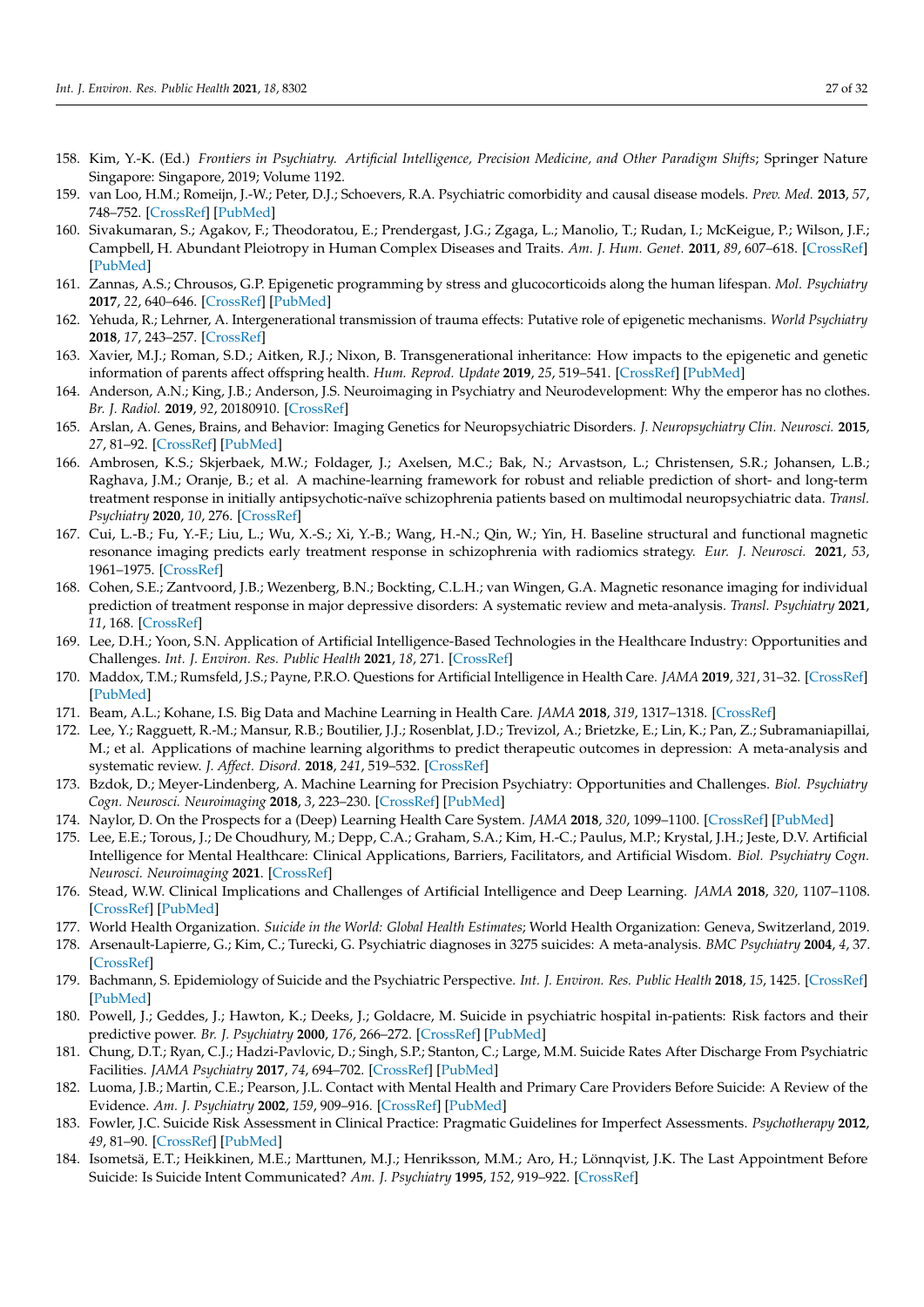- <span id="page-27-0"></span>185. Fazel, S.; Wolf, A.; Larsson, H.; Mallett, S.; Fanshawe, T.R. The prediction of suicide in severe mental illness: Development and validation of a clinical prediction rule (OxMIS). *Transl. Psychiatry* **2019**, *9*, 98. [\[CrossRef\]](http://doi.org/10.1038/s41398-019-0428-3)
- <span id="page-27-1"></span>186. Chan, M.K.Y.; Bhatti, H.; Meader, N.; Stockton, S.; Evans, J.; O'Connor, R.C.; Kapur, N.; Kendall, T. Predicting suicide following self-harm: Systematic review of risk factors and risk scales. *Br. J. Psychiatry* **2016**, *209*, 277–283. [\[CrossRef\]](http://doi.org/10.1192/bjp.bp.115.170050)
- 187. Runeson, B.; Odeberg, J.; Pettersson, A.; Edbom, T.; Adamsson, I.J.; Waern, M. Instruments for the assessment of suicide risk: A systematic review evaluating the certainty of the evidence. *PLoS ONE* **2017**, *12*, e0180292. [\[CrossRef\]](http://doi.org/10.1371/journal.pone.0180292) [\[PubMed\]](http://www.ncbi.nlm.nih.gov/pubmed/28723978)
- <span id="page-27-2"></span>188. Carter, G.; Spittal, M.J. Suicide Risk Assessment: Risk Stratification Is Not Accurate Enough to Be Clinically Useful and Alternative Approaches Are Needed. *Crisis* **2018**, *39*, 229–234. [\[CrossRef\]](http://doi.org/10.1027/0227-5910/a000558) [\[PubMed\]](http://www.ncbi.nlm.nih.gov/pubmed/29972324)
- <span id="page-27-3"></span>189. Lindh, A.U.; Beckman, K.; Carlborg, A.; Waern, M.; Salander Renberg, E.; Dahlin, M.; Runeson, B. Predicting suicide: A comparison between clinical suicide risk assessment and the Suicide Intent Scale. *J. Affect. Disord.* **2020**, *263*, 445–449. [\[CrossRef\]](http://doi.org/10.1016/j.jad.2019.11.131)
- <span id="page-27-4"></span>190. Mulder, R.; Newton-Howes, G.; Coid, J.W. The futility of risk prediction in psychiatry. *Br. J. Psychiatry* **2016**, *209*, 271–272. [\[CrossRef\]](http://doi.org/10.1192/bjp.bp.116.184960)
- <span id="page-27-5"></span>191. Deisenhammer, E.A.; Ing, C.-M.; Strauss, R.; Kemmler, G.; Hinterhuber, H.; Weiss, E.M. The Duration of the Suicidal Process: How Much Time Is Left for Intervention Between Consideration and Accomplishment of a Suicide Attempt? *J. Clin. Psychiatry* **2009**, *70*, 19–24. [\[CrossRef\]](http://doi.org/10.4088/JCP.07m03904)
- <span id="page-27-6"></span>192. Bernert, R.A.; Hilberg, A.M.; Melia, R.; Kim, J.P.; Shah, N.H.; Abnousi, F. Artificial Intelligence and Suicide Prevention: A Systematic Review of Machine Learning Investigations. *Int. J. Environ. Res. Public Health* **2020**, *17*, 5929. [\[CrossRef\]](http://doi.org/10.3390/ijerph17165929)
- <span id="page-27-7"></span>193. Belsher, B.E.; Smolenski, D.J.; Pruitt, L.D.; Bush, N.E.; Beech, E.H.; Workman, D.E.; Morgan, R.L.; Evatt, D.P.; Tucker, J.; Skopp, N.A. Prediction Models for Suicide Attempts and Deaths: A Systematic Review and Simulation. *JAMA Psychiatry* **2019**, *76*, 642–651. [\[CrossRef\]](http://doi.org/10.1001/jamapsychiatry.2019.0174) [\[PubMed\]](http://www.ncbi.nlm.nih.gov/pubmed/30865249)
- <span id="page-27-8"></span>194. Cox, C.; Moscardini, E.H.; Cohen, A.S.; Tucker, R.P. Machine learning for suicidology: A practical review of exploratory and hypothesis-driven approaches. *Clin. Psychol. Rev.* **2020**, *82*, 101940. [\[CrossRef\]](http://doi.org/10.1016/j.cpr.2020.101940) [\[PubMed\]](http://www.ncbi.nlm.nih.gov/pubmed/33130528)
- <span id="page-27-9"></span>195. Barak-Corren, Y.; Castro, V.M.; Javitt, S.; Hoffnagle, A.G.; Dai, Y.; Perlis, R.H.; Nock, M.K.; Smoller, J.W.; Reis, B.Y. Predicting Suicidal Behavior From Longitudinal Electronic Health Records. *Am. J. Psychiatry* **2017**, *174*, 154–162. [\[CrossRef\]](http://doi.org/10.1176/appi.ajp.2016.16010077)
- <span id="page-27-10"></span>196. McHugh, C.M.; Large, M.M. Can machine-learning methods really help predict suicide? *Curr. Opin. Psychiatry* **2020**, *33*, 369–374. [\[CrossRef\]](http://doi.org/10.1097/YCO.0000000000000609)
- <span id="page-27-11"></span>197. Torous, J.; Walker, R. Leveraging Digital Health and Machine Learning Toward Reducing Suicide—From Panacea to Practical Tool. *JAMA Psychiatry* **2019**, *76*, 999–1000. [\[CrossRef\]](http://doi.org/10.1001/jamapsychiatry.2019.1231) [\[PubMed\]](http://www.ncbi.nlm.nih.gov/pubmed/31290952)
- <span id="page-27-12"></span>198. Baldessarini, R.J.; Tondo, L.; Davis, P.; Pompili, M.; Goodwin, F.K.; Hennen, J. Decreased risk of suicides and attempts during long-term lithium treatment: A meta-analytic review. *Bipolar Disord.* **2006**, *8*, 625–639. [\[CrossRef\]](http://doi.org/10.1111/j.1399-5618.2006.00344.x)
- 199. Zalsman, G.; Hawton, K.; Wasserman, D.; van Heeringen, K.; Arensman, E.; Sarchiapone, M.; Carli, V.; Höschl, C.; Barzilay, R.; Balazs, J.; et al. Suicide prevention strategies revisited: 10-year systematic review. *Lancet Psychiatry* **2016**, *3*, 646–659. [\[CrossRef\]](http://doi.org/10.1016/S2215-0366(16)30030-X)
- 200. Canuso, C.M.; Singh, J.B.; Fedgchin, M.; Alphs, L.; Lane, R.; Lim, P.; Pinter, C.; Hough, D.; Sanacora, G.; Manji, H.; et al. Efficacy and Safety of Intranasal Esketamine for the Rapid Reduction of Symptoms of Depression and Suicidality in Patients at Imminent Risk for Suicide: Results of a Double-Blind, Randomized, Placebo-Controlled Study. *Am. J. Psychiatry* **2018**, *175*, 620–630. [\[CrossRef\]](http://doi.org/10.1176/appi.ajp.2018.17060720)
- <span id="page-27-13"></span>201. Ionescu, D.F.; Fu, D.-J.; Qiu, X.; Lane, R.; Lim, P.; Kasper, S.; Hough, D.; Drevets, W.C.; Manji, H.; Canuso, C.M. Esketamine Nasal Spray for Rapid Reduction of Depressive Symptoms in Patients With Major Depressive Disorder Who Have Active Suicide Ideation With Intent: Results of a Phase 3, Double-Blind, Randomized Study (ASPIRE II). *Int. J. Neuropsychopharmacol.* **2021**, *24*, 22–31. [\[CrossRef\]](http://doi.org/10.1093/ijnp/pyaa068) [\[PubMed\]](http://www.ncbi.nlm.nih.gov/pubmed/32861217)
- <span id="page-27-14"></span>202. Dunster-Page, C.; Haddock, G.; Wainwright, L.; Berry, K. The relationship between therapeutic alliance and patient's suicidal thoughts, self-harming behaviours and suicide attempts: A systematic review. *J. Affect. Disord.* **2017**, *223*, 165–174. [\[CrossRef\]](http://doi.org/10.1016/j.jad.2017.07.040)
- <span id="page-27-15"></span>203. Flückiger, C.; Del Re, A.C.; Wampold, B.E.; Horvath, A.O. The Alliance in Adult Psychotherapy: A Meta-Analytic Synthesis. *Psychotherapy* **2018**, *55*, 316–340. [\[CrossRef\]](http://doi.org/10.1037/pst0000172)
- <span id="page-27-16"></span>204. Comtois, K.A.; Kerbrat, A.H.; DeCou, C.R.; Atkins, D.C.; Majeres, J.J.; Baker, J.C.; Ries, R.K. Effect of Augmenting Standard Care for Military Personnel With Brief Caring Text Messages for Suicide Prevention. *JAMA Psychiatry* **2019**, *76*, 474–483. [\[CrossRef\]](http://doi.org/10.1001/jamapsychiatry.2018.4530)
- <span id="page-27-17"></span>205. Pompili, M.; Belvederi Murri, M.; Patti, S.; Innamorati, M.; Lester, D.; Girardi, P.; Amore, M. The communication of suicidal intentions: A meta-analysis. *Psychol. Med.* **2016**, *46*, 2239–2253. [\[CrossRef\]](http://doi.org/10.1017/S0033291716000696)
- <span id="page-27-18"></span>206. Pourmand, A.; Roberson, J.; Caggiula, A.; Monsalve, N.; Rahimi, M.; Torres-Llenza, V. Social Media and Suicide: A Review of Technology-Based Epidemiology and Risk Assessment. *Telemed. e-Health* **2019**, *25*, 880–888. [\[CrossRef\]](http://doi.org/10.1089/tmj.2018.0203) [\[PubMed\]](http://www.ncbi.nlm.nih.gov/pubmed/30362903)
- <span id="page-27-19"></span>207. Castillo-Sánchez, G.; Marques, G.; Dorronzoro, E.; Rivera-Romero, O.; Franco-Martin, M.; De la Torre-Díez, I. Suicide Risk Assessment Using Machine Learning and Social Networks: A Scoping Review. *J. Med. Syst.* **2020**, *44*, 205. [\[CrossRef\]](http://doi.org/10.1007/s10916-020-01669-5) [\[PubMed\]](http://www.ncbi.nlm.nih.gov/pubmed/33165729)
- <span id="page-27-20"></span>208. Ruderfer, D.M.; Walsh, C.G.; Aguirre, M.W.; Tanigawa, Y.; Ribeiro, J.D.; Franklin, J.C.; Rivas, M.A. Significant shared heritability underlies suicide attempt and clinically predicted probability of attempting suicide. *Mol. Psychiatry* **2020**, *25*, 2422–2430. [\[CrossRef\]](http://doi.org/10.1038/s41380-018-0326-8) [\[PubMed\]](http://www.ncbi.nlm.nih.gov/pubmed/30610202)
- <span id="page-27-21"></span>209. The Psychiatric Genomics Consortium. Genome-wide association study of suicide attempt in psychiatric disorders identifies association with major depression polygenic risk scores. *Am. J. Psychiatry* **2019**, *176*, 651–660. [\[CrossRef\]](http://doi.org/10.1176/appi.ajp.2019.18080957)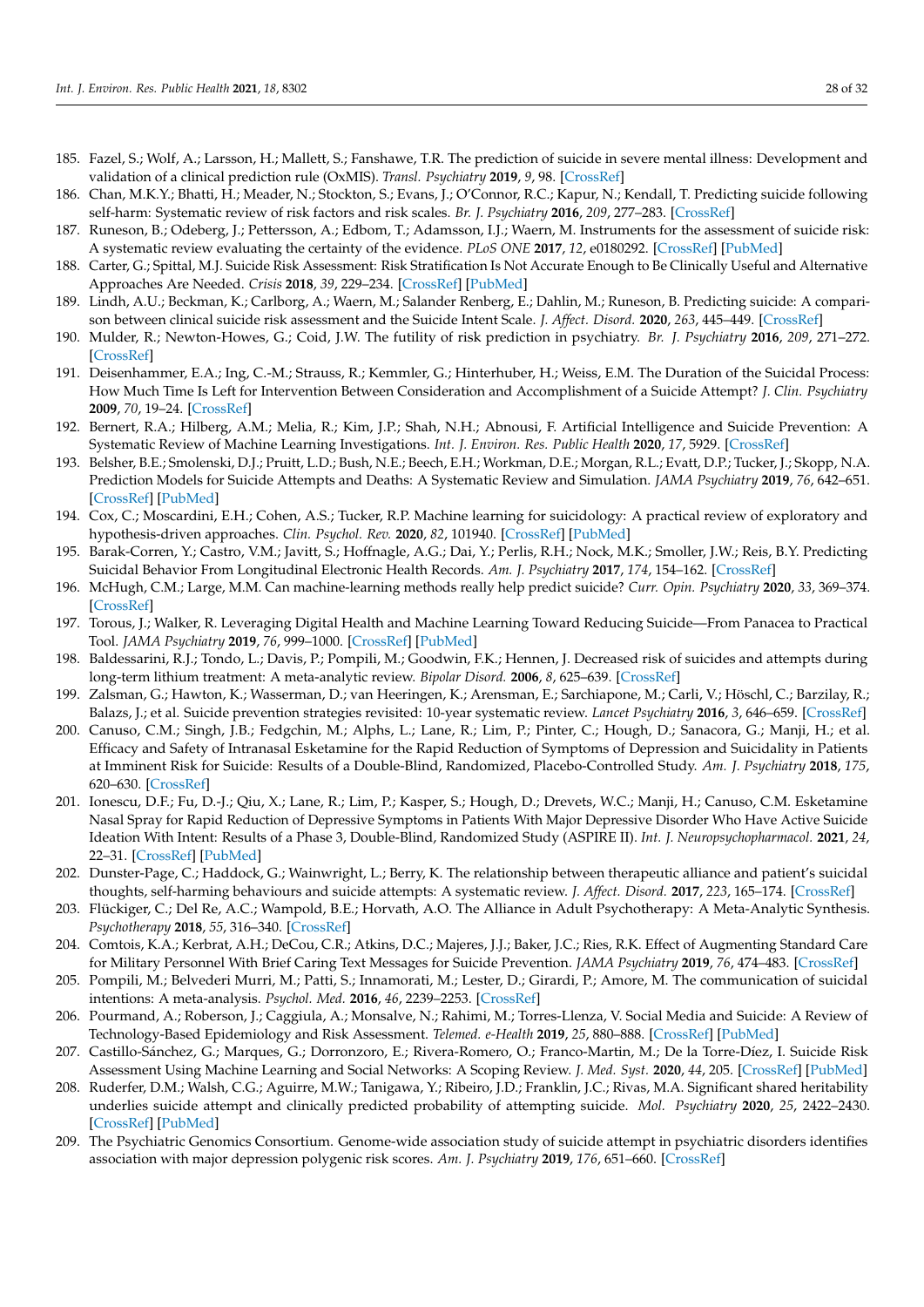- <span id="page-28-0"></span>210. Trivedi, M.; Morris, D.W.; Wisniewski, S.R.; Lesser, I.; Nierenberg, A.A.; Daly, E.; Kurian, B.T.; Gaynes, B.N.; Balasubramani, G.K.; Rush, A.J. Increase in Work Productivity of Depressed Individuals With Improvement in Depressive Symptom Severity. *Am. J. Psychiatry* **2013**, *170*, 633–641. [\[CrossRef\]](http://doi.org/10.1176/appi.ajp.2012.12020250) [\[PubMed\]](http://www.ncbi.nlm.nih.gov/pubmed/23558394)
- <span id="page-28-1"></span>211. Rosenblat, J.D.; Lee, Y.; McIntyre, R.S. The effect of pharmacogenomic testing on response and remission rates in the acute treatment of major depressive disorder: A meta-analysis. *J. Affect. Disord.* **2018**, *241*, 484–491. [\[CrossRef\]](http://doi.org/10.1016/j.jad.2018.08.056) [\[PubMed\]](http://www.ncbi.nlm.nih.gov/pubmed/30149336)
- <span id="page-28-2"></span>212. Zeier, Z.; Carpenter, L.L.; Kalin, N.H.; Rodriguez, C.I.; McDonald, W.M.; Widge, A.S.; Nemeroff, C.B. Clinical Implementation of Pharmacogenetic Decision Support Tools for Antidepressant Drug Prescribing. *Am. J. Psychiatry* **2018**, *175*, 873–886. [\[CrossRef\]](http://doi.org/10.1176/appi.ajp.2018.17111282)
- <span id="page-28-3"></span>213. Pigoni, A.; Delvecchio, G.; Madonna, D.; Bressi, C.; Soares, J.; Brambilla, P. Can Machine Learning help us in dealing with treatment resistant depression? A review. *J. Affect. Disord.* **2019**, *259*, 21–26. [\[CrossRef\]](http://doi.org/10.1016/j.jad.2019.08.009)
- <span id="page-28-4"></span>214. Gaynes, B.N.; Lux, L.; Gartlehner, G.; Asher, G.; Forman-Hoffman, V.; Green, J.; Boland, E.; Weber, R.P.; Randolph, C.; Bann, C.; et al. Defining treatment-resistant depression. *Depress. Anxiety* **2020**, *37*, 134–145. [\[CrossRef\]](http://doi.org/10.1002/da.22968)
- <span id="page-28-5"></span>215. Mueser, K.T.; McGurk, S.R. Schizophrenia. *Lancet* **2004**, *363*, 2063–2072. [\[CrossRef\]](http://doi.org/10.1016/S0140-6736(04)16458-1)
- <span id="page-28-6"></span>216. Charlson, F.J.; Ferrari, A.J.; Santomauro, D.F.; Diminic, S.; Stockings, E.; Scott, J.G.; McGrath, J.J.; Whiteford, H.A. Global Epidemiology and Burden of Schizophrenia: Findings From the Global Burden of Disease Study 2016. *Schizophr. Bull.* **2018**, *44*, 1195–1203. [\[CrossRef\]](http://doi.org/10.1093/schbul/sby058)
- <span id="page-28-7"></span>217. Fusar-Poli, P.; Borgwardt, S.; Bechdolf, A.; Addington, J.; Riecher-Rössler, A.; Schultze-Lutter, F.; Keshavan, M.; Wood, S.; Ruhrmann, S.; Seidman, L.J.; et al. The Psychosis High-Risk State: A Comprehensive State-of-the-Art Review. *JAMA Psychiatry* **2013**, *70*, 107–120. [\[CrossRef\]](http://doi.org/10.1001/jamapsychiatry.2013.269)
- <span id="page-28-8"></span>218. Sanfelici, R.; Dwyer, D.B.; Antonucci, L.A.; Koutsouleris, N. Individualized Diagnostic and Prognostic Models for Patients With Psychosis Risk Syndromes: A Meta-analytic View on the State of the Art. *Biol. Psychiatry* **2020**, *88*, 349–360. [\[CrossRef\]](http://doi.org/10.1016/j.biopsych.2020.02.009) [\[PubMed\]](http://www.ncbi.nlm.nih.gov/pubmed/32305218)
- <span id="page-28-9"></span>219. Fusar-Poli, P.; Bonoldi, I.; Yung, A.R.; Borgwardt, S.; Kempton, M.J.; Valmaggia, L.; Barale, F.; Caverzasi, E.; McGuire, P. Predicting Psychosis. *Arch. Gen. Psychiatry* **2012**, *69*, 220–229. [\[CrossRef\]](http://doi.org/10.1001/archgenpsychiatry.2011.1472) [\[PubMed\]](http://www.ncbi.nlm.nih.gov/pubmed/22393215)
- <span id="page-28-10"></span>220. Fusar-Poli, P.; Cappucciati, M.; Rutigliano, G.; Schultze-Lutter, F.; Bonoldi, I.; Borgwardt, S.; Riecher-Rössler, A.; Addington, J.; Perkins, D.; Woods, S.W.; et al. At risk or not at risk? A meta-analysis of the prognostic accuracy of psychometric interviews for psychosis prediction. *World Psychiatry* **2015**, *14*, 322–332. [\[CrossRef\]](http://doi.org/10.1002/wps.20250) [\[PubMed\]](http://www.ncbi.nlm.nih.gov/pubmed/26407788)
- <span id="page-28-11"></span>221. Koutsouleris, N.; Kambeitz-Ilankovic, L.; Ruhrmann, S.; Rosen, M.; Ruef, A.; Dwyer, D.B.; Paolini, M.; Chisholm, K.; Kambeitz, J.; Haidl, T.; et al. Prediction Models of Functional Outcomes for Individuals in the Clinical High-Risk State for Psychosis or With Recent-Onset Depression. *JAMA Psychiatry* **2018**, *75*, 1156–1172. [\[CrossRef\]](http://doi.org/10.1001/jamapsychiatry.2018.2165) [\[PubMed\]](http://www.ncbi.nlm.nih.gov/pubmed/30267047)
- <span id="page-28-12"></span>222. Ramos-Lima, L.F.; Waikamp, V.; Antonelli-Salgado, T.; Passos, I.C.; Freitas, L.H.M. The use of machine learning techniques in trauma-related disorders: A systematic review. *J. Psychiatr. Res.* **2020**, *121*, 159–172. [\[CrossRef\]](http://doi.org/10.1016/j.jpsychires.2019.12.001) [\[PubMed\]](http://www.ncbi.nlm.nih.gov/pubmed/31830722)
- 223. Nissen, L.R.; Tsamardinos, I.; Eskelund, K.; Gradus, J.L.; Andersen, S.B.; Karstoft, K.-I. Forecasting military mental health in a complete sample of Danish military personnel deployed between 1992–2013. *J. Affect. Disord.* **2021**, *288*, 167–174. [\[CrossRef\]](http://doi.org/10.1016/j.jad.2021.04.010)
- <span id="page-28-13"></span>224. Schultebraucks, K.; Sijbrandij, M.; Galatzer-Levy, I.; Mouthaan, J.; Olff, M.; van Zuiden, M. Forecasting individual risk for long-term Posttraumatic Stress Disorder in emergency medical settings using biomedical data: A machine learning multicenter cohort study. *Neurobiol. Stress* **2021**, *14*, 100297. [\[CrossRef\]](http://doi.org/10.1016/j.ynstr.2021.100297)
- <span id="page-28-14"></span>225. International Society for Traumatic Stress Studies. *Posttraumatic Stress Disorder: Prevention and Treatment Guidelines. Methodology and Recommendations*; International Society for Traumatic Stress Studies: Oakbrook Terrace, IL, USA, 2019.
- <span id="page-28-15"></span>226. Roberts, N.P.; Kitchiner, N.J.; Kenardy, J.; Lewis, C.E.; Bisson, J.I. Early psychological intervention following recent trauma: A systematic review and meta-analysis. *Eur. J. Psychotraumatol.* **2019**, *10*, 1695486. [\[CrossRef\]](http://doi.org/10.1080/20008198.2019.1695486)
- <span id="page-28-16"></span>227. Thom, R.P.; Levy-Carrick, N.C.; Bui, M.; Silbersweig, D. Delirium. *Am. J. Psychiatry* **2019**, *176*, 785–793. [\[CrossRef\]](http://doi.org/10.1176/appi.ajp.2018.18070893)
- <span id="page-28-17"></span>228. Witlox, J.; Eurelings, L.S.M.; de Jonghe, J.F.M.; Kalisvaart, K.J.; Eikelenboom, P.; van Gool, W.A. Delirium in Elderly Patients and the Risk of Postdischarge Mortality, Institutionalization, and Dementia. *JAMA* **2010**, *304*, 443–451. [\[CrossRef\]](http://doi.org/10.1001/jama.2010.1013) [\[PubMed\]](http://www.ncbi.nlm.nih.gov/pubmed/20664045)
- <span id="page-28-18"></span>229. Hercus, C.; Hudaib, A.-R. Delirium misdiagnosis risk in psychiatry: A machine learning-logistic regression predictive algorithm. *BMC Health Serv. Res.* **2020**, *20*, 151. [\[CrossRef\]](http://doi.org/10.1186/s12913-020-5005-1) [\[PubMed\]](http://www.ncbi.nlm.nih.gov/pubmed/32106845)
- <span id="page-28-19"></span>230. Mak, K.K.; Lee, K.; Park, C. Applications of machine learning in addiction studies: A systematic review. *Psychiatry Res.* **2019**, *275*, 53–60. [\[CrossRef\]](http://doi.org/10.1016/j.psychres.2019.03.001) [\[PubMed\]](http://www.ncbi.nlm.nih.gov/pubmed/30878857)
- <span id="page-28-20"></span>231. Barenholtz, E.; Fitzgerald, N.D.; Hahn, W.E. Machine-learning approaches to substance-abuse research: Emerging trends and their implications. *Curr. Opin. Psychiatry* **2020**, *33*, 334–342. [\[CrossRef\]](http://doi.org/10.1097/YCO.0000000000000611)
- <span id="page-28-21"></span>232. Vayena, E.; Blasimme, A.; Cohen, I.G. Machine learning in medicine: Addressing ethical challenges. *PLoS Med.* **2018**, *15*, e1002689. [\[CrossRef\]](http://doi.org/10.1371/journal.pmed.1002689)
- <span id="page-28-22"></span>233. Cearns, M.; Hahn, T.; Baune, B.T. Recommendations and future directions for supervised machine learning in psychiatry. *Transl. Psychiatry* **2019**, *9*, 271. [\[CrossRef\]](http://doi.org/10.1038/s41398-019-0607-2)
- <span id="page-28-23"></span>234. Jacobson, N.C.; Bentley, K.H.; Walton, A.; Wang, S.B.; Fortgang, R.G.; Millner, A.J.; Coombs III, G.; Rodman, A.M.; Coppersmith, D.D.L. Ethical dilemmas posed by mobile health and machine learning in psychiatry research. *Bull. World Health Organ.* **2020**, *98*, 270–276. [\[CrossRef\]](http://doi.org/10.2471/BLT.19.237107) [\[PubMed\]](http://www.ncbi.nlm.nih.gov/pubmed/32284651)
- <span id="page-28-24"></span>235. Bauer, M.; Monteith, S.; Geddes, J.; Gitlin, M.J.; Grof, P.; Whybrow, P.C.; Glenn, T. Automation to optimise physician treatment of individual patients: Examples in psychiatry. *Lancet Psychiatry* **2019**, *6*, 338–349. [\[CrossRef\]](http://doi.org/10.1016/S2215-0366(19)30041-0)
- <span id="page-28-25"></span>236. Brown, L.A.; Benhamou, K.; May, A.M.; Mu, W.; Berk, R. Machine Learning Algorithms in Suicide Prevention: Clinician Interpretations as Barriers to Implementation. *J. Clin. Psychiatry* **2020**, *81*, 19m12970. [\[CrossRef\]](http://doi.org/10.4088/JCP.19m12970) [\[PubMed\]](http://www.ncbi.nlm.nih.gov/pubmed/32316078)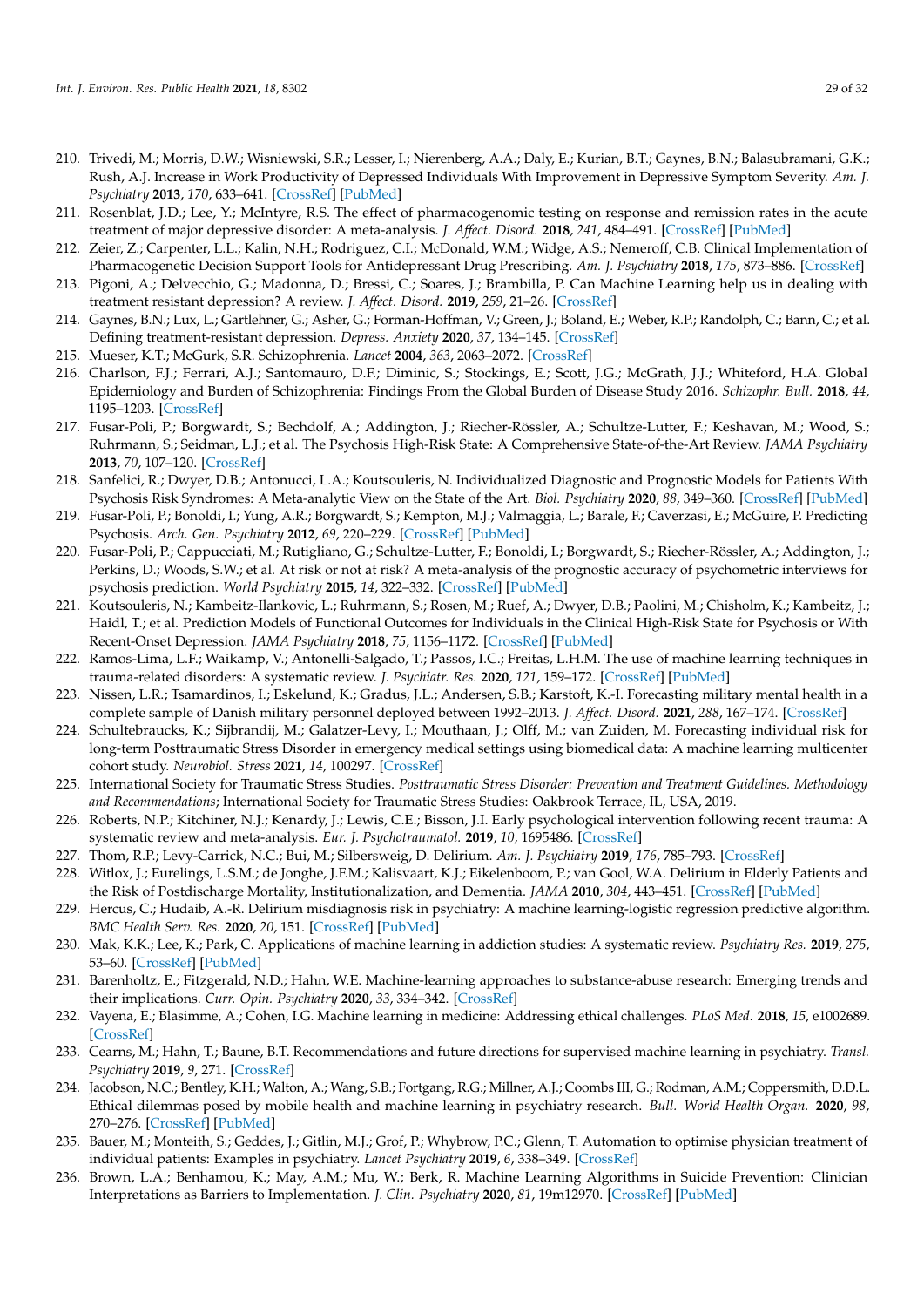- <span id="page-29-0"></span>237. Hinton, G. Deep Learning—A Technology With the Potential to Transform Health Care. *JAMA* **2018**, *320*, 1101–1102. [\[CrossRef\]](http://doi.org/10.1001/jama.2018.11100)
- <span id="page-29-1"></span>238. Liu, Y.; Chen, P.-H.C.; Krause, J.; Peng, L. How to Read Articles That Use Machine Learning: Users' Guides to the Medical Literature. *JAMA* **2019**, *322*, 1806–1816. [\[CrossRef\]](http://doi.org/10.1001/jama.2019.16489)
- <span id="page-29-2"></span>239. Gottesman, I.I.; Gould, T.D. The endophenotype concept in psychiatry: Etymology and strategic intentions. *Am. J. Psychiatry* **2003**, *160*, 636–645. [\[CrossRef\]](http://doi.org/10.1176/appi.ajp.160.4.636)
- <span id="page-29-3"></span>240. Insel, T.; Cuthbert, B.; Garvey, M.; Heinssen, R.; Pine, D.S.; Quinn, K.; Sanislow, C.; Wang, P. Research Domain Criteria (RDoC): Toward a New Classification Framework for Research on Mental Disorders. *Am. J. Psychiatry* **2010**, *167*, 748–751. [\[CrossRef\]](http://doi.org/10.1176/appi.ajp.2010.09091379)
- <span id="page-29-4"></span>241. Steinhubl, S.R.; Topol, E.J. Moving from Digitalization to Digitization in Cardiovascular Care: Why is it Important and What Can it Mean for Patients and Providers? *J. Am. Coll. Cardiol.* **2015**, *66*, 1489–1496. [\[CrossRef\]](http://doi.org/10.1016/j.jacc.2015.08.006)
- <span id="page-29-5"></span>242. Rohani, D.A.; Faurholt-Jepsen, M.; Kessing, L.V.; Bardram, J.E. Correlations Between Objective Behavioral Features Collected From Mobile and Wearable Devices and Depressive Mood Symptoms in Patients With Affective Disorders: Systematic Review. *JMIR mHealth uHealth* **2018**, *6*, e165. [\[CrossRef\]](http://doi.org/10.2196/mhealth.9691)
- <span id="page-29-6"></span>243. Osheroff, J.A.; Teich, J.M.; Middleton, B.; Steen, E.B.; Wright, A.; Detmer, D.E. A Roadmap for National Action on Clinical Decision Support. *J. Am. Med. Inform. Assoc.* **2007**, *14*, 141–145. [\[CrossRef\]](http://doi.org/10.1197/jamia.M2334)
- <span id="page-29-7"></span>244. Lai, C.-L.; Chan, H.-Y.; Pan, Y.-J.; Chen, C.-H. The Effectiveness of a Computer Reminder System for Laboratory Monitoring of Metabolic Syndrome in Schizophrenic Outpatients Using Second-generation Antipsychotics. *Pharmacopsychiatry* **2015**, *48*, 25–29. [\[CrossRef\]](http://doi.org/10.1055/s-0034-1394396) [\[PubMed\]](http://www.ncbi.nlm.nih.gov/pubmed/25350604)
- <span id="page-29-8"></span>245. Adli, M.; Wiethoff, K.; Baghai, T.C.; Fisher, R.; Seemüller, F.; Laakmann, G.; Brieger, P.; Cordes, J.; Malevani, J.; Laux, G.; et al. How Effective Is Algorithm-Guided Treatment for Depressed Inpatients? Results from the Randomized Controlled Multicenter German Algorithm Project 3 Trial. *Int. J. Neuropsychopharmacol.* **2017**, *20*, 721–730. [\[CrossRef\]](http://doi.org/10.1093/ijnp/pyx043) [\[PubMed\]](http://www.ncbi.nlm.nih.gov/pubmed/28645191)
- 246. Hallgren, K.A.; Bauer, A.M.; Atkins, D.C. Digital Technology and Clinical Decision-Making in Depression Treatment: Current Findings and Future Opportunities. *Depress. Anxiety* **2017**, *34*, 494–501. [\[CrossRef\]](http://doi.org/10.1002/da.22640) [\[PubMed\]](http://www.ncbi.nlm.nih.gov/pubmed/28453916)
- 247. Harrison, P.; Carr, E.; Goldsmith, K.; Young, A.H.; Ashworth, M.; Fennema, D.; Barrett, B.; Zahn, R. Study protocol for the antidepressant advisor (ADeSS): A decision support system for antidepressant treatment for depression in UK primary care: A feasibility study. *BMJ Open* **2020**, *10*, e035905. [\[CrossRef\]](http://doi.org/10.1136/bmjopen-2019-035905) [\[PubMed\]](http://www.ncbi.nlm.nih.gov/pubmed/32448796)
- 248. Robinson, D.; Schooler, N.R.; Correll, C.U.; John, M.; Kurian, B.T.; Marcy, P.; Miller, A.L.; Pipes, R.; Trivedi, M.H.; Kane, J.M. Psychopharmacological Treatment in the RAISE-ETP Study: Outcomes of a Manual and Computer Decision Support System Based Intervention. *Am. J. Psychiatry* **2018**, *175*, 169–179. [\[CrossRef\]](http://doi.org/10.1176/appi.ajp.2017.16080919)
- <span id="page-29-9"></span>249. Tasma, M.; Roebroek, L.O.; Liemburg, E.J.; Knegtering, H.; Delespaul, P.A.; Boonstra, A.; Swart, M.; Castelein, S. The development and evaluation of a computerized decision aid for the treatment of psychotic disorders. *BMC Psychiatry* **2018**, *18*, 163. [\[CrossRef\]](http://doi.org/10.1186/s12888-018-1750-7)
- <span id="page-29-10"></span>250. Fraccaro, P.; Casteleiro, M.A.; Ainsworth, J.; Buchan, I. Adoption of Clinical Decision Support in Multimorbidity: A Systematic Review. *JMIR Med. Inform.* **2015**, *3*, e4. [\[CrossRef\]](http://doi.org/10.2196/medinform.3503) [\[PubMed\]](http://www.ncbi.nlm.nih.gov/pubmed/25785897)
- <span id="page-29-11"></span>251. Forman-Hoffman, V.; Batts, K.; Hedden, S.L.; Spagnola, K.; Bose, J. Comorbid mental disorders among adults in the mental health surveillance survey. *Ann. Epidemiol.* **2018**, *28*, 468–474. [\[CrossRef\]](http://doi.org/10.1016/j.annepidem.2018.03.002) [\[PubMed\]](http://www.ncbi.nlm.nih.gov/pubmed/29602518)
- <span id="page-29-12"></span>252. Apple HealthKit. Available online: <https://developer.apple.com/documentation/healthkit> (accessed on 22 May 2021).
- <span id="page-29-13"></span>253. CNBC. Tim Cook: Apple's Greatest Contribution Will Be about Health. Available online: [www.cnbc.com/2019/01/08/tim-cook](www.cnbc.com/2019/01/08/tim-cook-teases-new-apple-services-tied-to-health-care.html)[teases-new-apple-services-tied-to-health-care.html](www.cnbc.com/2019/01/08/tim-cook-teases-new-apple-services-tied-to-health-care.html) (accessed on 22 May 2021).
- <span id="page-29-14"></span>254. Sinsky, C.; Colligan, L.; Li, L.; Prgomet, M.; Reynolds, S.; Goeders, L.; Westbrook, J.; Tutty, M.; Blike, G. Allocation of Physician Time in Ambulatory Practice: A Time and Motion Study in 4 Specialties. *Ann. Intern. Med.* **2016**, *165*, 753–760. [\[CrossRef\]](http://doi.org/10.7326/M16-0961)
- <span id="page-29-15"></span>255. Arndt, B.G.; Beasley, J.W.; Watkinson, M.D.; Temte, J.L.; Tuan, W.-J.; Sinsky, C.A.; Gilchrist, V.J. Tethered to the EHR: Primary Care Physician Workload Assessment Using EHR Event Log Data and Time-Motion Observations. *Ann. Fam. Med.* **2017**, *15*, 419–426. [\[CrossRef\]](http://doi.org/10.1370/afm.2121)
- <span id="page-29-16"></span>256. Gellert, G.A.; Ramirez, R.; Webster, S.L. The Rise of the Medical Scribe Industry: Implications for the Advancement of Electronic Health Records. *JAMA* **2015**, *313*, 1315–1316. [\[CrossRef\]](http://doi.org/10.1001/jama.2014.17128) [\[PubMed\]](http://www.ncbi.nlm.nih.gov/pubmed/25504341)
- <span id="page-29-17"></span>257. Rosen, D.C.; Nakash, O.; Alegria, M. The Impact of Computer Use on Therapeutic Alliance and Continuance in Care During the Mental Health Intake. *Psychotherapy* **2016**, *53*, 117–123. [\[CrossRef\]](http://doi.org/10.1037/pst0000022)
- <span id="page-29-18"></span>258. Rasminsky, S.; Berman, R.; Burt, V.K. Are We Turning Our Backs on Our Patients? Training Psychiatrists in the Era of the Electronic Health Record. *Am. J. Psychiatry* **2015**, *172*, 708–709. [\[CrossRef\]](http://doi.org/10.1176/appi.ajp.2015.15030333) [\[PubMed\]](http://www.ncbi.nlm.nih.gov/pubmed/26234594)
- <span id="page-29-19"></span>259. Payne, T.H.; Alonso, W.D.; Markiel, J.A.; Lybarger, K.; Lordon, R.; Yetisgen, M.; Zech, J.M.; White, A.A. Using voice to create inpatient progress notes: Effects on note timeliness, quality, and physician satisfaction. *JAMIA Open* **2018**, *1*, 218–226. [\[CrossRef\]](http://doi.org/10.1093/jamiaopen/ooy036) [\[PubMed\]](http://www.ncbi.nlm.nih.gov/pubmed/31984334)
- <span id="page-29-20"></span>260. Kaufman, D.R.; Sheehan, B.; Stetson, P.; Bhatt, A.R.; Field, A.I.; Patel, C.; Maisel, J.M. Natural Language Processing-Enabled and Conventional Data Capture Methods for Input to Electronic Health Records: A Comparative Usability Study. *JMIR Med. Inform.* **2016**, *4*, e35. [\[CrossRef\]](http://doi.org/10.2196/medinform.5544) [\[PubMed\]](http://www.ncbi.nlm.nih.gov/pubmed/27793791)
- <span id="page-29-21"></span>261. Flores, G. The Impact of Medical Interpreter Services on the Quality of Health Care: A Systematic Review. *Med. Care Res. Rev.* **2005**, *62*, 255–299. [\[CrossRef\]](http://doi.org/10.1177/1077558705275416) [\[PubMed\]](http://www.ncbi.nlm.nih.gov/pubmed/15894705)
- <span id="page-29-22"></span>262. Bauer, A.M.; Alegria, M. The Impact of Patient Language Proficiency and Interpreter Service Use on the Quality of Psychiatric Care: A Systematic Review. *Psychiatr. Serv.* **2010**, *61*, 765–773. [\[CrossRef\]](http://doi.org/10.1176/ps.2010.61.8.765)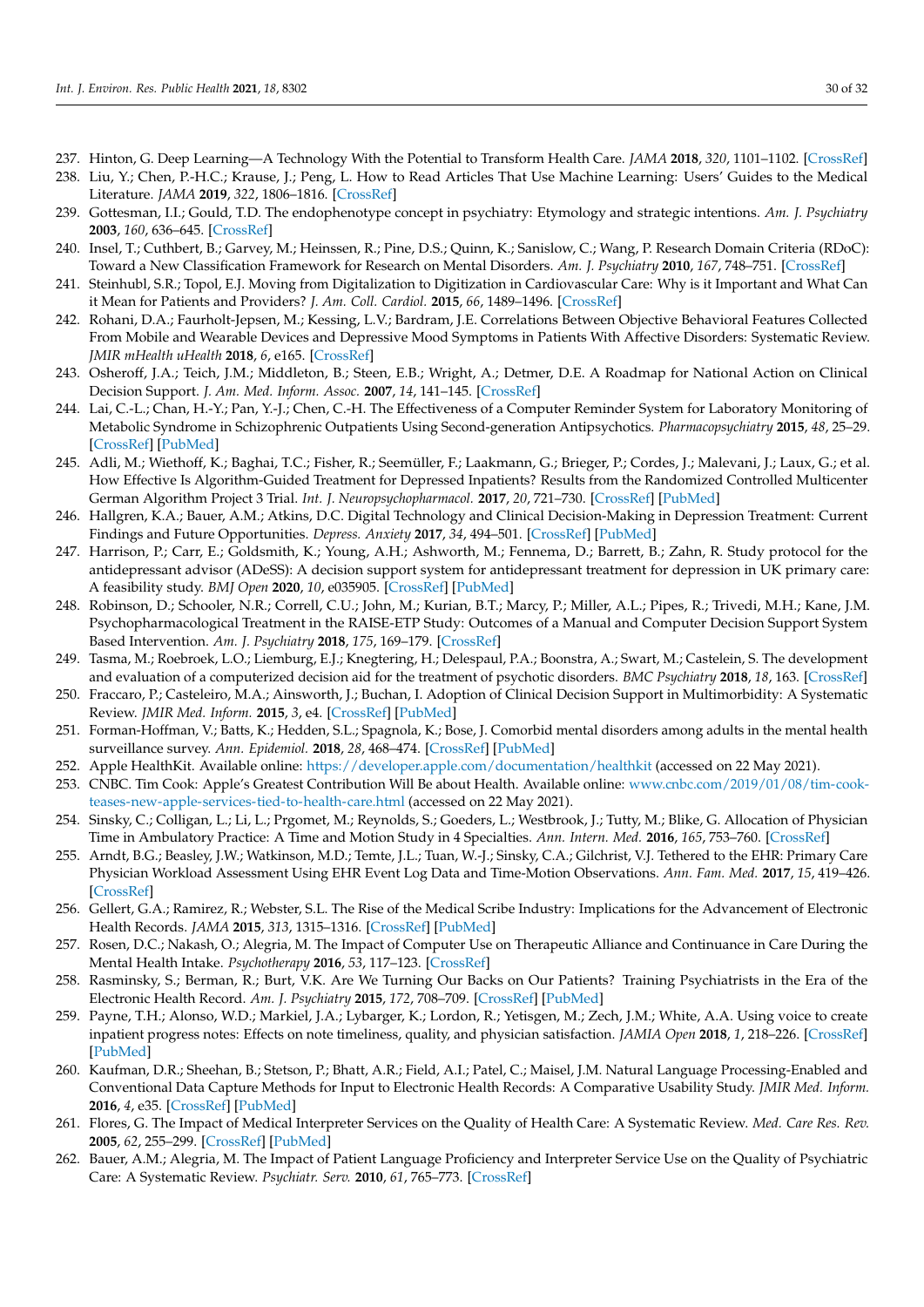- <span id="page-30-0"></span>263. The National Institute of Mental Health. Mental Illness. Available online: [www.nimh.nih.gov/health/statistics/mental-illness#](www.nimh.nih.gov/health/statistics/mental-illness#part_154785) [part\\_154785](www.nimh.nih.gov/health/statistics/mental-illness#part_154785) (accessed on 12 May 2021).
- <span id="page-30-1"></span>264. Powell, J.; Clarke, A. Internet information-seeking in mental health. *Br. J. Psychiatry* **2006**, *189*, 273–277. [\[CrossRef\]](http://doi.org/10.1192/bjp.bp.105.017319)
- <span id="page-30-2"></span>265. Ayers, J.W.; Althouse, B.M.; Allem, J.-P.; Rosenquist, J.N.; Ford, D.E. Seasonality in Seeking Mental Health Information on Google. *Am. J. Prev. Med.* **2013**, *44*, 520–525. [\[CrossRef\]](http://doi.org/10.1016/j.amepre.2013.01.012)
- <span id="page-30-3"></span>266. Yigzaw, K.Y.; Wynn, R.; Marco-Ruiz, L.; Budrionis, A.; Oyeyemi, S.O.; Fagerlund, A.; Bellika, J.G. The Association Between Health Information Seeking on the Internet and Physician Visits (The Seventh Tromso Study—Part 4): Population-Based Questionnaire Study. *J. Med. Internet Res.* **2020**, *22*, e13120. [\[CrossRef\]](http://doi.org/10.2196/13120)
- <span id="page-30-4"></span>267. World Health Organization. *Health Literacy: The Solid Facts*; World Health Organization: Copenhagen, Denmark, 2013.
- <span id="page-30-5"></span>268. Spatz, E.; Krumholz, H.M.; Moulton, B.W. Prime Time for Shared Decision Making. *JAMA* **2017**, *317*, 1309–1310. [\[CrossRef\]](http://doi.org/10.1001/jama.2017.0616)
- <span id="page-30-6"></span>269. Fiorillo, A.; Barlati, S.; Bellomo, A.; Corrivetti, G.; Nicolo, G.; Sampogna, G.; Stanga, V.; Veltro, F.; Maina, G.; Vita, A. The role of shared decision-making in improving adherence to pharmacological treatments in patients with schizophrenia: A clinical review. *Ann. Gen. Psychiatry* **2020**, *19*, 43. [\[CrossRef\]](http://doi.org/10.1186/s12991-020-00293-4) [\[PubMed\]](http://www.ncbi.nlm.nih.gov/pubmed/32774442)
- <span id="page-30-7"></span>270. Barry, M.J.; Edgman-Levitan, S. Shared Decision Making—The Pinnacle of Patient-Centered Care. *N. Engl. J. Med.* **2012**, *366*, 780–781. [\[CrossRef\]](http://doi.org/10.1056/NEJMp1109283)
- <span id="page-30-8"></span>271. Stacey, D.; Légaré, F.; Col, N.F.; Bennett, C.L.; Barry, M.J.; Eden, K.B.; Holmes-Rovner, M.; Llewellyn-Thomas, H.; Lyddiatt, A.; Thomson, R.; et al. Decision aids for people facing health treatment or screening decisions (Review). *Cochrane Database Syst. Rev.* **2014**, *1*, CD001431. [\[CrossRef\]](http://doi.org/10.1002/14651858.CD001431.pub4)
- <span id="page-30-9"></span>272. Coulter, A. Shared decision making—Everyone wants it, so why isn't it happening? *World Psychiatry* **2017**, *16*, 117–118. [\[CrossRef\]](http://doi.org/10.1002/wps.20407) [\[PubMed\]](http://www.ncbi.nlm.nih.gov/pubmed/28498596)
- <span id="page-30-10"></span>273. Slade, M. Implementing shared decision making in routine mental health care. *World Psychiatry* **2017**, *16*, 146–153. [\[CrossRef\]](http://doi.org/10.1002/wps.20412)
- <span id="page-30-11"></span>274. Duncan, E.; Best, C.; Hagen, S. Shared decision making interventions for people with mental health conditions (Review). *Cochrane Database Syst. Rev.* **2010**, *1*, CD007297. [\[CrossRef\]](http://doi.org/10.1002/14651858.CD007297.pub2)
- <span id="page-30-12"></span>275. LeBlanc, A.; Herrin, J.; Williams, M.D.; Inselman, J.W.; Branda, M.E.; Shah, N.D.; Heim, E.M.; Dick, S.R.; Linzer, M.; Boehm, D.H.; et al. Shared decision making for antidepressants in primary care—A clustered randomized trial. *JAMA Intern. Med.* **2015**, *175*, 1761–1770. [\[CrossRef\]](http://doi.org/10.1001/jamainternmed.2015.5214)
- 276. Stovell, D.; Morrison, A.P.; Panayiotou, M.; Hutton, P. Shared treatment decision-making and empowerment-related outcomes in psychosis: Systematic review and meta-analysis. *Br. J. Psychiatry* **2016**, *209*, 23–28. [\[CrossRef\]](http://doi.org/10.1192/bjp.bp.114.158931)
- <span id="page-30-13"></span>277. Hamann, J.; John, M.; Holzhüter, F.; Siafis, S.; Brieger, P.; Heres, S. Shared decision making, aggression, and coercion in inpatients with schizophrenia. *Eur. Psychiatry* **2020**, *63*, e90. [\[CrossRef\]](http://doi.org/10.1192/j.eurpsy.2020.88) [\[PubMed\]](http://www.ncbi.nlm.nih.gov/pubmed/32981554)
- <span id="page-30-14"></span>278. Doherty-Torstrick, E.R.; Walton, K.E.; Fallon, B.A. Cyberchondria: Parsing Health Anxiety from Online Behavior. *Psychosomatics* **2016**, *57*, 390–400. [\[CrossRef\]](http://doi.org/10.1016/j.psym.2016.02.002) [\[PubMed\]](http://www.ncbi.nlm.nih.gov/pubmed/27044514)
- <span id="page-30-15"></span>279. Grabner-Kräuter, S.; Waiguny, M.K.J. Insights into the Impact of Online Physician Reviews on Patients' Decision Making: Randomized Experiment. *J. Med. Internet Res.* **2015**, *17*, e93. [\[CrossRef\]](http://doi.org/10.2196/jmir.3991)
- <span id="page-30-16"></span>280. Hanauer, D.A.; Zheng, K.; Singer, D.C.; Gebremariam, A.; Davis, M.M. Public Awareness, Perception, and Use of Online Physician Rating Sites. *JAMA* **2014**, *311*, 734–735. [\[CrossRef\]](http://doi.org/10.1001/jama.2013.283194) [\[PubMed\]](http://www.ncbi.nlm.nih.gov/pubmed/24549555)
- <span id="page-30-17"></span>281. Mulgund, P.; Sharman, R.; Anand, P.; Shekhar, S.; Karadi, P. Data Quality Issues With Physician-Rating Websites: Systematic Review. *J. Med. Internet Res.* **2020**, *22*, e15916. [\[CrossRef\]](http://doi.org/10.2196/15916) [\[PubMed\]](http://www.ncbi.nlm.nih.gov/pubmed/32986000)
- <span id="page-30-18"></span>282. Okike, K.; Peter-Bibb, T.K.; Xie, K.C.; Okike, O.N. Association Between Physician Online Rating and Quality of Care. *J. Med. Internet Res.* **2016**, *18*, e324. [\[CrossRef\]](http://doi.org/10.2196/jmir.6612) [\[PubMed\]](http://www.ncbi.nlm.nih.gov/pubmed/27965191)
- <span id="page-30-19"></span>283. Lee, V. Transparency and Trust—Online Patient Reviews of Physicians. *N. Engl. J. Med.* **2017**, *376*, 197–199. [\[CrossRef\]](http://doi.org/10.1056/NEJMp1610136) [\[PubMed\]](http://www.ncbi.nlm.nih.gov/pubmed/28099823)
- <span id="page-30-20"></span>284. Murphy, G.P.; Radadia, K.D.; Breyer, B.N. Online physician reviews: Is there a place for them? *Risk Manag. Healthc. Policy* **2019**, *12*, 85–89. [\[CrossRef\]](http://doi.org/10.2147/RMHP.S170381)
- <span id="page-30-21"></span>285. Norcross, J.C.; Lambert, M.J. Evidence-Based Therapy Relationships. In *Psychotherapy Relationships That Work, Evidence-Based Responsiveness*, 2nd ed.; Oxford University Press: New York, NY, USA, 2011; pp. 3–21.
- <span id="page-30-22"></span>286. Zeber, J.E.; Copeland, L.A.; Good, C.B.; Fine, M.J.; Bauer, M.S.; Kilbourne, A.M. Therapeutic alliance perceptions and medication adherence in patients with bipolar disorder. *J. Affect. Disord.* **2008**, *107*, 53–62. [\[CrossRef\]](http://doi.org/10.1016/j.jad.2007.07.026) [\[PubMed\]](http://www.ncbi.nlm.nih.gov/pubmed/17822779)
- 287. Zilcha-Mano, S.; Roose, S.P.; Barber, J.P.; Rutherford, B.R. Therapeutic Alliance in Antidepressant Treatment: Cause or Effect of Symptomatic Levels? *Psychother. Psychosom.* **2015**, *84*, 177–182. [\[CrossRef\]](http://doi.org/10.1159/000379756)
- <span id="page-30-23"></span>288. Tessier, A.; Boyer, L.; Husky, M.; Baylé, F.; Llorca, P.-M.; Misdrahi, D. Medication adherence in schizophrenia: The role of insight, therapeutic alliance and perceived trauma associated with psychiatric care. *Psychiatry Res.* **2017**, *257*, 315–321. [\[CrossRef\]](http://doi.org/10.1016/j.psychres.2017.07.063)
- <span id="page-30-24"></span>289. Sucala, M.; Schnur, J.B.; Constantino, M.J.; Miller, S.J.; Brackman, E.H.; Montgomery, G.H. The Therapeutic Relationship in E-Therapy for Mental Health: A Systematic Review. *J. Med. Internet Res.* **2012**, *14*, e110. [\[CrossRef\]](http://doi.org/10.2196/jmir.2084)
- <span id="page-30-25"></span>290. Hilty, D.M.; Zalpuri, I.; Stubbe, D.; Snowdy, C.E.; Shoemaker, E.Z.; Myint, M.T.; Joshi, S.V.; Liu, H.Y. Social Media/Networking and Psychiatric Education: Competencies, Teaching Methods, and Implications. *J. Technol. Behav. Sci.* **2018**, *3*, 268–293. [\[CrossRef\]](http://doi.org/10.1007/s41347-018-0061-7)
- <span id="page-30-26"></span>291. United Nations. *Resolution Adopted by the General Assembly on 12 December 2012*; United Nations: New York, NY, USA, 2012.
- <span id="page-30-27"></span>292. European Medicines Agency. Abilify MyCite: Withdrawal of the Marketing Authorisation Application. Available online: <www.ema.europa.eu/en/medicines/human/withdrawn-applications/abilify-mycite> (accessed on 28 May 2021).